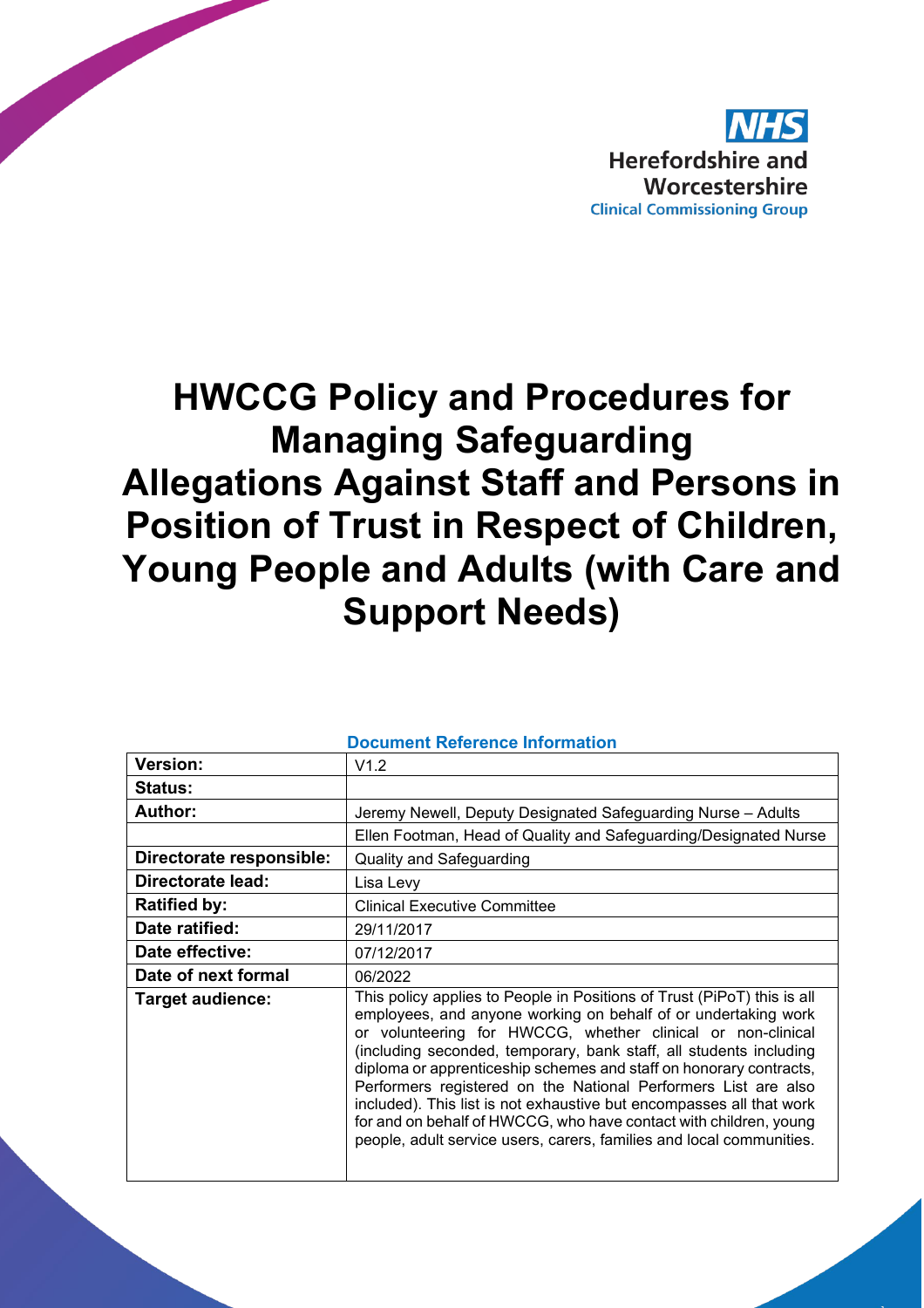#### **Version Control Record**

| <b>Version</b> | <b>Description of change(s)</b>                         | <b>Reason for change</b> | <b>Author</b>                                                              | <b>Date</b> |
|----------------|---------------------------------------------------------|--------------------------|----------------------------------------------------------------------------|-------------|
| V1.2           | Updated and Transferred to new HWCCG merged<br>template | 01/04/2020               | Heather Manning,<br>Deputy Designated<br>Safeguarding Nurse                | 17/06/2020  |
| V1.3           | Updated contact details                                 | Update                   | Ellen Footman,<br>Head of Quality and<br>Safeguarding/Desig<br>nated Nurse | 23.03.2021  |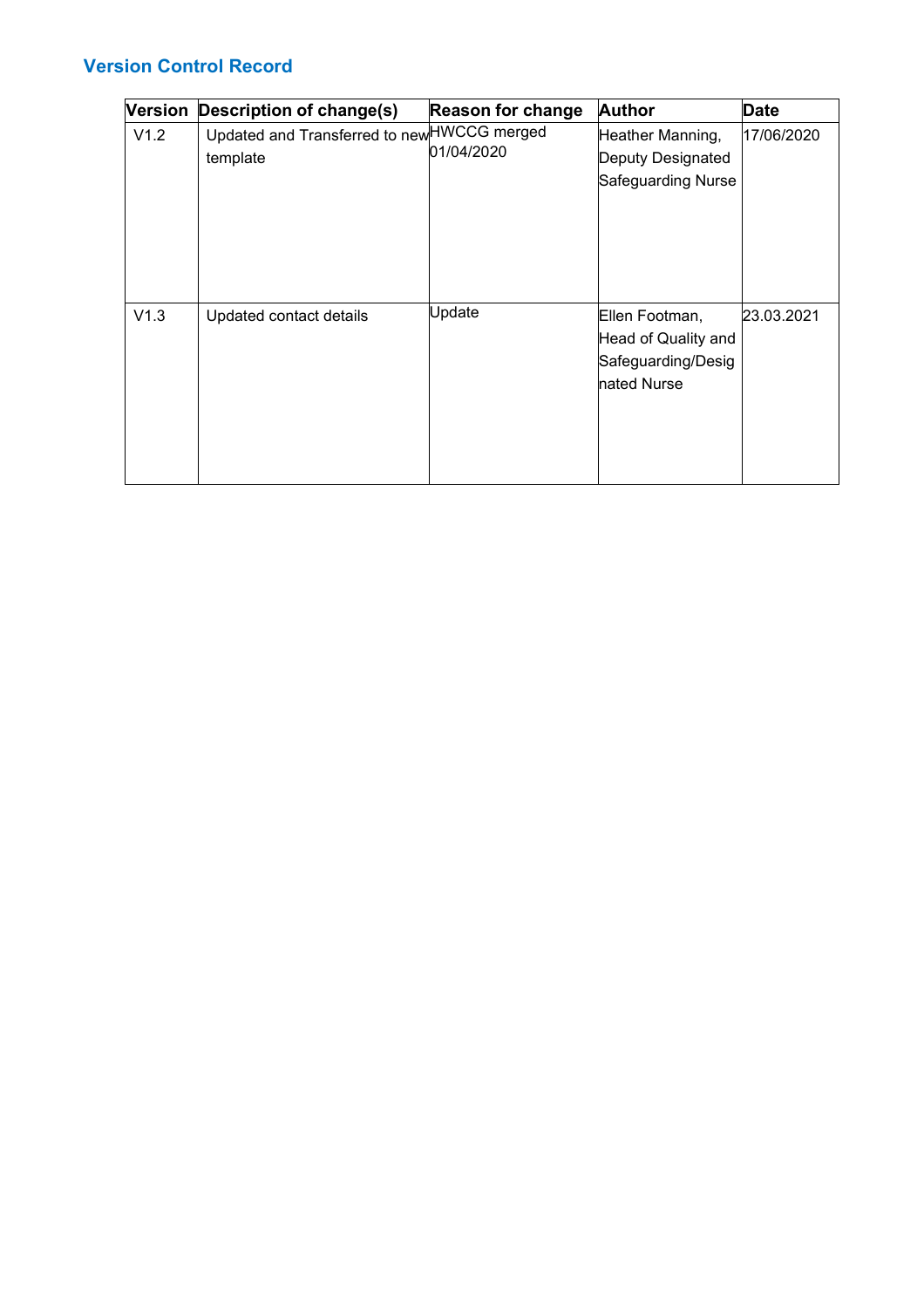#### **Contents**

| <u>1.</u>  |                                                                           |
|------------|---------------------------------------------------------------------------|
| 2.         |                                                                           |
| <u>3.</u>  |                                                                           |
| <u>4.</u>  |                                                                           |
| <u>5.</u>  |                                                                           |
| 6.         |                                                                           |
| <u>7.</u>  | PROCEDURE FOR MANAGING ALLEGATIONS: SUBSEQUENT INVESTIGATION10            |
| 8.         | PROCEDURE FOR REPORTING/MANAGING ALLEGATIONS: NON DIRECTLY EMPLOYED STAFF |
|            |                                                                           |
| 9.         |                                                                           |
| <u>10.</u> |                                                                           |
| <u>11.</u> |                                                                           |
| <u>12.</u> |                                                                           |
| <u>13.</u> |                                                                           |
| <u>14.</u> | <b>ACTION FOLLOWING A CRIMINAL INVESTIGATION OR A PROSECUTION 16</b>      |
| <u>15.</u> |                                                                           |
| <u>16.</u> |                                                                           |
| <u>17.</u> |                                                                           |
| <u>18.</u> |                                                                           |
| <u>19.</u> |                                                                           |
| 20.        |                                                                           |
| 21.        |                                                                           |
| 22.        |                                                                           |
| 23.        |                                                                           |
| <u>24.</u> |                                                                           |

| <b>APPENDIX 4 - MANAGING CONCERNS AND ALLEGATIONS AGAINST PEOPLE WHO WORK WITH</b> |  |
|------------------------------------------------------------------------------------|--|
|                                                                                    |  |
| APPENDIX 5 - FACTORS TO CONSIDER IN RELATION TO PIPOT NOTIFICATIONS26              |  |
|                                                                                    |  |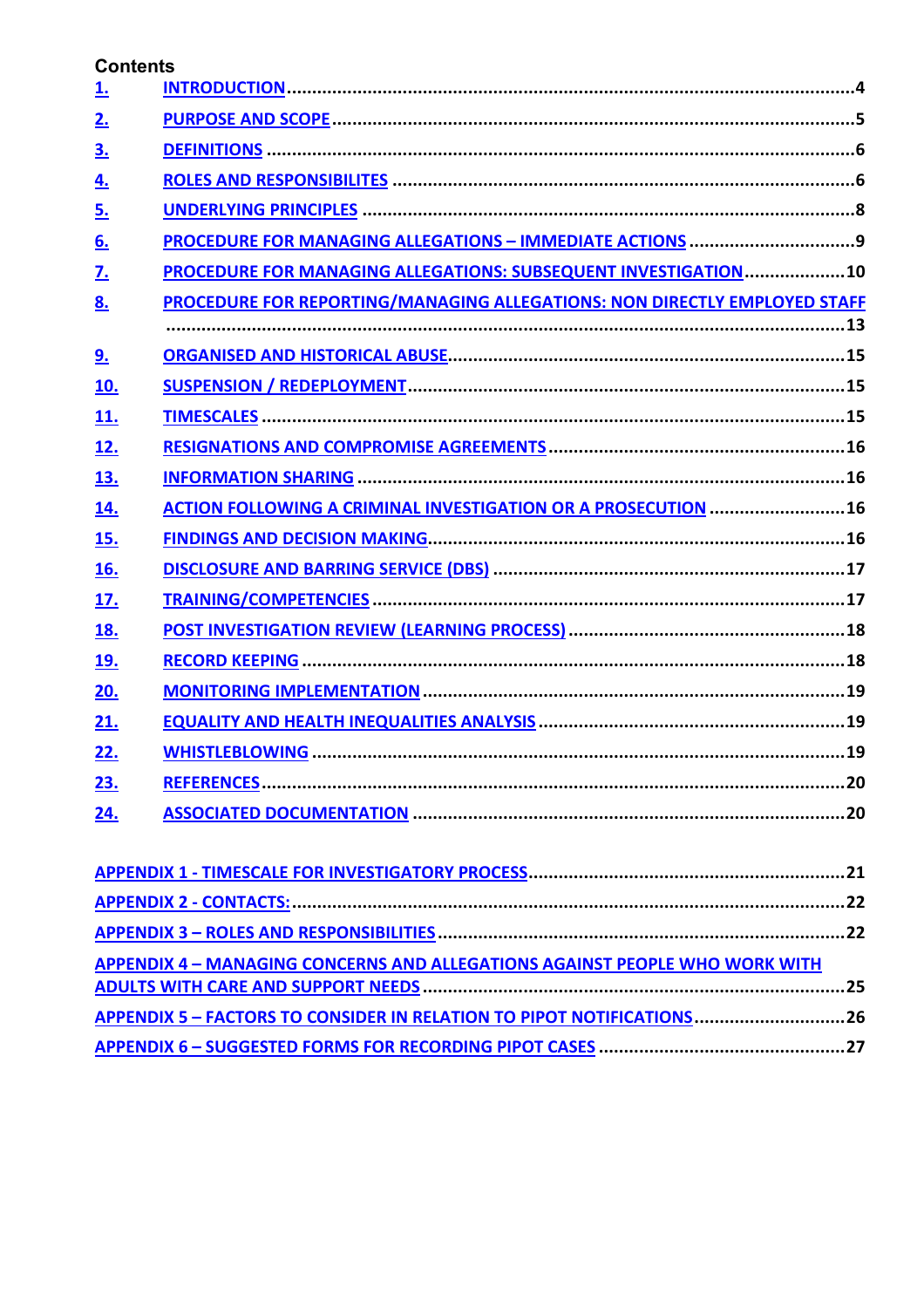#### <span id="page-3-0"></span>**1. INTRODUCTION**

Every NHS organisation and each individual healthcare professional working in the NHS has a responsibility to ensure that the principles and duties of safeguarding children and adults are consistently applied, with the well-being of those children and adults at the heart of what we do.

NHS Herefordshire and Worcestershire CCG (known hereafter as the HWCCG) has a statutory duty under the Children Act (1989/2004) and the Care Act (2014) to ensure they make arrangements to safeguard and promote the welfare of children and young people, and to protect adults with care and support needs who are at risk of or experiencing abuse and neglect.

All staff, whether they work in a CCG, in General Practice, in providing community care or in services directly commissioned by the CCG, e.g. hospitals, care homes with nursing, have a responsibility to safeguard children and adults at risk of abuse or neglect.

It is the vision of HWCCG that safeguarding outcomes for children and adults are improved. In order to achieve this, every contact children and adults have with the NHS, or its commissioned services, will be with practitioners and providers who have a knowledge and understanding of safeguarding issues and work in an organisation that has robust safeguarding systems and levels of supervision.

This policy document -The 'Managing Safeguarding Allegations Against Staff and Persons in Position of Trust in respect of Children, Young People and Adults Policy and Procedures' applies to HWCCG staff, and anyone working on behalf of or undertaking work or volunteering for the HWCCG. (Staff working in organisations providing services under contract to HWCCG will adhere to the relevant organisations' policies and procedures).

The policy provides a framework to ensure appropriate actions are taken to manage safeguarding allegations against HWCCG staff or Person's in a Position of Trust (PiPoT), regardless of whether they are made in connection to duties with the HWCCG or if they fall outside of this such as in their private life or any other capacity.

This policy is a guidance document underpinned by legislation that ensures that when an allegation related to the conduct of a member of staff is made, all staff and managers are aware of the procedures that should be followed.

This policy has been developed to ensure a consistent and effective response to any circumstances giving grounds for concern, or formal complaints, or expressions of anxiety about adult abuse or child abuse by a member of staff or volunteer, including allegations that relate to staff working with adults with care and support needs as defined in The Care Act 2014 (thereafter referred to as adults) and/or children. It is HWCCG's aim to respond effectively and sensitively to these concerns. On occasions concerns, allegations or incidents may need to be subject to Police investigation or Counter Fraud Investigation.

For allegations that relate to staff working with children this procedure has been written in line with the requirements of agencies as laid down in the West Midlands Multi Agency procedures adopted by both Safeguarding Children and Young People in Herefordshire (SCYPiH) Partnership and Adults Board (HSAB) and Worcestershire Safeguarding Children's Partnership (WSCP) and Adults Board (WSAB), which can be found at the following links – [https://herefordshiresafeguardingboards.org.uk/media/6539/wm-adult-pot-framework-v20-dec-](https://herefordshiresafeguardingboards.org.uk/media/6539/wm-adult-pot-framework-v20-dec-2018.pdf)[2018.pdf](https://herefordshiresafeguardingboards.org.uk/media/6539/wm-adult-pot-framework-v20-dec-2018.pdf)

[https://www.safeguardingworcestershire.org.uk/documents/guidance-if-you-are-concerned](https://www.safeguardingworcestershire.org.uk/documents/guidance-if-you-are-concerned-about-a-person-who-is-working-volunteering-with-adults-who-have-support-needs/)[about-a-person-who-is-working-volunteering-with-adults-who-have-support-needs/](https://www.safeguardingworcestershire.org.uk/documents/guidance-if-you-are-concerned-about-a-person-who-is-working-volunteering-with-adults-who-have-support-needs/)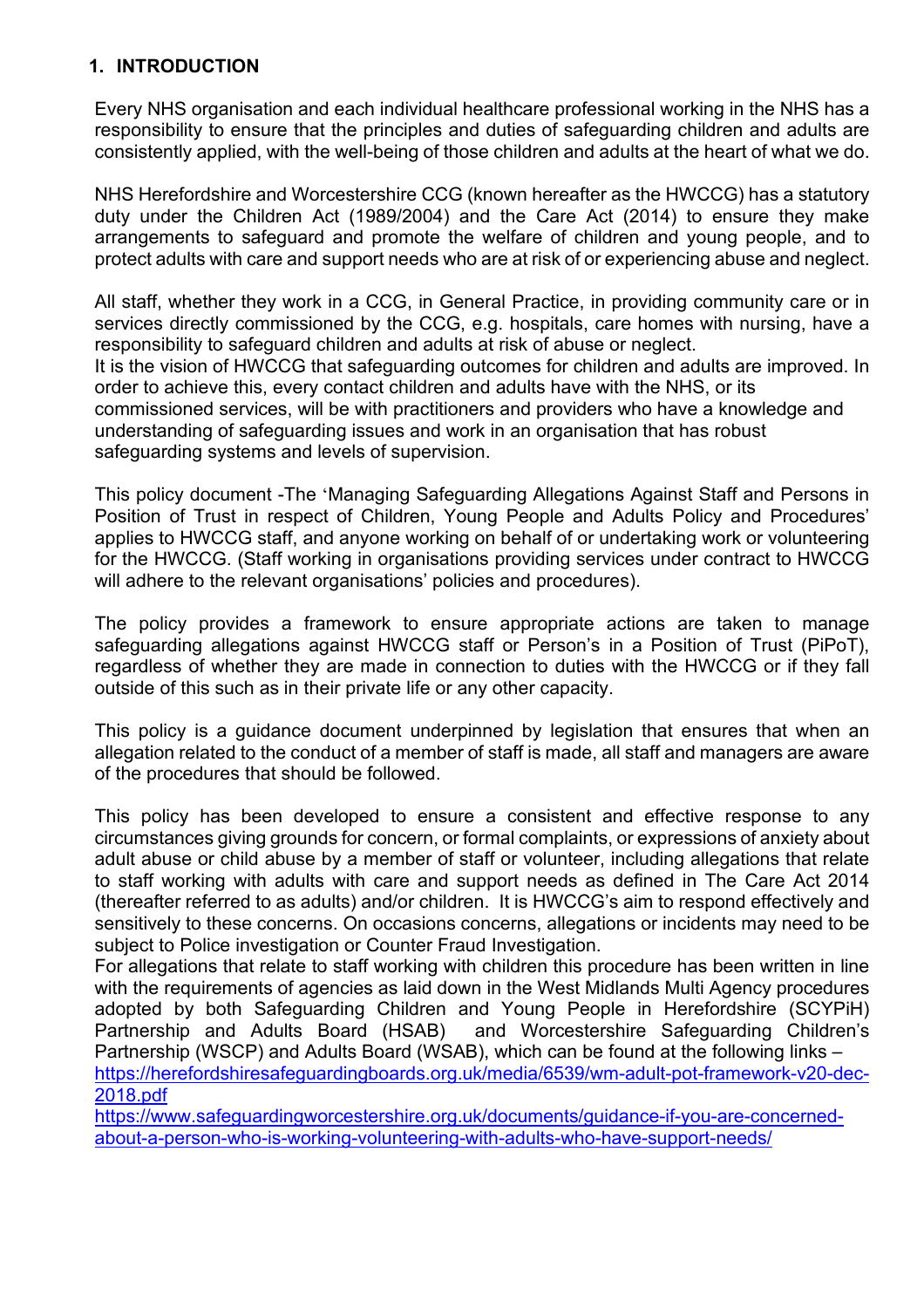#### <span id="page-4-0"></span>**2. PURPOSE AND SCOPE**

The HWCCG is committed to preventing the abuse of children and adults and ensuring that robust procedures are in place for dealing with identified incidents of potential or actual abuse.

This policy applies to People in Positions of Trust (PiPoT); this is all employees, and anyone working on behalf of or undertaking work or volunteering for the HWCCG, whether clinical or non-clinical (including seconded, temporary, bank staff, all students including diploma or apprenticeship schemes and staff on honorary contracts, Performers registered on the National Performers List are also included).

This list is not exhaustive but encompasses all that work for and on behalf of HWCCG, who have contact with children, adults, carers, families, and local communities. For ease of reference, all employees and workers who fall under these groups will be uniformly referred to as "staff" in this document. This policy should be read alongside the HWCCG Safeguarding Children and Safeguarding Adults policies.

The purpose of this Policy is to provide a framework for managing cases where it is alleged that an employee of the HWCCG has:

• Behaved in a way that has harmed or has the potential to harm a child or adult or may have harmed a child or adult (this may be in work or their personal life).

**OR**

• Committed a criminal offence against or related to a child or adult.

#### **OR**

• Behaved towards a child or adult in a way that indicates they are unsuitable to work with these groups of people (this may be in work or their personal life).

Concern may also be raised if the staff member is behaving in a way which demonstrates unsuitability for working with children or adults, in their present position, or in any capacity. The allegation or issue may arise either in the employee's/professional's work or private life. Examples include:

- Commitment of a criminal offence against or related to a child or adult.
- Failing to work collaboratively with social care agencies when issues about care of children, or adult for whom they have caring responsibilities are being investigated.
- Behaving towards children or adults, in a manner that indicates they are unsuitable to work with children or adults at risk of harm or abuse.
- Where an allegation or concern arises about a member of staff, arising from their private life such as perpetration of domestic violence or where inadequate steps have been taken to protect vulnerable individuals from the impact of violence or abuse.
- Where an allegation of abuse is made against someone closely associated with a member of staff such as a partner, member of the family or other household member.
- May be subject to abuse themselves and as a consequence means their ability to provide a service to children or adults must be reviewed.
- Behaved in a way which questions their ability to provide a service to a child or adult which must be reviewed e.g. conviction for grievous bodily harm against another person.

This policy is focused on management of risk, based on assessment of harm and abuse. Managing safeguarding allegations against staff working with children is required under the Children Act (1989/2004) and adults at risk of harm or abuse is required under the Care Act (2014). The policy document 'Working Together to Safeguard Children and Young People' *Gov.UK (2018)* set out expectations that all statutory organisations will have a procedure for managing allegations against staff.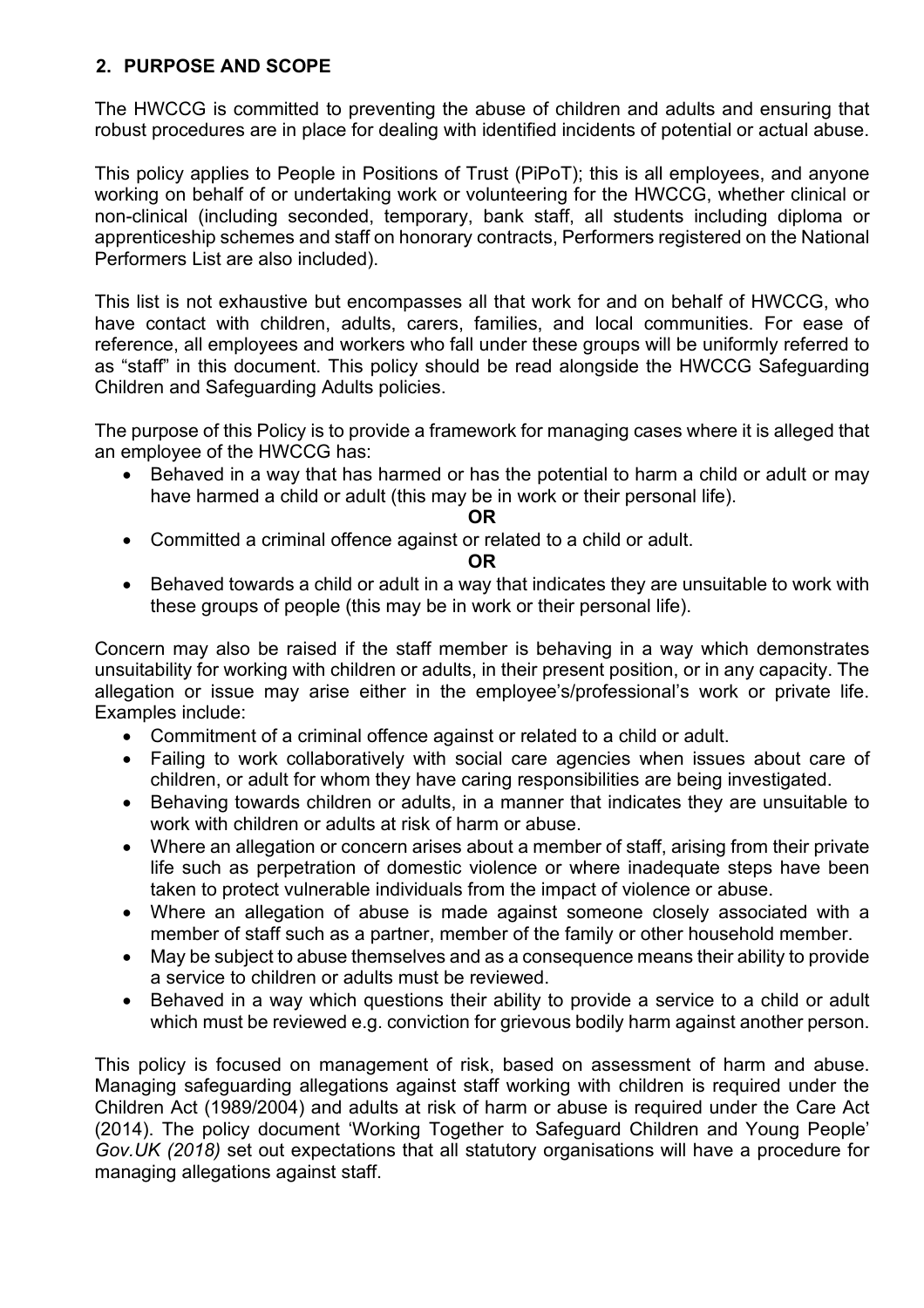#### <span id="page-5-0"></span>**3. DEFINITIONS**

A 'child' is anyone who has not yet reached their 18th birthday (Children Act 1989 and 2004).

An "adult" with care and support needs as defined by the Care Act 2014 is as defined by the Care Act is:

- A person over the age of 18 years who has a need for care and support (see below). Depending on the context, this could be an adult receiving a particular care and support service, or an adult who has such needs but are not receiving a service (for example, someone coming forward for an assessment).
- Care and support

The mixture of practical, financial and emotional support for adults who need extra help to manage their lives and be independent – including older people, people with a disability or long-term illness, people with mental health problems, and carers. Care and support includes assessment of people's needs, provision of services and the allocation of funds to enable a person to purchase their own care and support. It could include care home, home care, personal assistants, day services, or the provision of aids and adaptations.

#### <span id="page-5-1"></span>**4. ROLES AND RESPONSIBILITES**

Where the issue is in relation to **safeguarding children**, the HWCCG Head of Quality and Safeguarding/Designated Nurse (or HWCCG Chief Nurse in their absence) will liaise with the Local Authority Designated Officer (LADO), who will agree with the Head of Quality and Safeguarding/Designated Nurse (or Chief Nurse in their absence) any information that needs to be shared with other geographical areas depending on where the staff member lives.

The LADO can be contacted through the local Social Care team or the Local Safeguarding Children's Partnership contact lead. Immediate issues of investigation and management of the employee should be discussed and agreed at this time, including what information should be passed to the staff member concerned at this point. This is due to the potential risks to the child; and/or with regard to any parallel process such as the criminal investigation process which may be underway.

There are specific procedures produced by in accordance with Working Together to Safeguard Children 2018 that must be followed by all organisations in the above circumstances. Please see the roles and responsibilities for the following officers in Appendix 3

#### • **Local Authority Designated Officer (LADO)**

Each Local Authority has a Local Authority Designated Officer (LADO) to act on their behalf in investigating allegations; this role plays a critical part in terms of working in partnership with the NHS to manage risk and was cited at the critical relationship in the Savile investigations. The LADO should be informed of allegations, according to local safeguarding procedures.

• **Designated Senior Managers** (Head of Quality and Safeguarding/Designated Nurse and HWCCG Chief Nurse)

Where the issue is in relation to **an adult**:

HSAB and WSAB requires partner agencies and the service providers they commission to identify a designated PiPoT lead or contact to oversee the delivery of responsibilities in their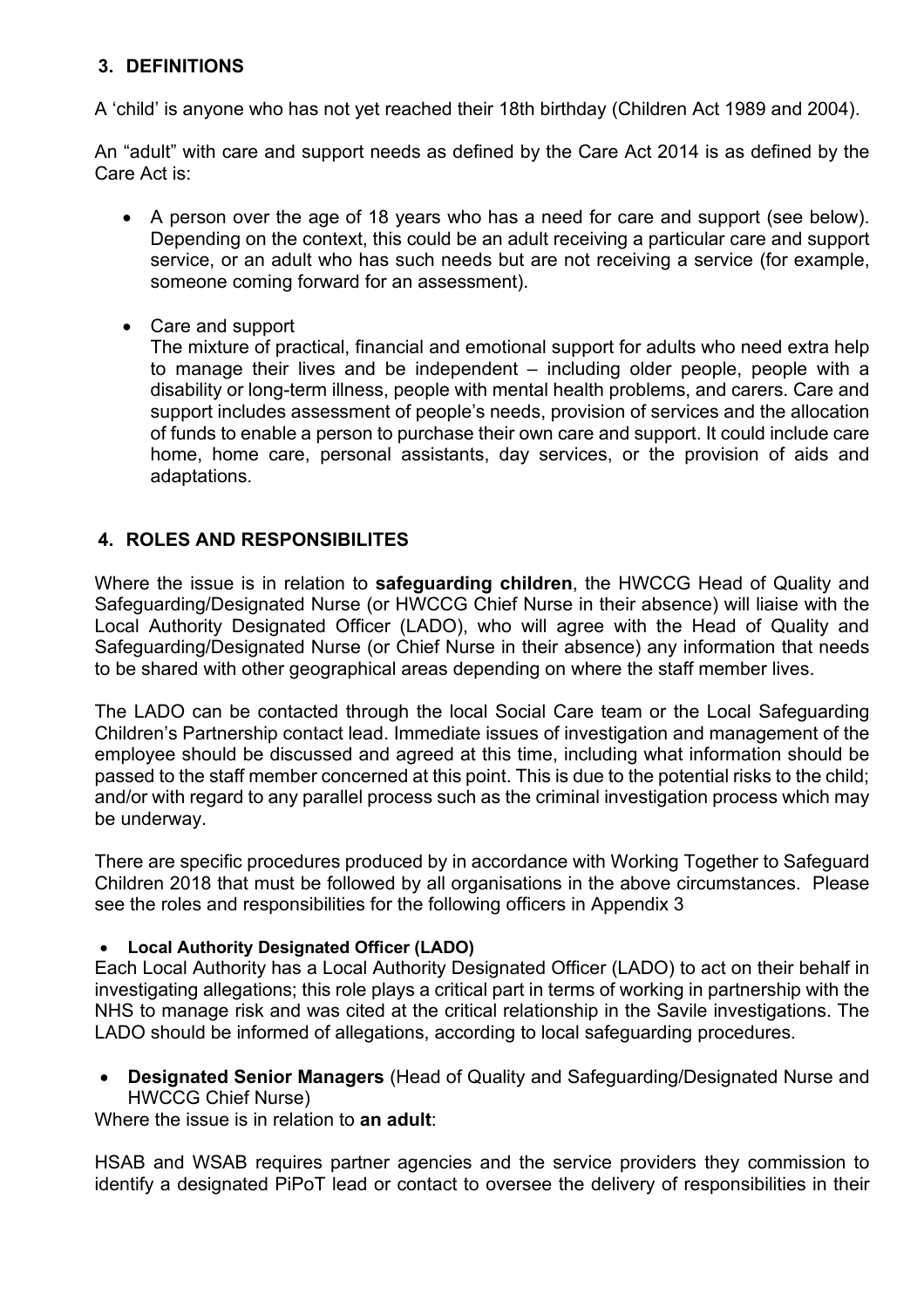organisation. In the HWCCG this is the Head of Quality and Safeguarding/Designated Nurse for Safeguarding) and the HWCCG Chief Nurse).

The person who has received information of concern (as defined in Section 2 above) is the 'Data Owner' and should contact the HWCCG Head of Quality and Safeguarding/Designated Nurse (or Chief Nurse in their absence) for advice. The Head of Quality Safeguarding/Designated Nurse (or Chief Nurse in their absence) would need to risk assess the information received in relation to the issue being reported; consider proportionate information sharing and make a decision on how to progress.

In some circumstances they would need to check whether a safeguarding concern has been raised. Other cases may not need to be discussed externally, for example HR is involved and there is no external issue i.e. a HWCCG staff member is experiencing abuse. Consideration will need to be given as to whether to discuss the issues with the police and the relevant adult social care department manager and identify which agency will be leading on the investigation. For HWCCG directly employed staff the Head of Quality and Safeguarding/Designated Nurse (or Chief Nurse in their absence) should contact the Human Resources (HR) department (Senior HR Business Partner) for advice regarding the action to be taken in relation to the employee.

In conjunction with the HR department (Senior HR Business Partner) and the staff member's line manager, decide whether suspension is appropriate during the period of investigation.

**Consideration must be given to the nature of health services: it is unlikely that a PiPoT will only have contact with adults in the course of their work. Therefore, the LADO process will be followed when there are issues relating to safeguarding children as well as adults (or where it is unclear whether the PiPoT would only be a risk in relation to an adult).**

#### **Duties and Responsibilities of Managers and all Employees**

Anyone employed (in a paid or voluntary capacity) to work with children and adults has the responsibility to be aware of possible abuse and to take appropriate action whenever there is a concern that abuse may have taken place or may be likely to without preventative action. Employees working directly with children and adults should familiarise themselves with, and work closely to, the West Midlands Safeguarding Children Procedures, which are available on both Herefordshire and Worcestershire's safeguarding partnerships and adult board web pages.

Failure to report possible incidents, actual or potential, may indicate collusion. Along with malicious allegations or those made for personal gain, these would be viewed extremely seriously. It is the responsibility of the managers receiving complaints to assess whether such incidents or occasions would constitute abuse or raise concern in relation to an employee's behaviour or management of a child or adult. The manager should seek advice in these circumstances from the Head of Quality and Safeguarding/Designated Nurse (or Chief Nurse in their absence) and the HR Department (Senior HR Business Partner) as to the appropriate course of action.

#### **There are several strands in considering an allegation:**

• The safety of the child or an adult is of paramount importance. Immediate action may be required to safeguard any other children or adults. Any concern that children or adults may be at risk of harm or abuse, must be reported immediately.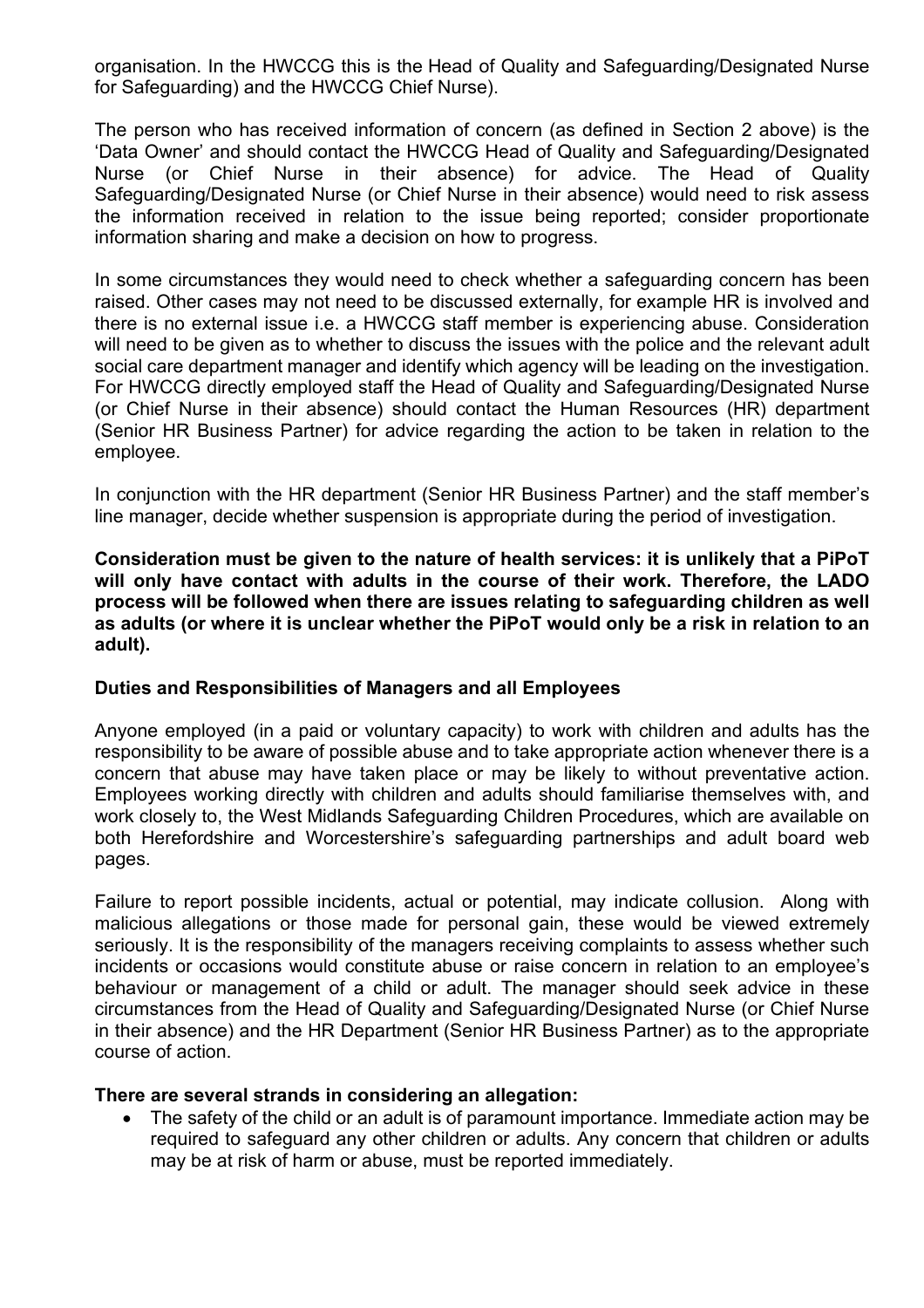- Enquiries and assessment by Children/Adult Social Care, about whether a child and/or adult, at risk of harm or abuse, is in need of protection or in need of services. All staff must be familiar with safeguarding referral procedures to protect an adult or child at risk.
- A police investigation of a possible criminal offence.
- Consideration of disciplinary action (including suspension).
- Information sharing with another party: for example, where there is concern about an agency member of staff, the Data Owner must risk assess what is proportionate to share and with whom.

#### <span id="page-7-0"></span>**5. UNDERLYING PRINCIPLES**

#### **5.1. Supporting those involved**

The adult, or in the case of a child the parents or carers, should be informed about the allegation as soon as possible.

**Safeguarding children**: The Local Authority Designated Officer (LADO) will discuss with the Head of Quality and Safeguarding/Designated Nurse (or Chief Nurse in their absence) who should be informed of the allegation i.e.; Police, Children's Social Care, Safeguarding Adults Team (Herefordshire or Worcestershire County Council) and agree; who will inform that agency and the best way to proceed. The individual and/or parents/carers will then be advised of the process that will now be followed.

**Safeguarding Adults**: The Head of Quality and Safeguarding/Designated Nurse (or Chief Nurse in their absence) as the Data Owner and HR department (Senior HR Business Partner) will agree who should be informed of the allegation i.e.; Police, Safeguarding Adults Team (Herefordshire or Worcestershire County Council), Children's Social Care/LADO and will inform that agency and agree the best way to proceed.

It is accepted that some circumstances will arise in which the HWCCG must inform the parents/carers/next of kin of an incident straight away, for instance if a child/adult has been injured and requires medical treatment.

The relevant individuals should be kept informed of the progress and the timescales of the safeguarding investigation, (which will vary depending on the complexity of the allegation) and be informed of the outcome. This is the responsibility of the manager for the service/team where the issue has arisen, and may involve meeting with the adult/family/parent/carer, to explain that an investigation is being carried out and that the relevant individuals will be kept informed through the process.

Should a disciplinary process be instigated the outcome cannot be shared due to the individual's confidentiality, however the relevant individuals can be informed that the process has concluded and reassured that appropriate action has been taken.

#### **5.2. Support for employees**

The HWCCG will ensure that the employee/volunteer who is the subject of the allegation will be made aware of the allegation as soon as is reasonable and kept informed of the progress of the investigation. The employee or volunteer who has had allegation made against them can nominate a trade union representative or a work colleague to support them throughout the process.

Similarly, any witnesses who are involved can also nominate a trade union representative or work colleague for support. The nominated work colleague must maintain and respect the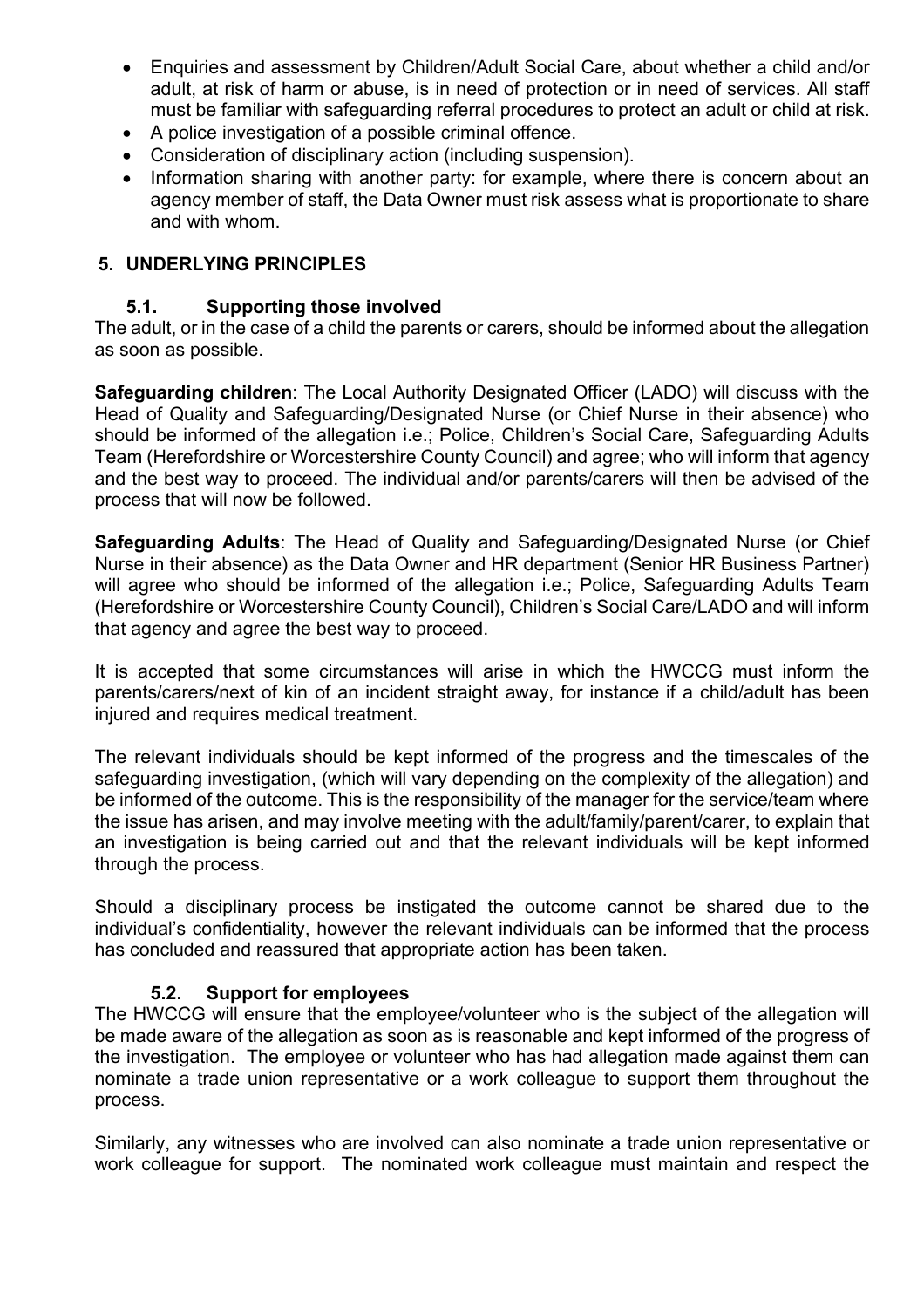sensitive and confidential nature of the process and any information which may be shared with them.

#### <span id="page-8-0"></span>**6. PROCEDURE FOR MANAGING ALLEGATIONS – IMMEDIATE ACTIONS**

The person to whom the allegation is first reported should treat the matter seriously and act promptly. The safety of the child or adult is of paramount importance.

#### **STEP 1**

Immediate action may be required to safeguard child or adult and to protect any other children or adults at risk. Steps should be taken to ensure that the staff member the allegation has been made against does not come into contact with the vulnerable person concerned.

If anyone is considered to be in immediate danger contact the police on **999**.

Ensure (if appropriate) that a child protection referral or adults safeguarding concern is raised (or has been raised) to the relevant local authority Children or Adult Social Care Team and where appropriate the Police, using the required reporting form as detailed in the local policies and procedures of the area in which the person is situated. The referral must be put in writing to Children or Adult Social Care by the individual reporting the concerns within 24 hours or in the event of a weekend the earliest opportunity of the next working day.

The Head of Quality and Safeguarding/Designated Nurse (or Chief Nurse in their absence) should then be informed within the time scales identified above.

The person receiving the allegation **should**:

- Record the information (where possible using the child's or adult's own words), including the time, date and place of incident, persons present and what was said;
- Report the matter to the Head of Quality and Safeguarding/Designated Nurse (or Chief Nurse in their absence) the next normal working day. The concern must also be reported to the staff member's line manager, who should take advice from the HR Department (Senior HR Business Partner).
- Consider if it is necessary to move the individual from the workplace or alter their planned workload. If so, only inform them that a safeguarding concern has been received.

The person receiving the allegation **should not**:

- Instigate an investigation of the allegation
- Ask leading questions
- Alert the alleged member of staff of the concern, unless the police have agreed that they can be alerted, otherwise because it may hinder any police investigation;
- Make assumptions or offer alternative explanations;
- Promise confidentiality.

#### **OR**

If the child, or adult at risk are not in immediate danger the Head of Quality and Safeguarding/Designated Nurse (or Chief Nurse in their absence) should be notified as soon as possible, contact details in Appendix 2,

#### **STEP 2**

Consideration should be given as to whether the incident meets the criteria under the NHSE Serious Incident Framework (2015). A Serious Incident report of the allegation against a healthcare or non- healthcare professional should then be reported on the Strategic Executive Information System (STEIS).

<https://improvement.nhs.uk/resources/steis/>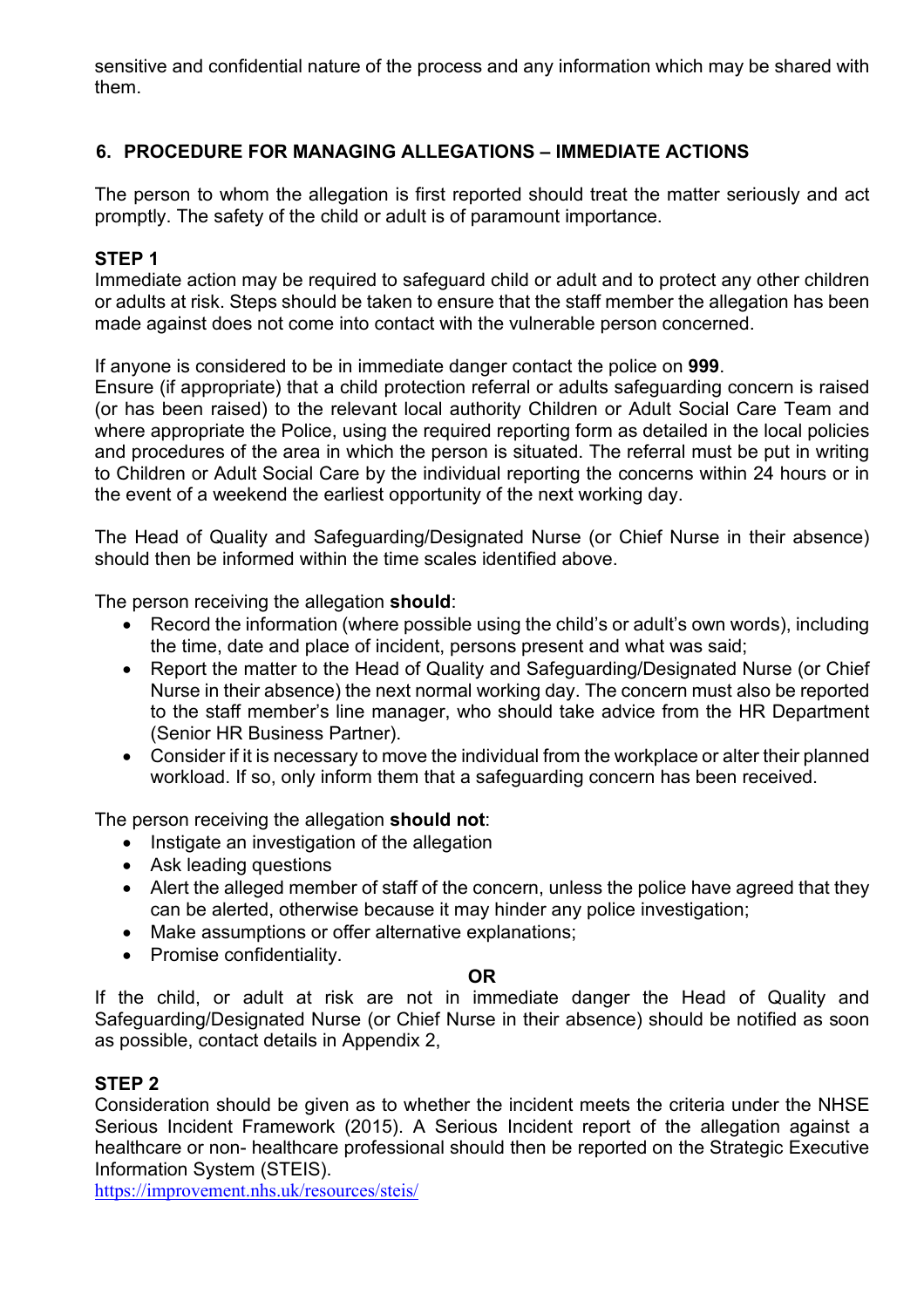#### <span id="page-9-0"></span>**7. PROCEDURE FOR MANAGING ALLEGATIONS: SUBSEQUENT INVESTIGATION**

The Head of Quality and Safeguarding/Designated Nurse (or Chief Nurse in their absence) will act as the point of contact to identify, lead and co-ordinate investigations.

The Head of Quality and Safeguarding/Designated Nurse (or Chief Nurse in their absence) in conjunction with the HR Department (Senior HR Business Partner) will determine next steps dependent upon the nature of the allegation. (See Appendix 5). At this point, it will be necessary to consider whether or not to suspend / redeploy the individual that the allegations have been made against whilst an investigation takes place. The HR Department (Senior HR Business Partner) will advise on the levels of authority and process requirements for this action. The HR Department (Senior HR Business Partner) will advise whether the HWCCG disciplinary procedures are to be followed, or in the case of a Performer, subjected to the performers list regulations, which procedure will be observed.

The HR Department (Senior HR Business Partner) advice will be pertinent to all staff who are agency, secondees, or self-employed staff working on behalf of the HWCCG. (Please see SECTION 10 – Suspension / Redeployment).

The Head of Quality and Safeguarding/Designated Nurse (or Chief Nurse in their absence) should inform the LADO or Safeguarding Adults Team, Herefordshire or Worcestershire County Council, of all allegations that come to the HWCCG's attention and appear to meet the threshold or Section 42 of the Care Act (2014) criterion for a PiPoT concern to be raised (See Section 2).

The criterion will be in accordance with the local authority Safeguarding Policies and Procedures. This will enable the LADO or Safeguarding Adults Team to consult colleagues in the police and social care, as appropriate, in order to determine if the allegations meet the relevant criterion. The decision as to whether the allegation meets the criterion should be taken within ONE working day of the HWCCG becoming aware of the allegation.

The LADO or Safeguarding Adults Team Manager can be contacted for advice and will first establish with the HWCCG that the allegation falls within the scope of this PIPoT procedure and may have some foundation. This discussion will also consider how best to inform the employee concerned and the victim and or parents/carers/next of kin concerned, in consultation with Police and the local authority Children's Social Care or Safeguarding Adults Team if appropriate.

Managers will be nominated by the Head of Quality and Safeguarding (or Chief Nurse in their absence) to undertake a preliminary/formal investigation of the allegation. Such Managers must have undertaken either an Investigatory Skills and/or Root Cause Analysis course.

The HWCCG should inform the employee under investigation about the allegation as soon as possible after consulting the LADO or Safeguarding Adults Team Manager. Advice should be taken from the Head of Quality and Safeguarding (or Chief Nurse in their absence) regarding the information the employee should be given (As discussed in Section 4).

However, where a Strategy Discussion (planning meetings) is needed or it is clear that the police or other agencies may need to be involved, this should not be done until these agencies have been consulted and agreed what information can be disclosed to the employee. If it has been necessary to move the employee from the workplace they will be informed a safeguarding concern has been received and that they will receive further information once this planning meeting has taken place.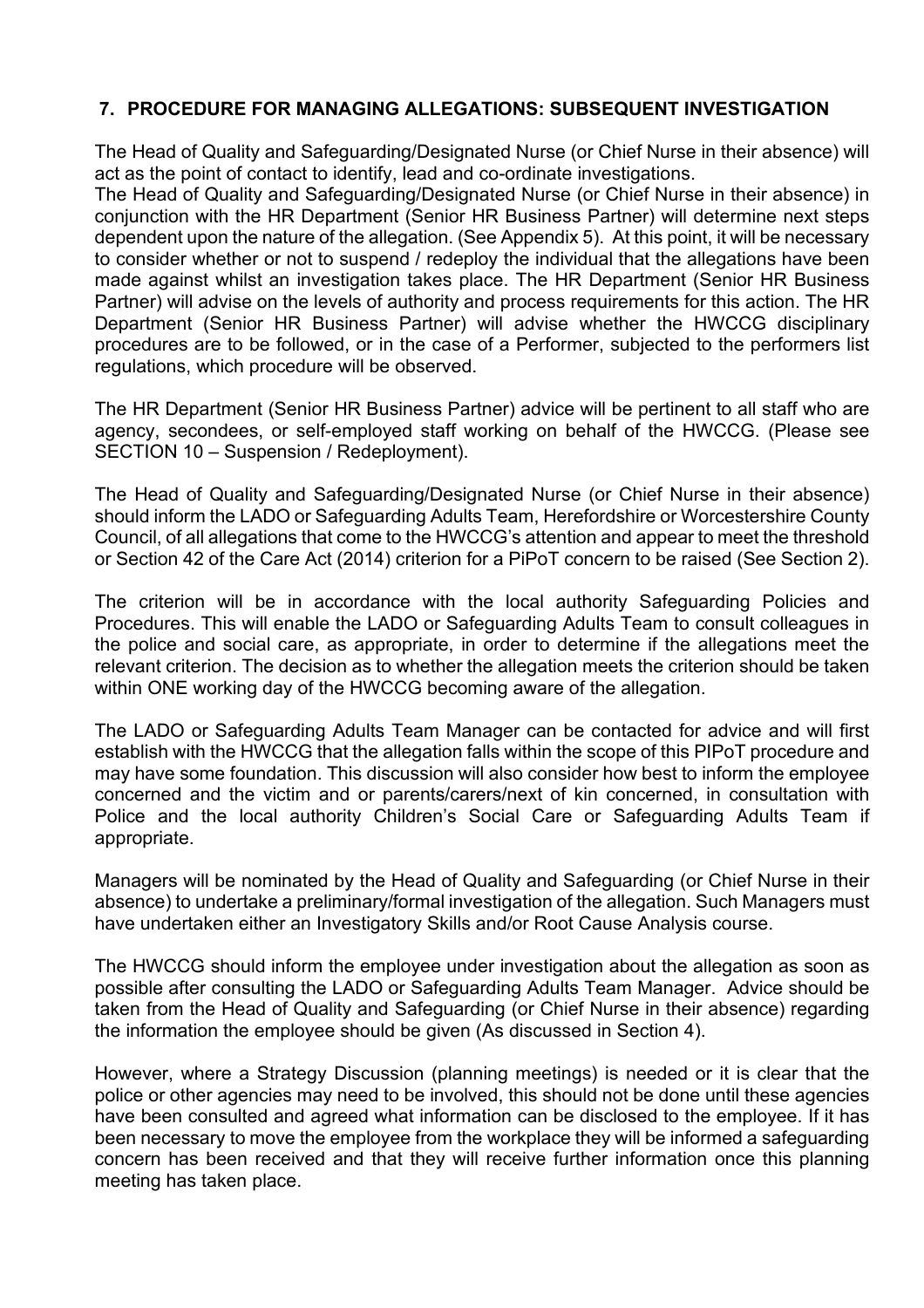The employee who is the subject of the investigation will be informed under which policy this investigation is being carried out. Matters will be handled promptly to ensure situations are dealt with swiftly.

In respect of safeguarding children and in relation to a PiPoT allegation, a **strategy discussion** (see below) is when the LADO, Children's Social Care, representative of the employer and if necessary the Police, Safeguarding Adults Team Manager, meet to decide the management strategy for dealing with the allegation.

Strategy discussions will be in accordance with the West Midlands Child Protection and Safeguarding Procedures. Those required to attend a strategy discussion must attend a preparation meeting organised by Head of Quality and Safeguarding (or Chief Nurse in their absence) if arranged.

In respect of safeguarding adults, a strategy discussion can be arranged if necessary with the representative of the employer, the Police and Safeguarding Adults Team Manager.

All witnesses should be asked to note down in writing anything they recall about the issue/allegation as soon as possible, pending the outcome of a strategy discussion as described above.

If any employees involved in the investigatory process are members of a trade union or a professional association they should be advised to contact that body at the outset of the investigation for support and guidance. All employees involved in the investigatory process will also be offered appropriate support by the HWCCG.

All relevant facts should be collected in the form of statements and provided within 24 hours or as soon as possible thereafter before memories fade, including anything the employee or employees who are the subject of the investigation wishes to say. Statements should be signed and dated by the witnesses.

Witnesses will have the right to be supported by their trade union representative or work colleague during this process. The procedure needs to be followed and advice sought from the HR Department (Senior HR Business Partner) when any decision is made. Records will need to be kept stating when and how these decisions were made. This information should be included on the timeline which the HR Department (Senior HR Business Partner) holds for each investigation which is undertaken.

Depending on the nature and seriousness of the allegation the Police, LADO, Children's Social Care, or Counter Fraud may have to conduct an investigation - this could be either independently or jointly with the HWCCG.

Under Section 42 of the Care Act the local authority must make (or cause to be made) whatever enquiries it thinks necessary to enable it to decide whether any action should be taken in the adult's case and, if so, what and by whom.

The HWCCG will work closely with these agencies regarding the progress of the investigation/enquiries. The focus of Children's Social Care will be the child (and other children who may be at risk) about whom the safeguarding concern has been raised. The focus of the Safeguarding Adults Team would be the adult (and other adults who may be at risk) about whom the safeguarding concern has been raised.

The focus of the HWCCG will be about the HWCCG staff member, including considering risk to other service users, (including children and adults) and in doing so managing re-deployment or suspension of the individual whilst any investigation/enquiry is undertaken. As the Data Owner,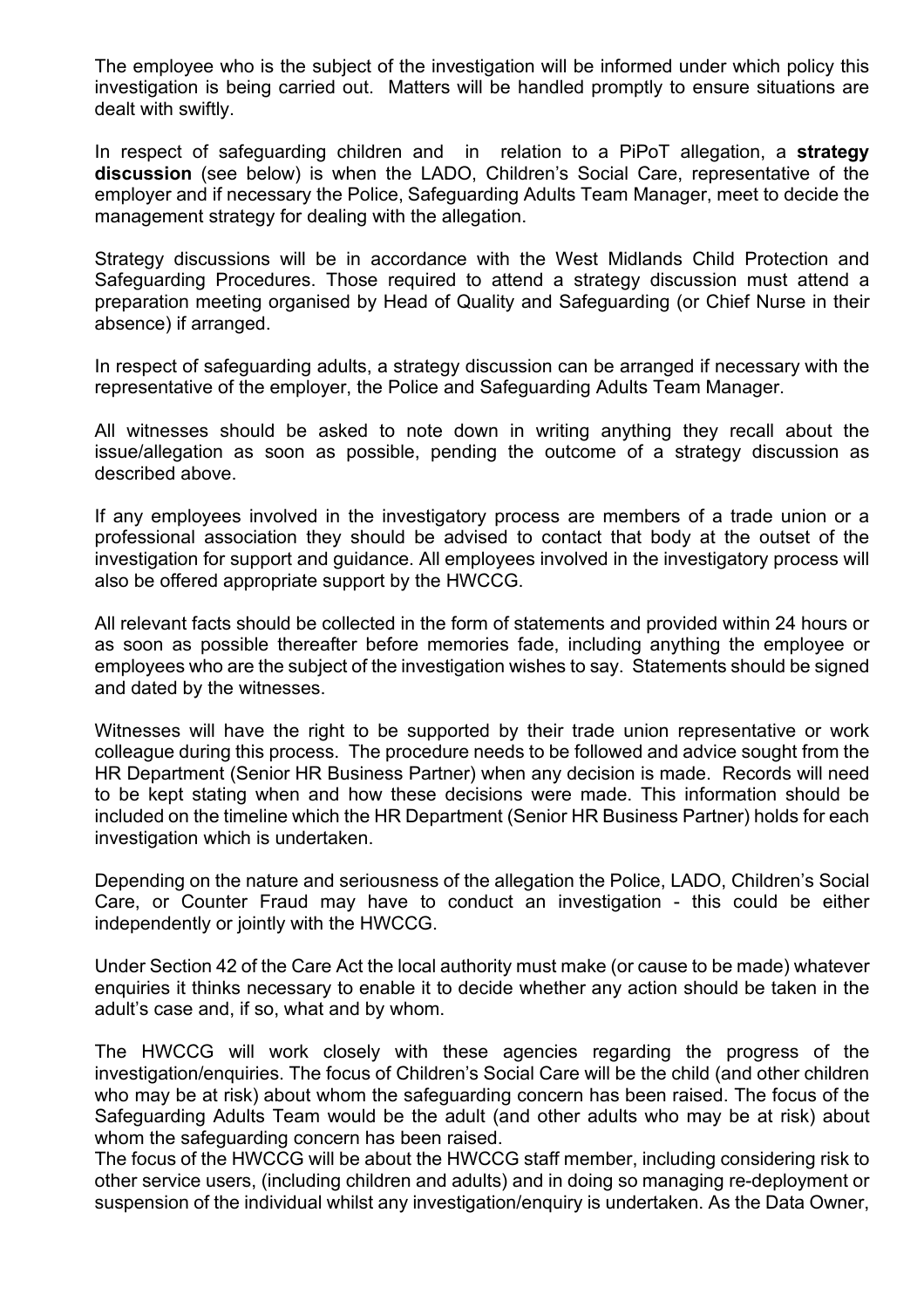the HWCCG will also need to consider who else should be informed (including Professional Body/other employers).

All employees will be expected to co-operate fully with the investigation. The Head of Quality and Safeguarding (or Chief Nurse in their absence) should contact the relevant agency and consult on parallel working, where possible, to ensure the process is completed as speedily as possible.

Witnesses should not be interviewed where there may be police involvement and not until the police indicate that interviews can proceed (following the strategy discussion). This will be agreed at each stage of the investigation by the key agencies involved and will depend upon the nature of the case.

If there is to be no police involvement or the police have indicated that the HWCCG internal process can be used, the investigation may continue.

Where investigations are conducted independently of the HWCCG by other agencies, managers will work closely with these agencies to assist in the investigation or process, ensuring staff involved are supported at all stages.

Should the Police/Counter Fraud decide not to pursue a criminal investigation the HWCCG will continue their own investigation to conclusion.

Where the person responsible for investigating the allegation of concern about the PiPoT, and / or the Head of Quality and Safeguarding (Chief Nurse in their absence) concludes that the concern does not meet the definition of a PiPoT concern (see Section 2 above), the Head of Quality and Safeguarding (Chief Nurse in their absence) will make a record of the discussion and the decision and the reasons for this conclusion. These details could be drawn upon if further concerns come about in relation to a PiPoT.

Where the person responsible for investigating the allegation and / or the Head of Quality and Safeguarding (Chief Nurse in their absence) concludes that the concern does meet the definition of a PiPoT concern (see Section 2 above), appropriate action must be taken in line with Sections 4, 5, 6, 7 of this policy and procedures.

If disciplinary action is deemed appropriate, then action will be initiated under the HWCCG Disciplinary Policy. The evidence already collected will form the basis of the case and interviews need not be repeated to progress to disciplinary action.

If the allegation does not require formal disciplinary action, appropriate action by the HWCCG should be initiated within 3 working days from the date the decision is made or as soon as is practicably possible.

The LADO/Safeguarding Adults Team Manager should continue to liaise with the HWCCG to monitor progress of the investigation and provide advice and support when required or requested.

The Head of Quality and Safeguarding (or Chief Nurse in their absence) will be key to ensure all parties act appropriately within the scope of this procedure and in a timely manner.

The Head of Quality and Safeguarding (or Chief Nurse in their absence) will liaise with the HWCCG Communications Officer over any queries from the media concerning the allegation. Reputational issues must be managed appropriately by discussion with the relevant communications team.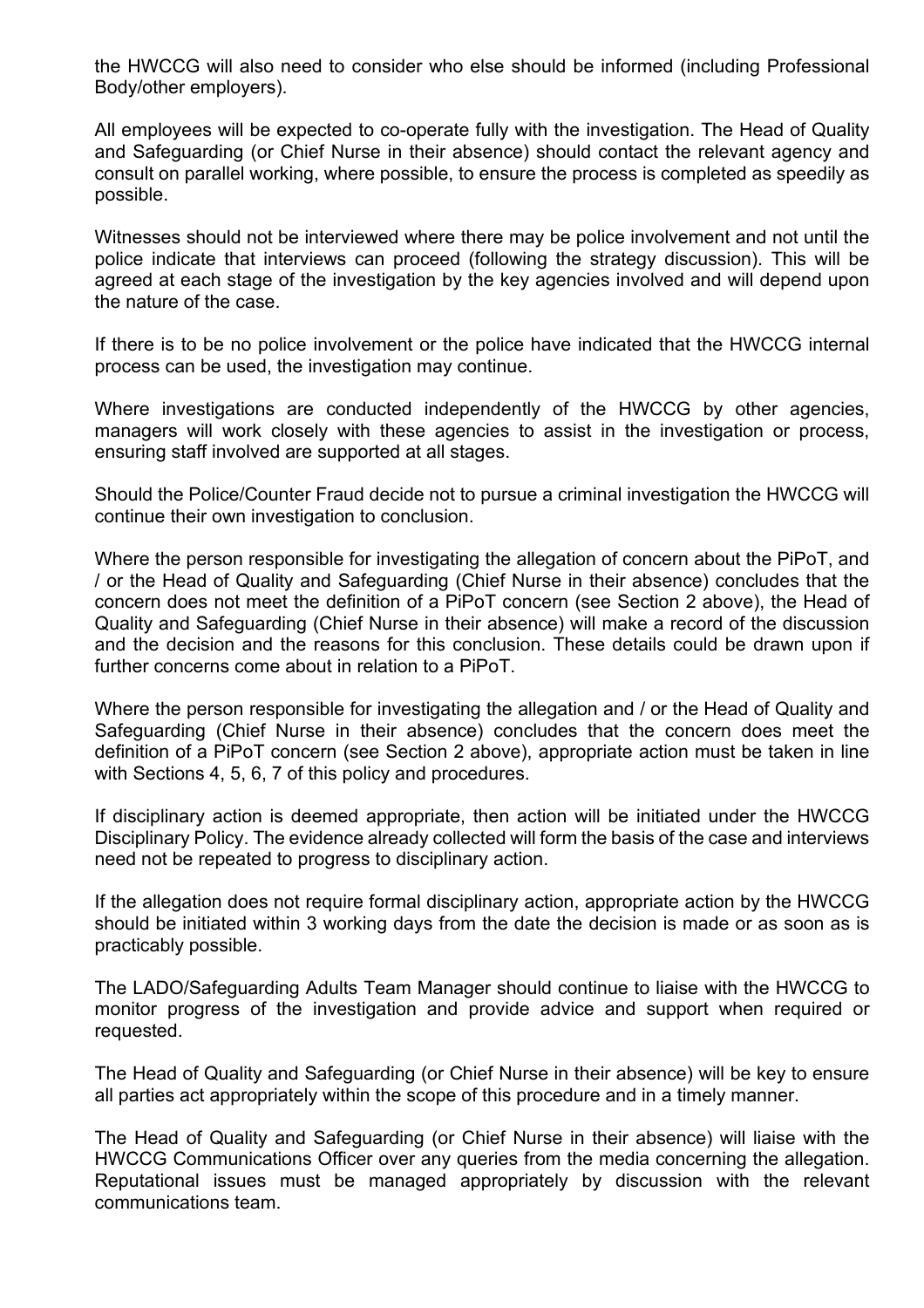In addition, if the employee is subject to registration or regulation by a professional body the LADO or Safeguarding Adults Team Manager may advise on whether a referral to that body would be appropriate. It is the Head of Quality and Safeguarding (Chief Nurse in their absence) decision as to whether to do so.

It is essential that every effort must be made to maintain confidentiality and manage communications while an allegation is being investigated.

#### **(Strategy) Planning Meeting.**

At this meeting the following issues should be considered:

- Consider what further contact is required with regional staff, local Police, Children's Social Care and Adult Social Care Safeguarding Adults Team. The Head of Quality and Safeguarding (or Chief Nurse in their absence) should be nominated as the link person.
- Whether the child// adult at risk of harm or abuse is safe from any further risk of harm or abuse.
- Review what action has already been undertaken so far to ensure the safety of the victim.
- Decide the internal investigation strategy to be undertaken. The Police and/or Social Care should be consulted when they are involved in any on-going Investigation/Enquiry and/or criminal proceedings are pending.
- A referral to the appropriate professional regulatory body should the member of staff be a registered professional such as the General Medical Council (GMC) for doctors, or the Nursing and Midwifery Council (NMC) for nurses.
- Decide how to present the allegations to the relevant staff member concerned and how to manage the investigatory process. The HWCCG Disciplinary procedures should be followed.
- Agreement should be reached with children/adult Social Care and the Police about what information should be passed to the staff member concerned.
- The Line Manager should be asked to provide appropriate support to the individual while the case is on-going and keep them regularly informed.
- Further support may be considered necessary from Occupational Health.
- Decide how the child/ adult at risk of harm or abuse, or their nominated parent/guardian/nominated carer and the person making the allegation is to be kept informed of what is happening to their allegation, whilst adhering to the requirements of maintaining confidentiality and observing the requirements of the Human Rights Act and the Data Protection Act. **The sharing of information must not 'contaminate' any CCG, Police or children/adult Social Care investigations that are on-going**.
- The HWCCG Communications team should provide additional support and advice in relation to the handling of any queries from the media concerning the allegation.
- To ensure that the incident has been reported on the STEIS system (if it meets the criteria-see Section 6).
- The information to be shared with the senior management team.
- Decide the frequency and format of review meetings which need to be set up to manage the on-going investigation and the various actions required.

#### <span id="page-12-0"></span>**8. PROCEDURE FOR REPORTING/MANAGING ALLEGATIONS: NON-DIRECTLY EMPLOYED STAFF**

As detailed in the recent lessons learned report into 'Savile' (*[Themes and lessons learnt](https://www.gov.uk/government/uploads/system/uploads/attachment_data/file/407187/KL_lessons_learned_report_FINAL.pdf)  [from NHS investigations into matters relating to Jimmy Savile](https://www.gov.uk/government/uploads/system/uploads/attachment_data/file/407187/KL_lessons_learned_report_FINAL.pdf)*) by Kate Lampard QC and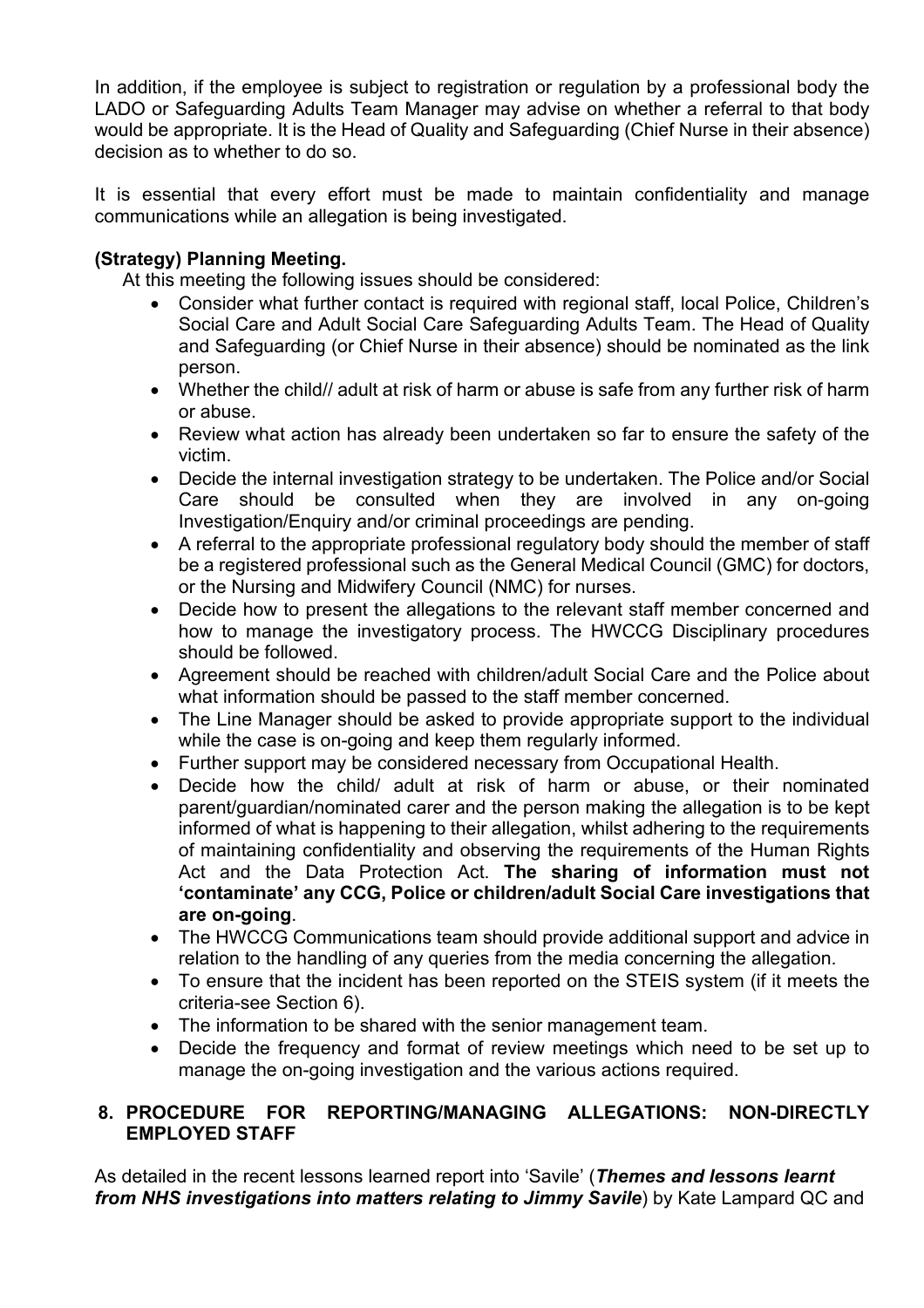Ed Marsden (2015) then it follows that: if a safeguarding allegation is made against a worker working for the HWCCG, who is not directly employed by the HWCCG, the allegation must also be shared with their employer or the body that engaged them at the earliest opportunity. The following are examples of some potential scenarios that might arise, but this is not exhaustive;

- Allegations against NHS England contracted staff including GPs, Optometrists, Dentists and Pharmacists should be reported to NHSE and managed according to the performer's list policies and procedures.
- Allegations made against agency workers must be reported to the appointing agency and referred to the Line Manager who employed them.
- Allegations made against workers employed by external contractors should be referred to the contractor and the relevant lead body in HWCCG responsible for managing the service level agreement with the contractor.
- Allegations made against workers seconded in from another employer to the HWCCG, or embedded with the HWCCG but employed elsewhere, should be reported to the relevant employer.
- Allegations made against volunteers undertaking duties for or on behalf of the HWCCG must also be reported to the voluntary body the person is volunteering with.
- Allegations made against workers engaged under a contract for services should be referred to the HWCCG Commissioning Team as well as the HR Department.

Where PiPoT concerns are identified by partner agencies or services they commission about their employee or volunteer, it will be necessary for the employer (or student body or voluntary organisation) to assess any potential risk to adults who use their services and if necessary to take action to safeguard those children/adults. If the employer (or student body or voluntary organisation) is aware of abuse or neglect in their organisation, then they have a duty to correct this and protect the child/adult from harm as soon as possible and inform the local authority in accordance with the West Midlands Inter-Agency Child Protection and Safeguarding Procedures and/or West Midlands Adult Safeguarding Policy & Procedures and the Care Quality Commission if a provider registered under the Health & Social Care Act 2008, Regulations 2014.

They also have a duty to consider what support and advice they will make available to their staff or volunteers against whom allegations have been made. Any PiPoT about whom there are concerns should be treated fairly and honestly. The employer has a duty of care towards them.

The Head of Quality and Safeguarding (or Chief Nurse in their absence) should be appointed to undertake the duties set out in section 6 and 7 above to for such allegations. The Process flow chart at Appendix 4 should be followed for all cases.

Despite the fact that allegations against such workers should be reported as above, the HWCCG still retain a responsibility to consider how the allegations should be managed if the allegation has a connection with, or relevance to, the duties that the worker undertakes with the HWCCG. All such allegations also need to be reported and escalated by the Head of Safeguarding (or Chief Nurse in their absence) in accordance with the requirements of this policy.

Assumptions should not be made that the other party has referred the matter to the police or relevant other body - evidence needs to be promptly provided and if this is not forthcoming then the Head of Quality and Safeguarding (or Chief Nurse in their absence), appointed to deal with the case, should do so on behalf of the HWCCG and advise the other party accordingly.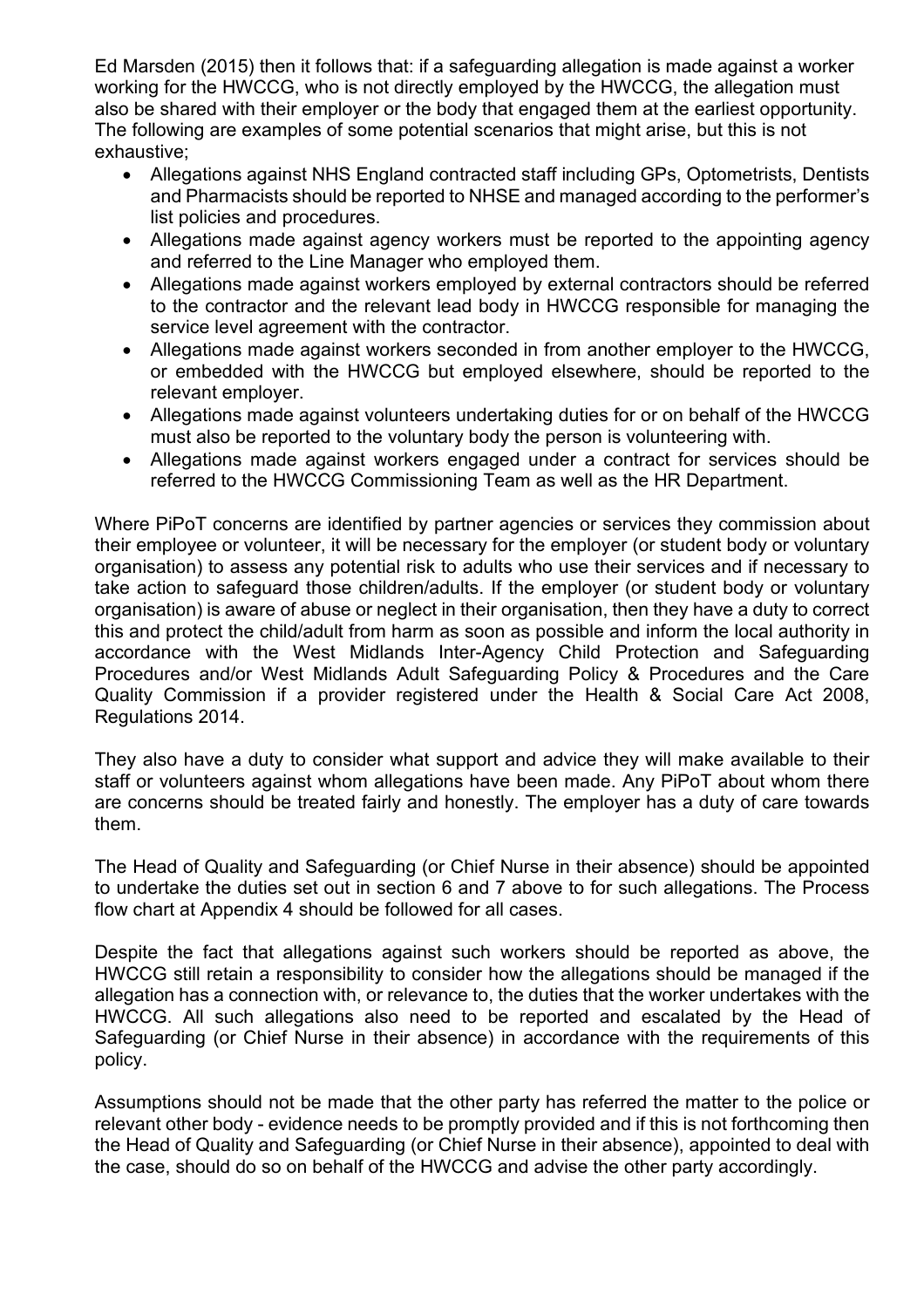#### <span id="page-14-0"></span>**9. ORGANISED AND HISTORICAL ABUSE**

Investigators should be alert to signs of organised or widespread abuse and/or the involvement of other perpetrators or institutions. They should consider whether the matter should be dealt with in accordance with complex abuse procedures which, if applicable, will take priority. (See Organised and Complex Abuse-West Midlands Inter-Agency Child Protection Procedures)

These signs will not necessarily be directly related to abuse but might include blurred professional boundaries, inappropriate behaviour, fraud, deception or the viewing or downloading of images of children. Where the safety of other children or is in question as a result of the allegation, consideration should be given to invoking the Organised and Complex Abuse Procedure, following consultation and guidance from the LADO.

Where the current or future safety of adults is in question as a result of the allegation consideration should be given to raising a safeguarding adult concern.

The process will be co-ordinated by the Head of Quality and Safeguarding (or Chief Nurse in their absence).

Historical allegations should be dealt with in the same way as contemporary concerns. It will be important to ascertain if the accused person is currently working with children or adults and to consider whether their current employer should be informed.

#### <span id="page-14-1"></span>**10.SUSPENSION / REDEPLOYMENT**

In some cases, it will be necessary for the HWCCG to consider immediate action which needs to be taken e.g. that the employee needs to be suspended or temporarily redeployed. Suspension should be considered in any case where there is cause to suspect a vulnerable person is at risk of significant harm, or the allegation warrants investigation by the police, or is so serious it could potentially be grounds for dismissal. Employees should not be suspended automatically, or without careful consideration.

To ensure consistency of approach this decision to suspend a member of staff will be made by the Head of Quality and Safeguarding (or Chief Nurse in their absence) after consultation with the employee's Line Manager and a Senior HR Business Partner. It may also be necessary to seek the opinion of the LADO or Safeguarding Adults Team Manager.

Both the Head of Quality and Safeguarding (or Chief Nurse in their absence) and Senior HR Business Partner need to be contacted immediately following the allegation.

Suspension should only be considered after careful consideration of alternatives which would remove the employee from the workplace. For example, temporary redeployment to another area where the nature of the allegation is not relevant. Suspension or redeployment will be in line with the HWCCG disciplinary procedure.

#### <span id="page-14-2"></span>**11.TIMESCALES**

Every effort should be made to resolve cases as quickly as possible consistent with a fair and thorough investigation. Please follow the timeframe set out in the flow chart at Appendix 1.

The Accountable Officer of the HWCCG and Chief Nurse will receive updates on all investigations under this policy with particular attention to suspensions or employees who have been temporarily redeployed pending investigation.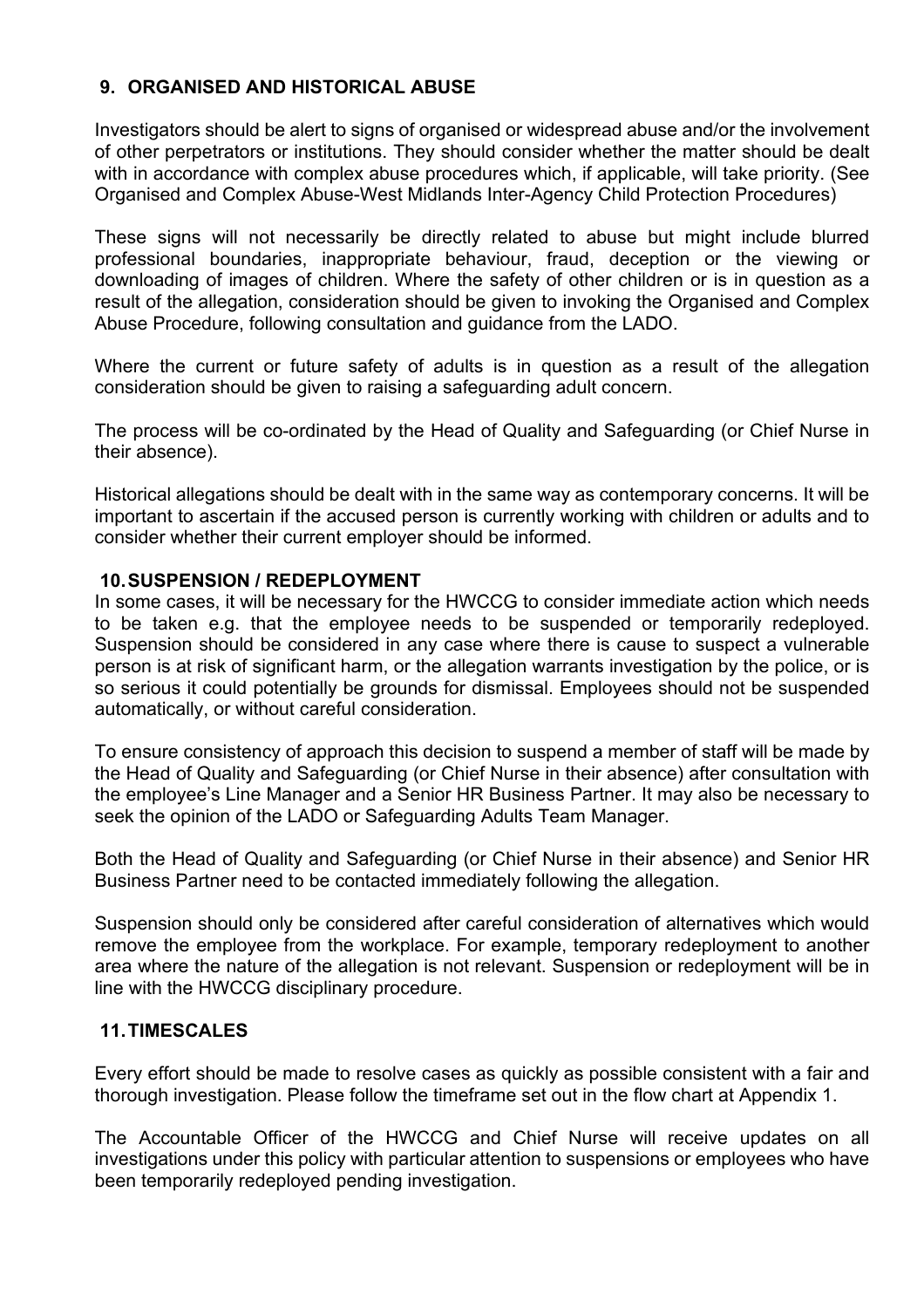#### <span id="page-15-0"></span>**12.RESIGNATIONS AND COMPROMISE AGREEMENTS**

If the employee against whom an allegation has been made tenders their resignation or ceases to provide a service, the investigation must proceed in accordance with this procedure. Wherever possible the employee should be given the opportunity to answer the allegation and make representations about it, before consideration is given to all available evidence to reach a judgment about the allegation.

Compromise agreements, which allow for the mutual agreement to terminate the employment relationship, will **not** be used in any of these cases.

#### <span id="page-15-1"></span>**13.INFORMATION SHARING**

At the beginning of the process all agencies involved in the investigation of the allegation should share all relevant and proportionate information they have about the employee who is subject of the allegation and their victim.

The HWCCG will endeavour to ensure that, wherever possible, the Police should obtain consent from the individuals (HWCCG employees) concerned to share the statements and evidence they obtain with the HWCCG, for disciplinary purposes. This should be done as the investigation proceeds rather than after it is concluded. This will enable the Police and the Crown Prosecution Service to share relevant information without delay at the conclusion of their investigation or any court case.

#### <span id="page-15-2"></span>**14.ACTION FOLLOWING A CRIMINAL INVESTIGATION OR A PROSECUTION**

The Police or the Crown Prosecution Service should inform the HWCCG and the LADO or Safeguarding Adults Team Manager when a criminal investigation or trial is complete, or if it is decided to close an investigation without charge or not to prosecute after the employee has been charged.

In these circumstances, the LADO or Safeguarding Adults Team Manager will discuss with the HWCCG whether any further action is required and, if so, how to proceed. The information provided by the Police, Children's Social Care and/or Safeguarding Adults Team should inform that decision.

Action by the HWCCG, including dismissal, is not ruled out in any of these circumstances; the range of options will depend upon the circumstances of the case. If a disciplinary hearing is held and the employee is not dismissed the panel will risk assess integrating the employee back into the workplace.

If a criminal investigation finds the defendant not guilty of any charges, the HWCCG may still take action as a result of their own internal disciplinary investigation, which may lead to disciplinary action/dismissal.

#### <span id="page-15-3"></span>**15.FINDINGS AND DECISION MAKING**

If the allegation is substantiated and the employee is dismissed, or the HWCCG ceases to use the employee's services, or the employee resigns or otherwise ceases to provide their services, the HWCCG must consider the need to make a referral to the Disclosure and Barring Service, and if so, the form and content of any such referral. The referral is the joint responsibility of the Senior HR Business Partner with support from the Head of Quality and Safeguarding (or Chief Nurse in their absence). The Senior HR Business Partner will co-ordinate putting the required information together for submission. Advice may be sought from the LADO or Safeguarding Adults Team Manager but the HWCCG must decide the most appropriate course of action.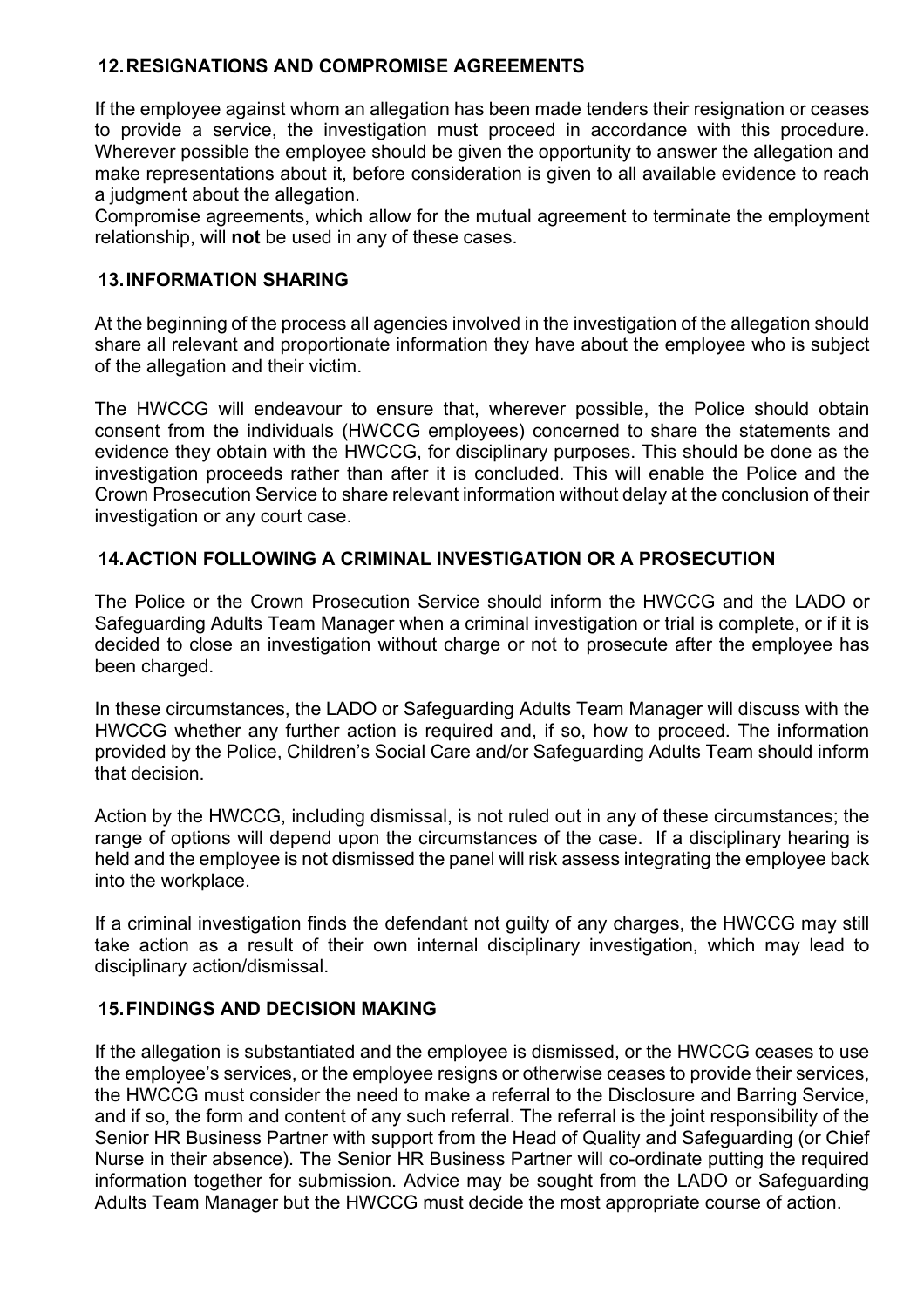In the event that an allegation is shown to have been deliberately invented or malicious, the Head of Quality and Safeguarding (or Chief Nurse in their absence) will ask the Police to consider whether any further action against the person making the allegation might be appropriate. The HWCCG will support the individual against whom the allegation was made. The Head of Quality and Safeguarding, Chief Nurse and Senior HR Business Partner will meet to identify where disciplinary investigations have safeguarding implications to ensure that this policy is followed, and appropriate referrals are made in respect of above.

Arrangements should be made at the conclusion of an investigation to debrief all staff directly involved in the incident.

#### <span id="page-16-0"></span>**16.DISCLOSURE AND BARRING SERVICE (DBS)**

As an employer of staff in an activity regulated under the Health & Social Care Act 2008, Regulations 2014, (the 'regulated activity'), the HWCCG also have a responsibility to refer concerns to the DBS in accordance with the Safeguarding Vulnerable Groups Act 2006. Managers must report concerns to their local HR department, Senior HR Business Partner who should seek advice from the HWCCG safeguarding team or, directly through the Head of Quality and Safeguarding (or Chief Nurse in their absence). The following groups may be referred for information to the Disclosure and Barring Service:

- If an employee or worker of the HWCCG has been permanently removed from 'regulated activity' through dismissal or permanent transfer from 'regulated activity', or where they would have removed or transferred that person from regulated activity if they had not left, resigned, retired or been made redundant; and they believe the person has:
	- o engaged in 'relevant conduct'
	- o satisfied the 'harm test' (i.e. no action or inaction occurred but the present risk that it could occur was significant); or
	- o received a caution or conviction for a 'relevant offence' (see DBS website www.gov.uk/disclosure-and-barring-service-criminal-record-checks-referralsand-complaints) [www.gov.uk/disclosure-and-barring-service-criminal-record-checks-](http://www.gov.uk/disclosure-and-barring-service-criminal-record-checks-%20referrals-and-complaints%20%20)) referrals-

[and-complaints \)](http://www.gov.uk/disclosure-and-barring-service-criminal-record-checks-%20referrals-and-complaints%20%20))

In addition:

• A referral to the DBS should be made following initial information gathering to establish whether there is cause for concern. A referral should be made even if the person in question has left the HWCCG before an investigation and/or disciplinary process has been completed. However, it is important to note that the DBS has no investigatory powers and therefore relies upon evidence supplied to it. Managers therefore have a responsibility to complete investigations as far as possible, even where the individual leaves before investigations can be completed, so that the DBS has enough substantiated evidence on which it can base its decision. If additional information becomes available after making a referral this should also be provided to the DBS. The referral should be made using the DBS referral form and posted to the DBS enclosing all relevant information held. Please see further guidance and information at <https://www.gov.uk/government/publications/dbs-referrals-form-and-guidance>

#### <span id="page-16-1"></span>**17.TRAINING/COMPETENCIES**

The Head of Quality and Safeguarding/Designated Nurse for Safeguarding, Chief Nurse, Senior HR Business Partner and all safeguarding nurses must have undertaken 'Managing Allegations Training' within 12 months of this policy being ratified.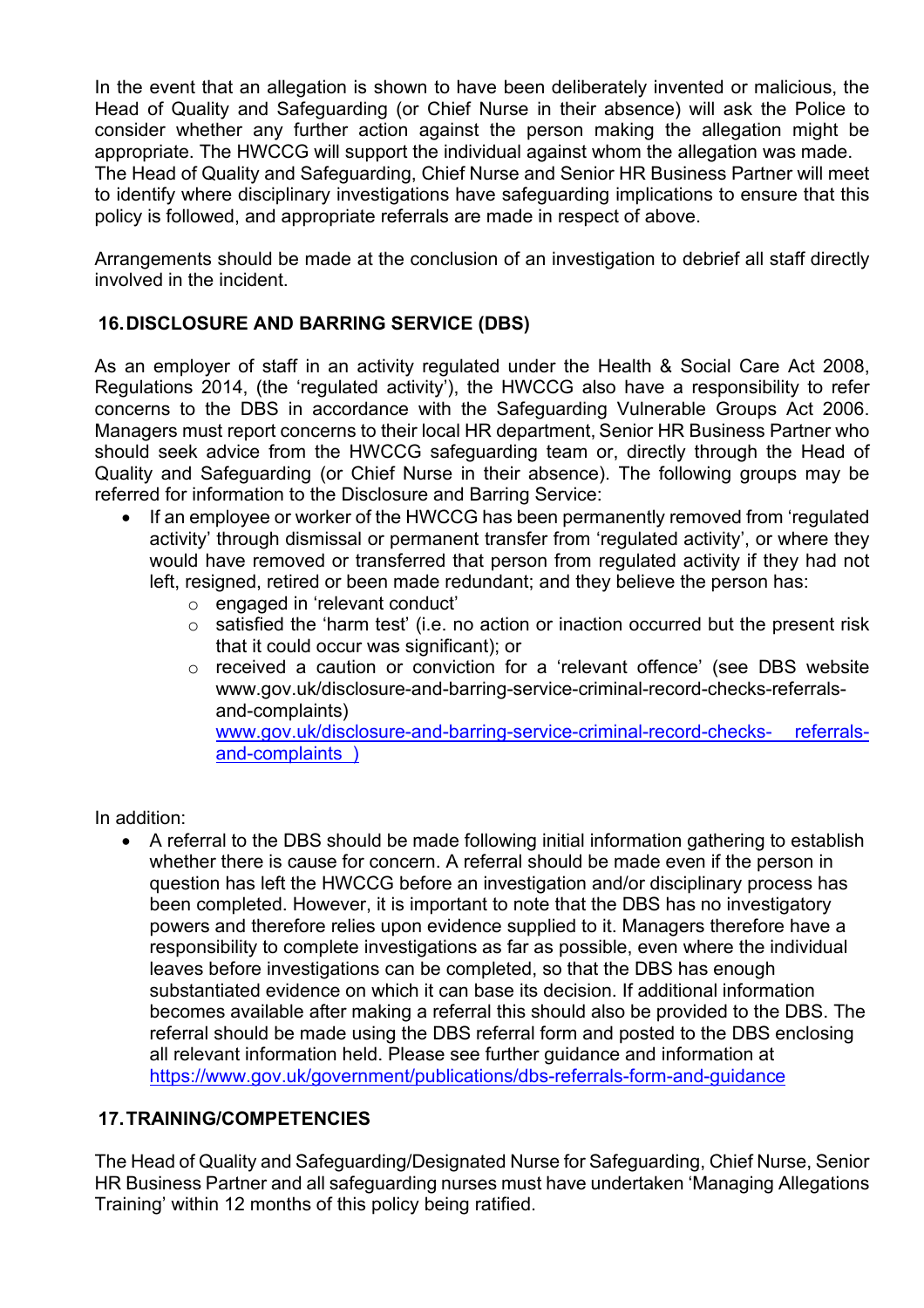All managers must ensure that their staff have received and maintain the right level of safeguarding adult and children training appropriate to their role and responsibilities.

#### <span id="page-17-0"></span>**18.POST INVESTIGATION REVIEW (LEARNING PROCESS)**

Following the completion of the initial investigation, Head of Quality and Safeguarding (or Chief Nurse in their absence), or Senior HR Business Partner will lead a review of the case and its actions to determine whether there are any improvements to be made to any procedure or practices. All necessary parties which have been involved will be included in this learning process.

Any recommendations from the review will be implemented and information disseminated to the appropriate people within the organisation and local safeguarding forums.

As well as supporting the member of staff throughout the investigation, consideration must be paid to supporting the member of staff through integration back into the workplace should this be appropriate post-investigation. On-going support for the member of staff may be offered through Occupational Health.

#### <span id="page-17-1"></span>**19.RECORD KEEPING**

The HWCCG will keep a clear and comprehensive summary of any allegations made, details of how the allegation was followed up and resolved, in separate confidential files stored electronically in HR. This record should be cross referenced to the employee's confidential personal file with a copy given to the individual. The Head of Quality and Safeguarding and Senior HR Business Partner will have the responsibility for ensuring the following records are kept:

- The nature of the allegation/concern.
- Who was spoken to as part of the process and what statements/notes were taken and when.
- Any records that were seen and reviewed.
- What actions were considered and justification for specific decisions, including suspension and any actions taken under the HWCCG Disciplinary Procedure.
- What alternatives to actions were explored?
- Minutes and actions of all meetings that take place.
- The above information will be held until the employee reaches the age of 79 or 6 years after death, whichever is the longer period (in accordance with the HWCCG record keeping policy).
- A record keeping checklist is provided in Appendix 2.
- All records should be on the secure Safeguarding drive by the Head of Quality and Safeguarding and not on personal drives as they may need to be accessed. The folder access should be restricted to certain personnel on the shared drive. For these particular records:
	- o Name the files appropriately.
	- o The retention period is unlimited due to the risk of further disclosures in the future.
	- $\circ$  Save in the agreed area and apply security measures to the records as they contain personal information
	- o Remember that emails can form part of records or can be seen as individual records, so if they are also a critical part of the investigation, they should also be securely stored in the file accordingly.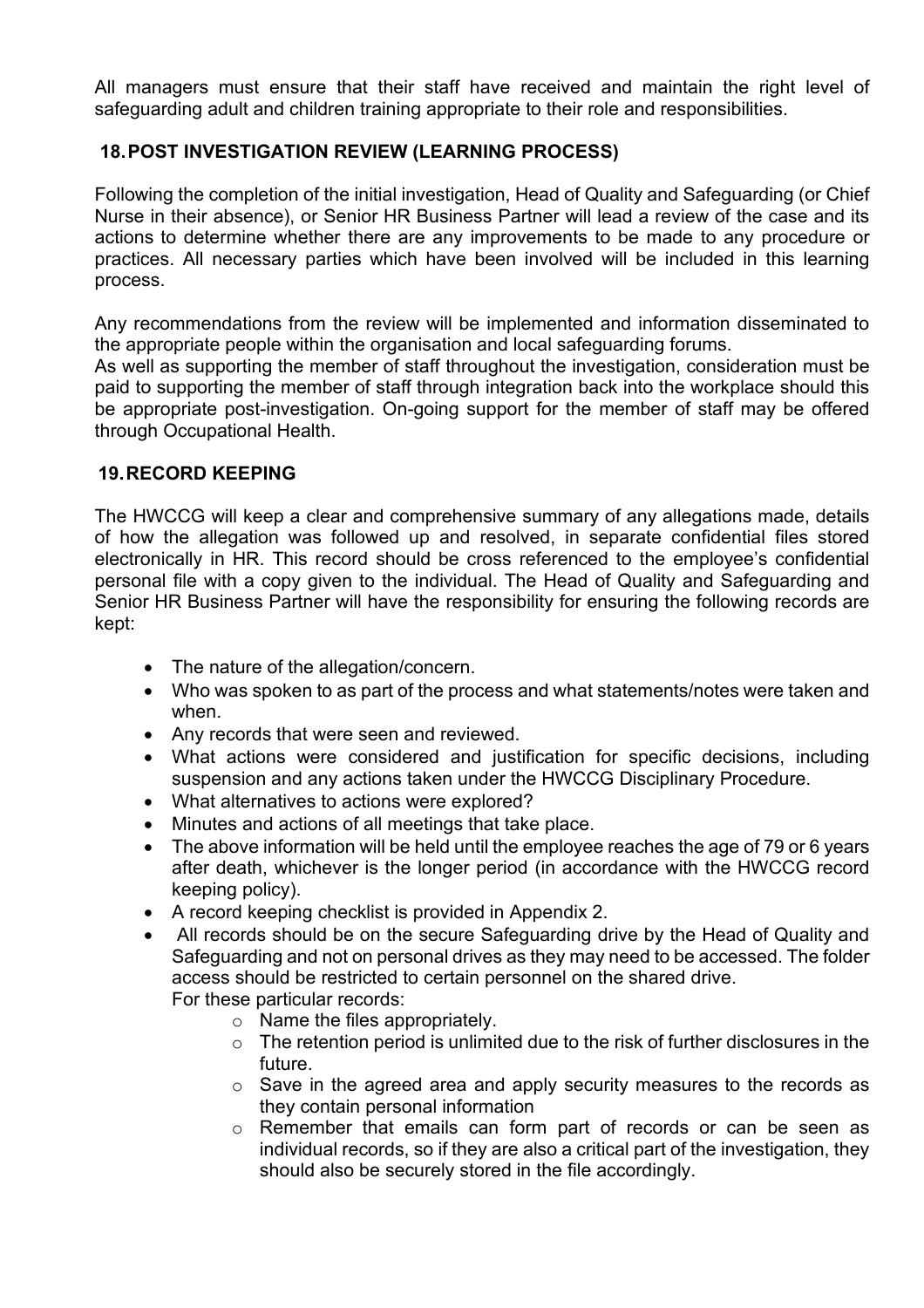#### <span id="page-18-0"></span>**20.MONITORING IMPLEMENTATION**

Implementation of this policy will be monitored by the Head of Quality and Safeguarding/Designated Nurse. The Quality Team will inform the Head of Quality and Safeguarding/Designated Nurse of any referrals reported on STEIS.

The Safeguarding Team will disseminate the information related to this policy and report back any issues to the HWCCG Quality Sub-Group.

The Human Resources department will ensure disciplinary processes that require consideration under this policy are managed in accordance with this policy.

The policy will also be used by the Complaints Team in order that any complaints that necessitate consideration under this policy will also be managed in accordance with this policy.

All of the above will be monitored on an on-going basis via the Quality, Performance and Review Committee.

The Head of Quality and Safeguarding/Designated Nurse is responsible for the monitoring, revision and updating of this policy in collaboration with the Senior HR Business Partner. The Head of Quality and Safeguarding/Designated Nurse will act on behalf of the Chief Nurse in this respect and will update the Chief Nurse on its implementation.

#### <span id="page-18-1"></span>**21.EQUALITY AND HEALTH INEQUALITIES ANALYSIS**

- All public bodies have a statutory duty under the Equality Act 2010 to set out arrangements to assess and consult on how their policies and functions impact on race equality. This obligation has been increased to include equality and human rights with regard to disability, age, gender, sexual orientation, gender reassignment and religion.
- HWCCG endeavour to challenge discrimination, promote equality, respect human rights, and aims to design and implement services, policies and measures that meet the diverse needs of our service, and population, ensuring that none are placed at a disadvantage over others.
- All staff are expected to deliver services and provide care in a manner which respects the individuality of patients and their Carer's and as such treat them and members of the workforce respectfully, regardless of age, gender, race, ethnicity, religion/belief, disability and sexual orientation.
- Providers are expected to use the appropriate interpreting, translating or preferred method of communication for those who have language and/or other communication needs. HWCCG staff and Providers will need to assess that the policy is applied fairly and equitably for all groups covered under the Equality Act 2010 and that they are implementing the Accessible Information Standard and have considered health inequalities.
- Any change to this policy will require a conscious effort from the HWCCG to actively consider the impact that this will have on any Protected group(s) and act due diligently. Where an impact on any of the Equality groups is realised after the implementation of this policy, HWCCG and the Providers, will seek to minimise such an impact and simultaneously carry out a full review.
- HWCCG aims to design and implement policy documents that meet the diverse needs of our services, population and workforce, ensuring that none are placed at a disadvantage over others. It takes into account current UK legislative requirements, including the Equality Act 2010 and the Human Rights Act 1998, and promotes equal opportunities for all. This document has been designed to ensure that no-one receives less favourable treatment due to their personal circumstances, i.e. the protected characteristics of their age, disability, sex, gender reassignment, sexual orientation,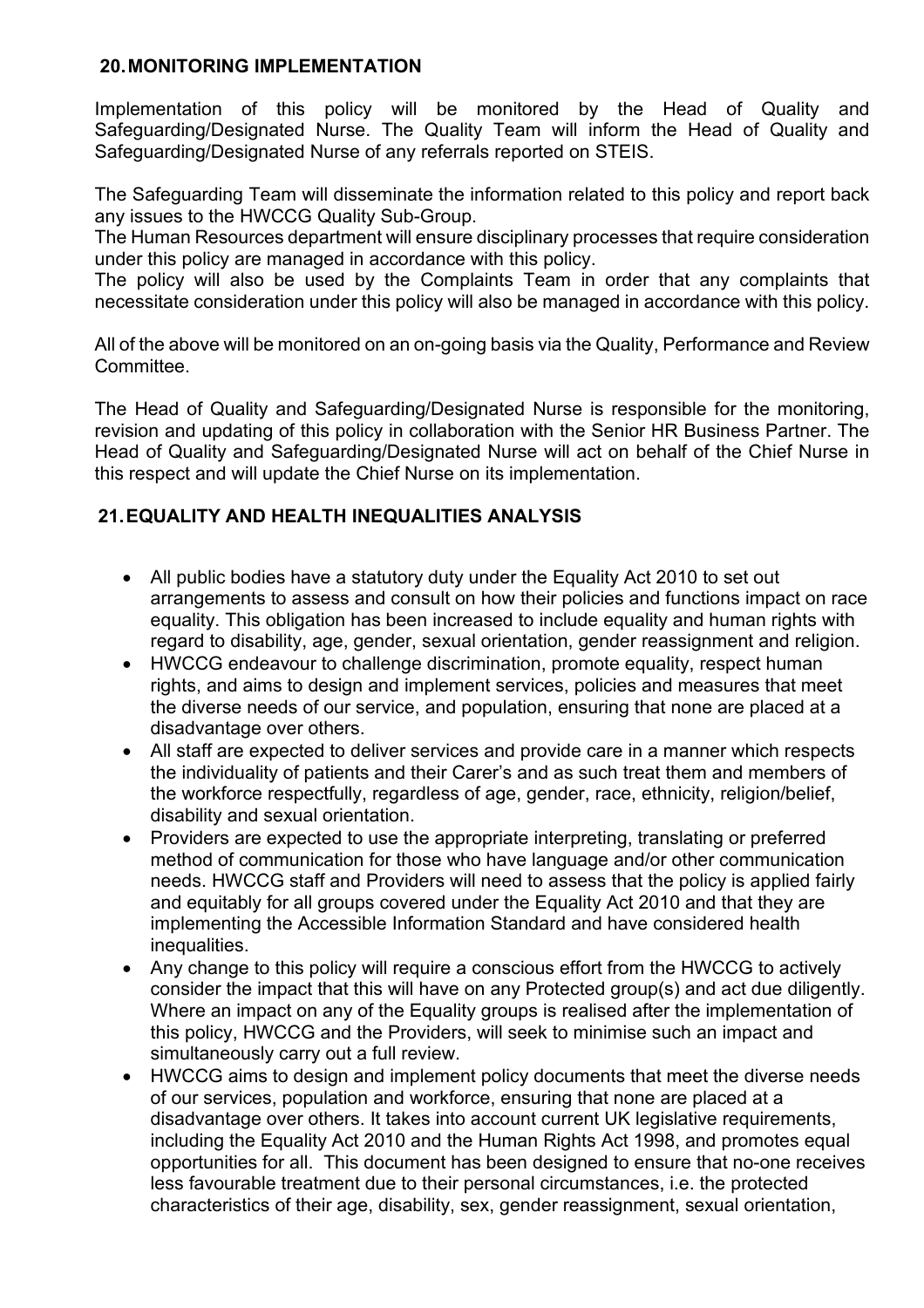marriage and civil partnership, race, religion or belief, pregnancy and maternity. Appropriate consideration has also been given to gender identity, socioeconomic status, immigration status and the principles of the Human Rights Act.

#### <span id="page-19-0"></span>**22.WHISTLEBLOWING**

All staff should feel confident to voice concerns about the attitude or actions of colleagues. Access to the HWCCG internal whistle blowing policy: 'Raising Concerns (Whistleblowing) Policy' is available on the HWCCG Intranet.

If a member of staff believes that a reported allegation or concern is not being dealt with appropriately by their organisation, they should report the matter to the Designated Officer (LADO) for their area or to the Care Quality Commission. For further information see the Raising Concerns document referenced above.

A Whistle-blowing Helpline is available for employees and organisations working in NHS and Social Care. It offers free, confidential advice to staff that witness wrongdoing and are unsure whether or how to raise their concern, as well as advice on how to respond to whistle-blowing concerns that have been raised.

The helpline number is 08000 724 725,<https://speakup.direct/about-us/>

#### <span id="page-19-1"></span>**23.REFERENCES**

Birmingham Safeguarding Adults Board - *Protocol for responding to concerns about a person in a position of trust (PiPoT).*

NHS Coventry and Rugby CCG-*Managing Safeguarding Allegations Against Staff and Persons in Position of Trust Policy and Procedures*.

The Care Act 2014.

The Children Act (1989/2004).

West Midlands Interagency Child Protection Procedures: *Managing Allegations Against Adults who work with Children.*

West Midlands Safeguarding Adults Policy and Procedures.

Working Together to Safeguard Children (HM Government, 2018).

#### <span id="page-19-2"></span>**24.ASSOCIATED DOCUMENTATION**

Please also see the following HWCCG policies and procedures

- Safeguarding Adults Policy
- Safeguarding Children Policy
- Disciplinary Policy
- Raising Concerns (Whistleblowing Policy)
- Professional Codes of Conduct.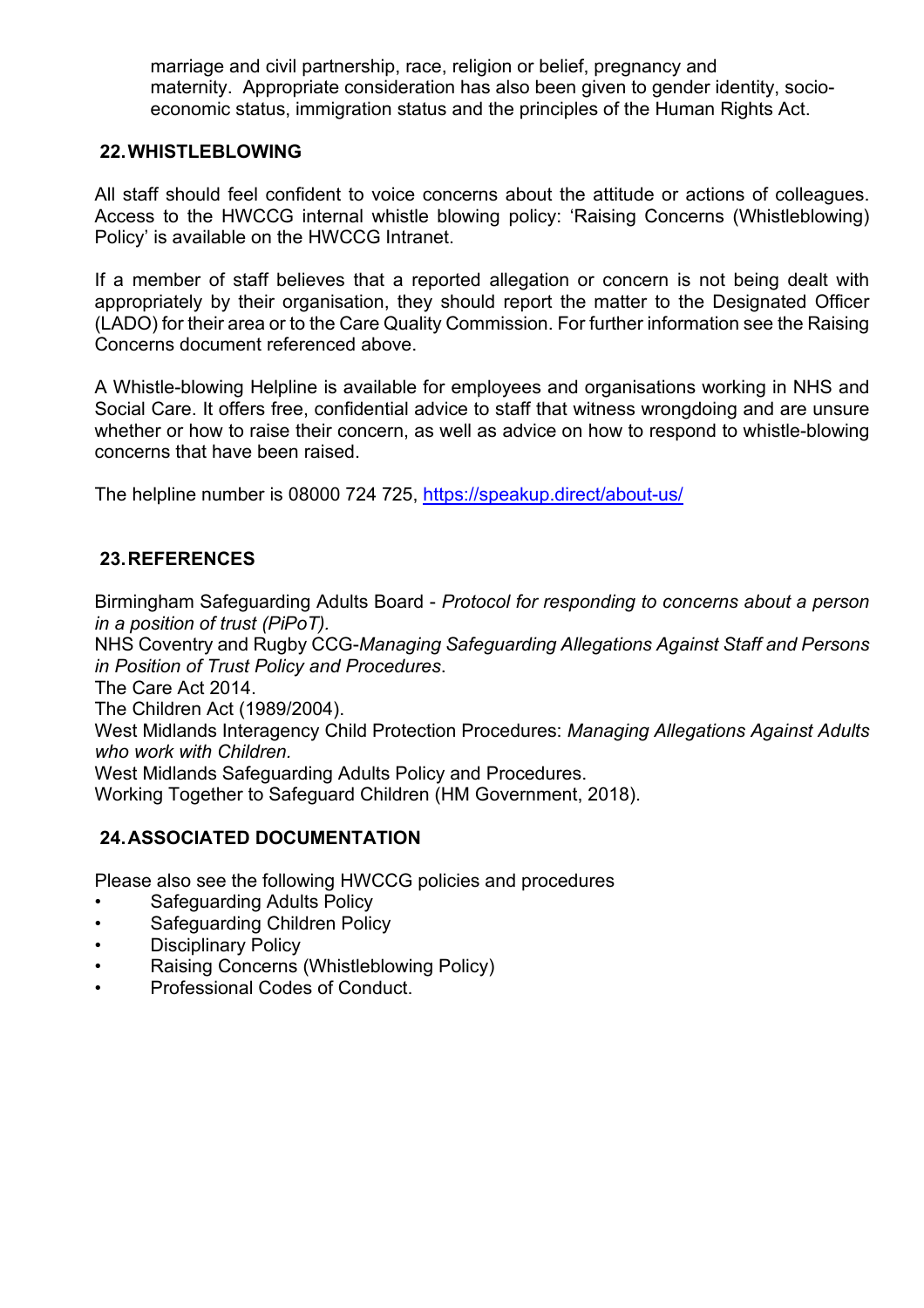#### <span id="page-20-0"></span>**APPENDIX 1 - TIMESCALE FOR INVESTIGATORY PROCESS**

Allegation Received  $\blacktriangledown$ 

The appropriate line manager or a senior manager will seek advice straight away from the Head of Safeguarding (Chief Nurse in their absence)

 $\blacktriangledown$ Manager ensures that the incident is reported using the HWCCG incident reporting procedure

 $\blacktriangledown$ Decision to be made (**within 1 working day)** by Head of Quality and Safeguarding/Designated Nurse (Chief Nurse in their absence) following consultation with HR Department Senior HR Business Partner / LADO/ Safeguarding Adults Team Manager, when to involve external agencies e.g. Children's Social Care, Police, Counter Fraud as appropriate.

 $\blacktriangledown$ The line manager arranges for statements to be obtained directly from key witnesses **within 24 hours** or as soon as possible thereafter and given to Head of Quality and Safeguarding/Designated Nurse (Chief Nurse in their absence)

 $\blacktriangledown$ Decision to be made by the manager and Head of Quality and Safeguarding/Designated Nurse (Chief Nurse in their absence) **plus** a Senior HR Business Partner regarding employment status e.g. remain in the workplace, redeploy, or suspend

 $\blacktriangledown$ It is the responsibility of the Head of Quality and Safeguarding/Designated Nurse (Chief Nurse in their absence) to liaise with the Senior HR Business Partner **within 48 hours (or next working day)** to agree an appropriate manager to undertake the HWCCG investigation.

 $\blacktriangledown$ If an investigation process is decided, the employee must be informed in writing of the process to be followed, the name of the Investigating Officer and which policy will be followed and support that will be offered to them

*e.g. Disciplinary Policy, Management of Allegations Policy, Raising Concerns (Whistle Blowing) Policy*

 $\blacktriangledown$ Where possible this should be carried out **within 48 hours (or next working day)** of the incident or as soon as possible thereafter. This is the responsibility of the line Manager, with assistance from Senior HR Business Partner.

The investigation should be conducted as speedily as possible

 $\blacktriangledown$ 

If external agencies are involved and the HWCCG cannot investigate immediately because of their involvement, it is the responsibility of the investigating officer to make contact on a weekly basis with the agency to ensure the process is being progressed as quickly as possible.

 $\blacktriangledown$ On conclusion of the investigation the Investigating Officer will compile a report of the findings  $\blacklozenge$ 

The report will be presented to the HWCCG Head of Quality and Safeguarding/Designated Nurse (Chief Nurse in their absence) and Senior HR Business Partner who will make a decision on the most appropriate course of action and recommendations made. If disciplinary action is required then the Disciplinary Policy will be followed.

 $\blacklozenge$ If no formal disciplinary action is required appropriate action by HWCCG must be decided **within 3 working days..**

 $\blacklozenge$ HWCCG will review the circumstances of the case to determine whether there are any improvements to be made to any procedure or practices.

Please Note:

- 1. All senior managers should undertake awareness training in relation to management of allegations made against employees in respect of children and adults.
- 2. Managers appointed to investigate allegations must have undertaken either the CCG Investigatory Skills and/or Root Cause Analysis course.
- 3. Managers who are asked to either be part of the investigation process or sit on a disciplinary panel will be asked to move diary commitments where possible to facilitate a speedy process.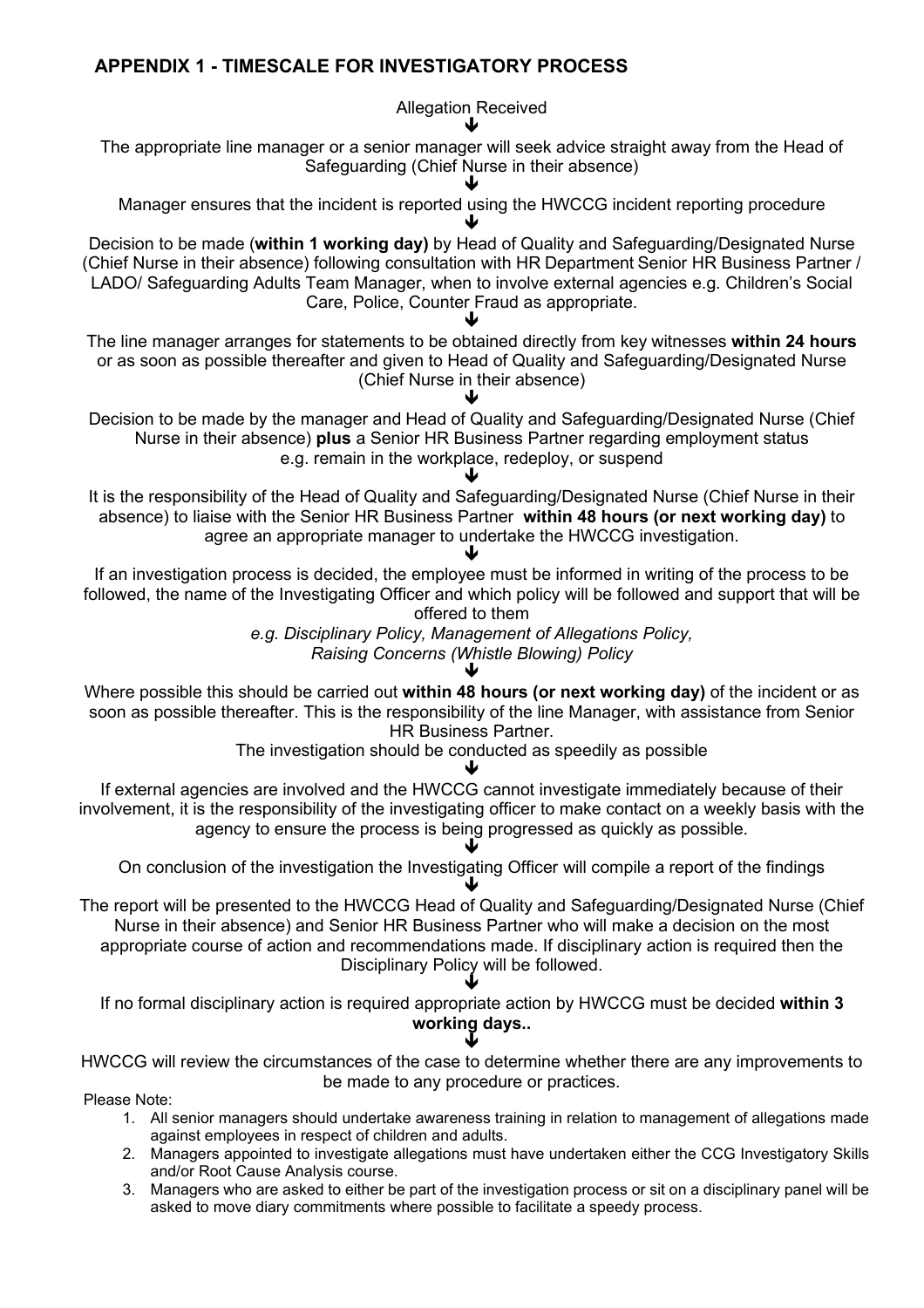#### <span id="page-21-0"></span>**APPENDIX 2 - CONTACTS:**

HWCCG Head of Quality and Safeguarding /Designated Nurse for Safeguarding via Central Business Support:-01527 482900 or 01905 618999 or 07885265970

Email: **[Ellen.footman@nhs.net](mailto:Ellen.footman@nhs.net)**

[hw.safeguarding@nhs.net](mailto:hw.safeguarding@nhs.net)

HWCCG Chief Nurse

Via Central Business Support:-01527 482900 or 01905 618999

HWCCG Human Resources

[adminhr.hwccg@nhs.net](mailto:adminhr.hwccg@nhs.net)

Contact with the **LADO** or the Safeguarding Adults Team will be co-ordinated either through the Head of Quality and Safeguarding/Designated Nurse for Safeguarding or Chief Nurse in their absence)

Herefordshire LADO Team contact – Tel: 01432 261739 [lado@herefordshire.gov.uk](mailto:lado@herefordshire.gov.uk)

Worcestershire LADO Team contact – Tel: 01905 846221 [LADO@worcschildrenfirst.org.uk](mailto:LADO@worcschildrenfirst.org.uk)

Herefordshire Safeguarding Adults Team for advice – 01432 260715 Worcestershire Safeguarding Adults Team for advice– 01905 843189

#### <span id="page-21-1"></span>**APPENDIX 3 - ROLES AND RESPONSIBILITES**

#### **Local Authority Designated Officer (LADO) (in cases involving children only)**

The Safeguarding Partnerships in both Herefordshire and Worcestershire have appointed LADOs whose responsibilities include:

- Management and oversight of individual cases from all partner agencies.
- Providing advice and guidance to Senior Managers.
- Monitoring the progress of cases to ensure they are dealt with within agreed timescales.
- Ensuring a consistent and thorough process for all adults working with children and against whom allegations are made.
- Maintaining information databases in relation to all allegations.
- Producing qualitative and quantitative reports for the Children's Partnerships and the Department for Education (DfE).

• Coordinating and collating reports to provide information to the Children's Partnerships and the DfE.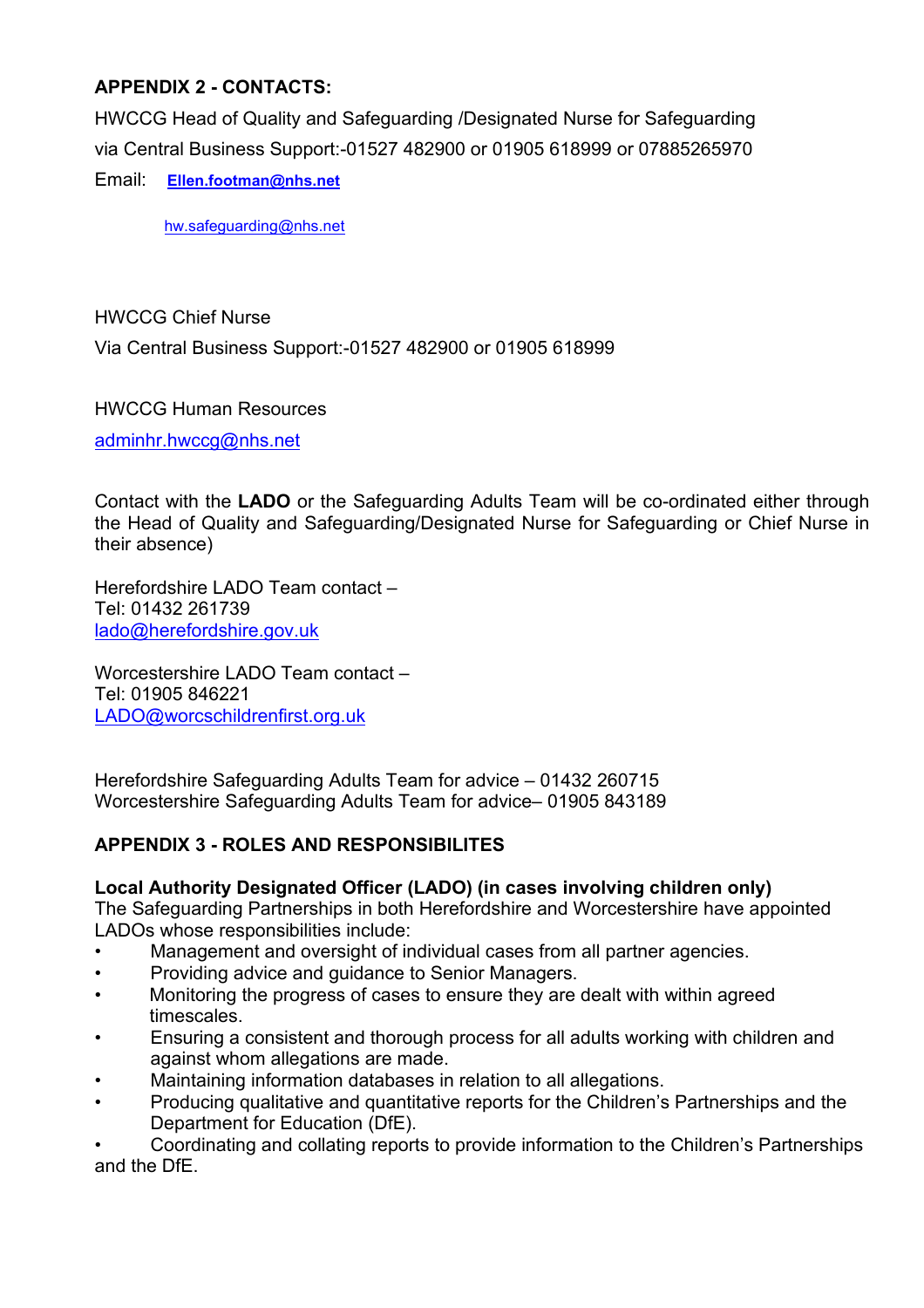- Liaising as necessary with chairs of Strategy Meetings or attending/chairing Strategy Discussions/Meetings.
- Contributing to Children's Partnerships training programmes and awareness-raising across the children's workforce.
- Liaising with Police and the Crown Prosecution Service.
- Discussing with Senior Managers the possibility of referral to the Disclosure and Barring Service and/or to the appropriate Regulatory Body.

HWCCG has a Named Senior Officer - the Chief Nurse and the Head of Quality and Safeguarding/Designated Nurse and whose roles in those circumstances are as follows.

Named Senior Officer (Chief Nurse)

- Ensuring compliance with the standards and procedure outlined in this document.
- Ensuring that this procedure is reflected and implemented within HWCCG commissioning processes and practice.
- Ensuring that the workforce is aware of and implements the procedures regarding allegations against adults who work with children and adults (with care and support needs).
- Ensuring that HWCCG has systems in place to review cases and identify and then implement any changes which would improve both procedures.
- Practice Resolving any inter-agency issues which impede the implementation of the policy.
- Ensuring that HWCCG has effective reporting and recording arrangements in place.

Named Senior Manager (Head of Quality and Safeguarding/Designated Nurse for Safeguarding)

- Ensuring that this procedure is properly applied and implemented within HWCCG.
- Providing advice, information and guidance for staff within HWCCG and wider health economy in Herefordshire and Worcestershire.
- Being the senior manager within the organisation to whom allegations or concerns are reported. This will include any allegations against Temporary, Voluntary or other staff employed by or working on behalf of HWCCG.
- Referring allegations in accordance with this procedure.
- Gathering any additional information which may have a bearing on the allegation, for instance: previous concerns, care and control incidents and so on.
- Supporting the manager to provide the subject of the allegation with information and advise them to inform their union or professional body.
- Attending Strategy Meetings where required.
- Liaising with the LADO.
- Liaising with the Senior HR Business Partner where disciplinary action is required.
- Ensuring that risk assessments are undertaken where and when required.
- Ensuring that effective reporting and recording systems are in place which allow for the tracking of allegations through to the final outcome.
- Undertaking appropriate checks with data held by their organisation.
- Providing reports and information as required by their Named Senior Officer.
- Ensuring appropriate training programmes are in place and accessed by all staff.
- Ensuring relevant support is in place for staff, parents and relevant others.
- Should the allegation be unfounded, giving consideration to a referral either to the HR department (if a HWCCG member of staff) and/ or the police if the allegation is deemed to be deliberately malicious or invented.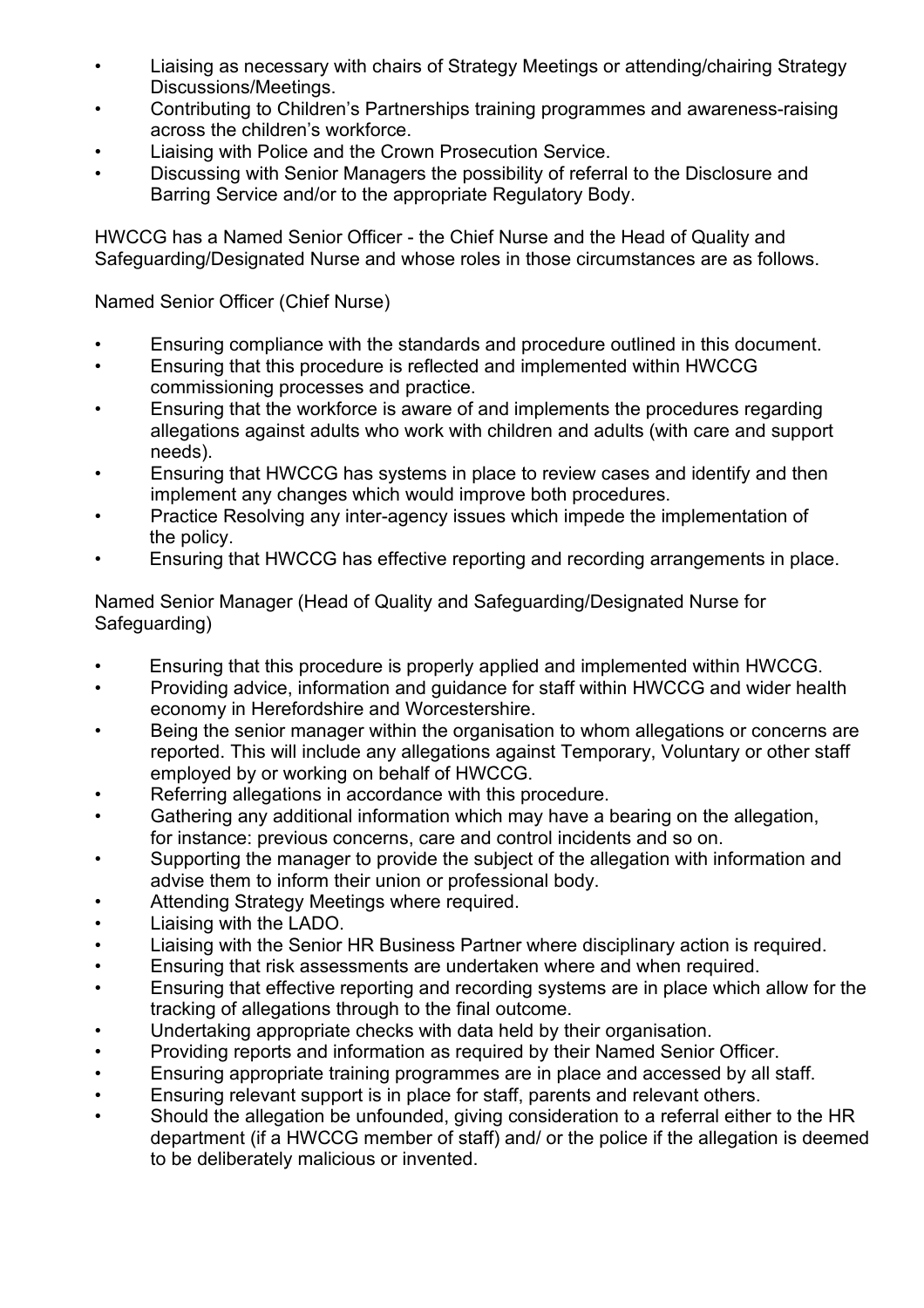- In order to meet these responsibilities, the Senior Manager will need to access advice and guidance from the LADO. The Senior Manager may be, or may represent the employer.
- In the absence of either the Named Senior Manager or Named Senior Officer they will provide cover for each other.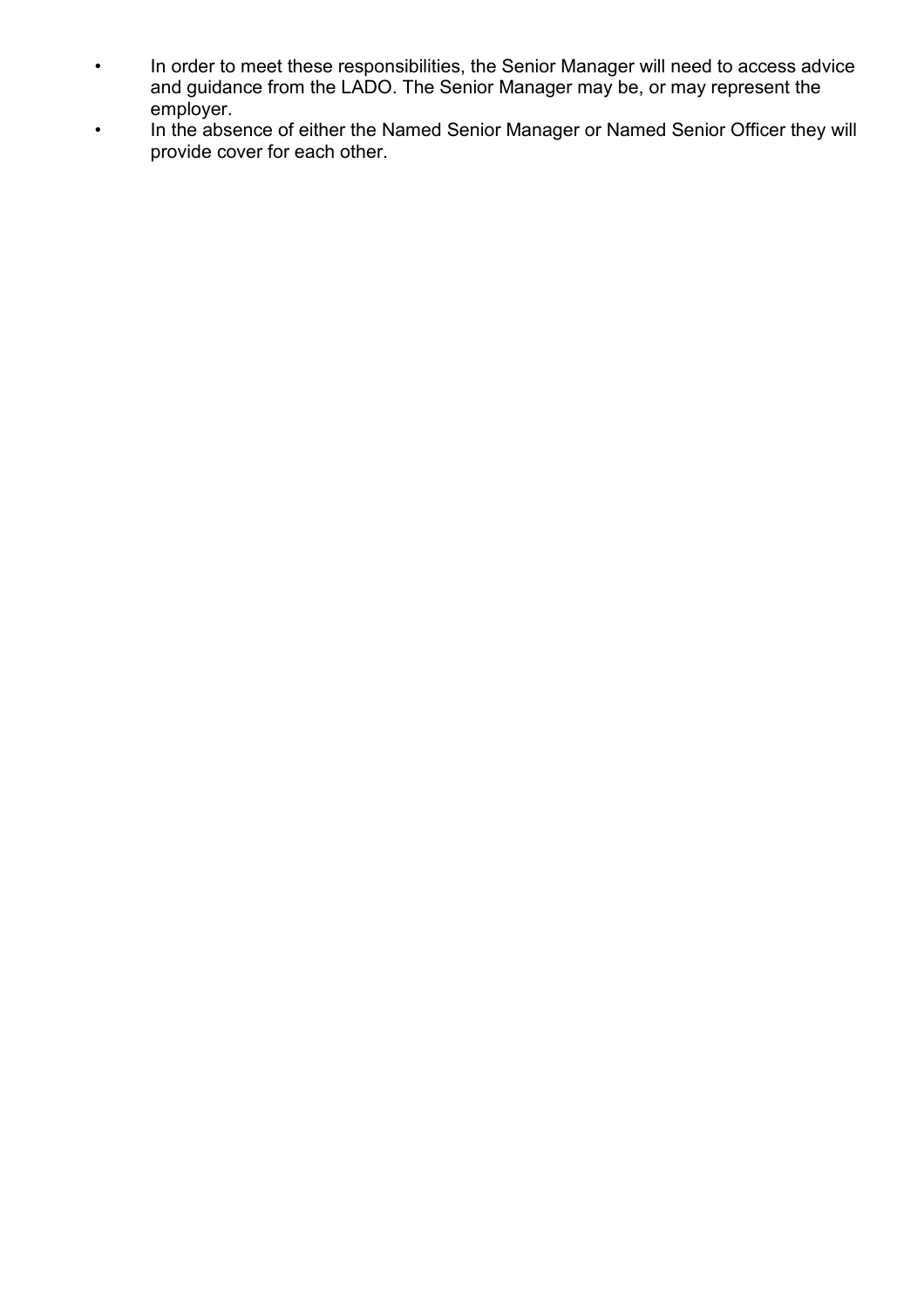#### <span id="page-24-0"></span>**APPENDIX 4 – MANAGING CONCERNS AND ALLEGATIONS AGAINST PEOPLE WO WORK WITH ADULTS WITH CARE AND SUPPORT NEEDS**

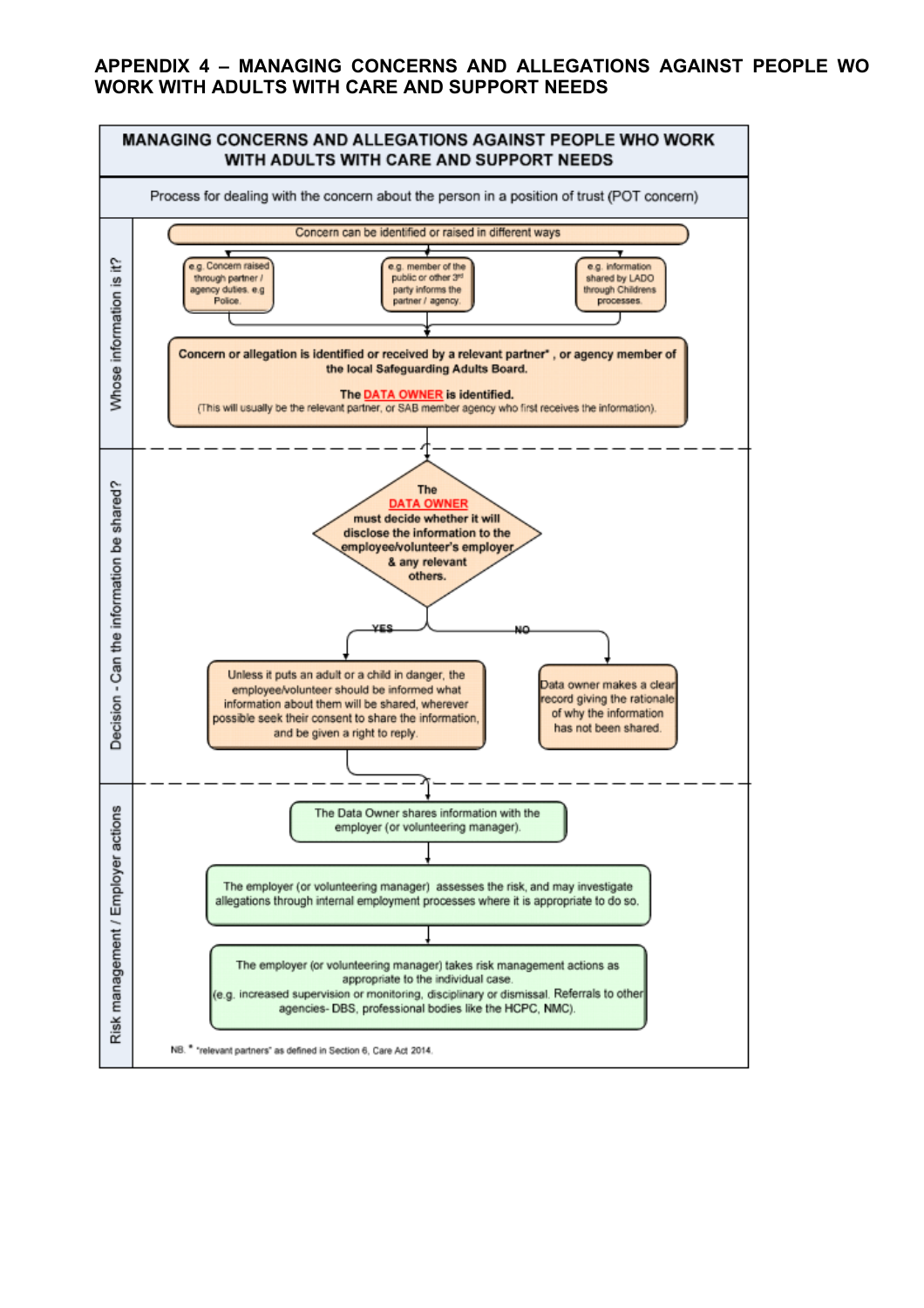### <span id="page-25-0"></span>**APPENDIX 5 - FACTORS TO CONSIDER ON RELATION TO PIPOT NOTIFICATIONS**

| Questions                                                                                                                                                                                                              | No cause for<br>concern                | <b>Some cause for</b><br>concern requiring<br>investigation                   | <b>Cause for concern</b>                   |
|------------------------------------------------------------------------------------------------------------------------------------------------------------------------------------------------------------------------|----------------------------------------|-------------------------------------------------------------------------------|--------------------------------------------|
|                                                                                                                                                                                                                        |                                        |                                                                               |                                            |
| 1. The person has behaved in a<br>way that has harmed or may<br>have harmed an Adult with<br>care & support needs?                                                                                                     | No harm or<br>potential harm           | Some harm or<br>potential harm                                                | Serious harm or<br>potential harm          |
| 2. Possibly committed criminal<br>offence against or related to<br>adults at risk?                                                                                                                                     | <b>No</b>                              | Not to an Adult with<br>care & support needs<br>but the offence is<br>serious | <b>Yes</b>                                 |
| 3. Otherwise behaved towards an<br>adult(s) at risk or in a way that<br>indicates s/he is unsuitable to<br>work with adults.                                                                                           | <b>No</b>                              | Yes                                                                           |                                            |
| 4. Has the person behaved in a<br>way that has harmed children or<br>may have harmed children<br>which means their ability to<br>provide a service to adults must<br>be reviewed?                                      | <b>No</b>                              | Yes                                                                           |                                            |
| 5. May be subject to abuse<br>themselves which means their<br>ability to provide a service to<br>adults must be reviewed                                                                                               | <b>No</b>                              | Yes                                                                           |                                            |
| 6. Behaved in a way which<br>questions their ability to provide<br>a service to adults which must<br>be reviewed -<br>e.g. conviction for grievous<br>bodily harm who is not an<br>Adult with care & support<br>needs. | <b>No</b>                              | <b>Yes</b>                                                                    |                                            |
|                                                                                                                                                                                                                        | <b>ALL GREEN NOT</b>                   | <b>MORE THAN TWO</b>                                                          | <b>ONE OR MORE</b>                         |
|                                                                                                                                                                                                                        | <b>SAFEGUARDING</b><br><b>OR PIPOT</b> | <b>AMBER - FOLLOW</b><br><b>PIPOT PROCEDURE</b>                               | <b>RED - FOLLOW</b><br><b>SAFEGUARDING</b> |

**PROCEDURES**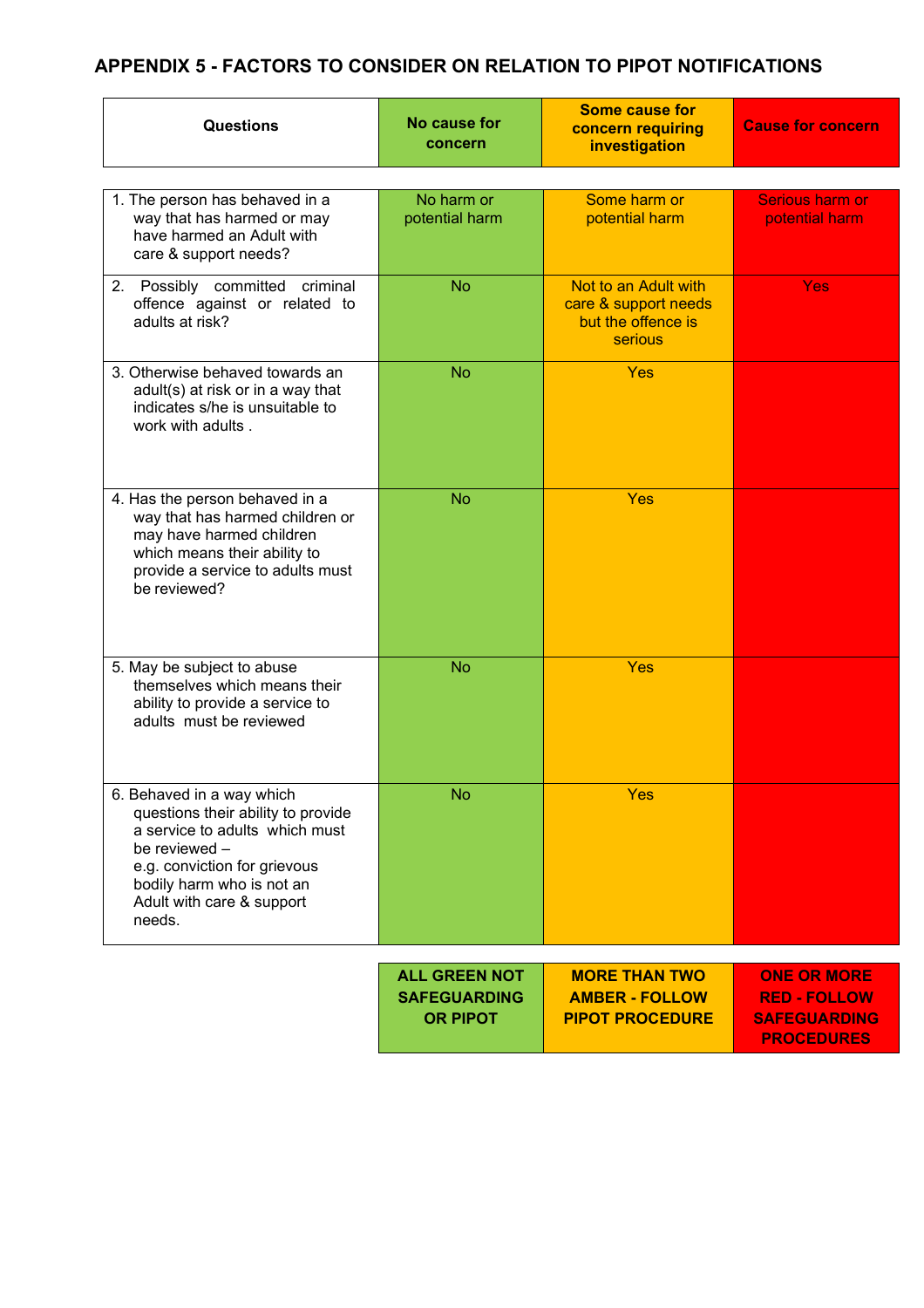#### <span id="page-26-0"></span>**APPENDIX 6 - SUGGESTED FORMS FOR RECORDING PIPOT CASES**

Ref No:

#### CONFIDENTIAL AND RESTRICTED ALLEGATIONS AGAINST PEOPLE WHO WORK IN POSITIONSOF TRUST (PiPoT) WITH ADULTS WITH CARE AND SUPPORT NEEDS REFERRAL FORM Date Referral Т Π

| TDALE REIEITAL<br>Isent: | Date of alleged<br>incident: |  |
|--------------------------|------------------------------|--|
|                          |                              |  |

| <b>Family Name</b> | First Name/s   |  |
|--------------------|----------------|--|
| Position           | Email address  |  |
| Agency             | Tel. No/Mobile |  |
| Address            |                |  |

This referral applies to allegations or concerns raised about a person, whether an employee, volunteer or student, paid or unpaid who works with or cares for adults . These individuals are known as People in Position of Trust (PiPoT) and the process is the Position of Trust (PoT) process.

Criteria for PiPoT: *Tick those which apply:*

| The PiPoT's own work/voluntary activity (with Adults and/or Children) (for example<br>where a worker or volunteer has been accused of the abuse or neglect of an adult<br>or child)                                                                                                                                                                       |
|-----------------------------------------------------------------------------------------------------------------------------------------------------------------------------------------------------------------------------------------------------------------------------------------------------------------------------------------------------------|
| The PiPoT's life outside work i.e. concerning adults in the family, social circle (for<br>example where a son is accused of abusing his older mother and he also works as a<br>domiciliary care worker with adults . Or where a woman is convicted of grievous bodily<br>harm and also works in a residential home for people with learning disabilities) |
| The PiPoT's life outside work i.e. concerning risks to children, the individual's own<br>children or other children (for example where a woman who works in a host authority<br>with women who suffer domestic abuse and lives in the neighbouring authority is<br>subject to child protection procedures involving her own children due to domestic      |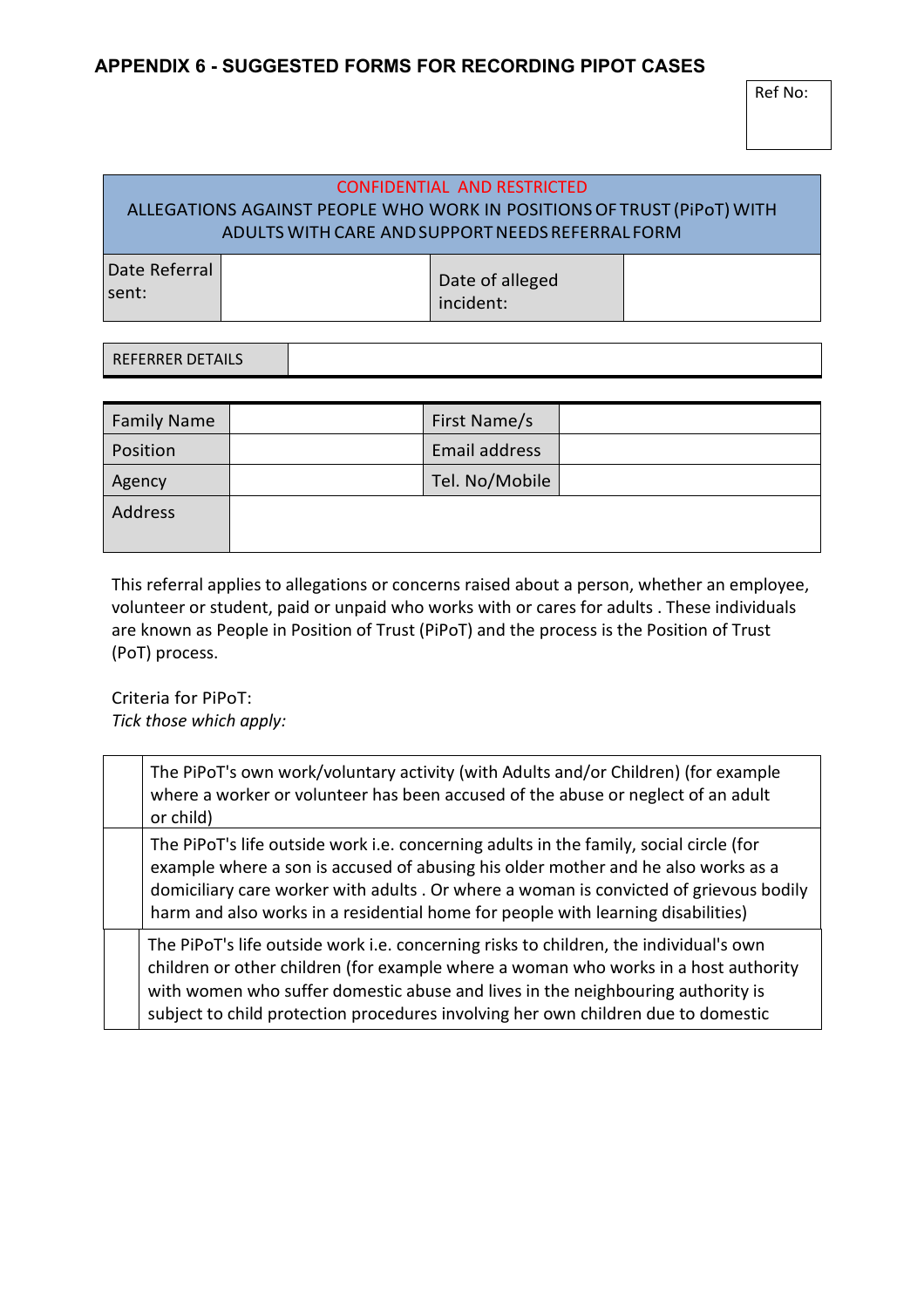*And the person has:*

|            | Behaved in a way that has harmed or may have harmed an adult.                                                                                                                               |     |            |           |    |  |                                                                                                                                                     |  |            |     |                            |
|------------|---------------------------------------------------------------------------------------------------------------------------------------------------------------------------------------------|-----|------------|-----------|----|--|-----------------------------------------------------------------------------------------------------------------------------------------------------|--|------------|-----|----------------------------|
|            | Possibly committed a criminal offence against or related to an adult(s).                                                                                                                    |     |            |           |    |  |                                                                                                                                                     |  |            |     |                            |
|            | Otherwise behaved towards an adult, or in a way that indicates s/he is unsuitable to<br>work with adults.                                                                                   |     |            |           |    |  |                                                                                                                                                     |  |            |     |                            |
|            |                                                                                                                                                                                             |     |            |           |    |  | Behaved in a way that has harmed children or may have harmed children which<br>means their ability to provide a service to adults must be reviewed. |  |            |     |                            |
|            | to adults must be reviewed.                                                                                                                                                                 |     |            |           |    |  | May be subject to abuse themselves which means their ability to provide a service                                                                   |  |            |     |                            |
|            | Behaved in a way which questions their ability to provide a service to an adult,<br>which must be reviewed e.g. conviction for grievous bodily harm against someone<br>who is not an adult. |     |            |           |    |  |                                                                                                                                                     |  |            |     |                            |
|            | PERSON IN POSITIONS OF TRUST DETAILS                                                                                                                                                        |     |            |           |    |  |                                                                                                                                                     |  |            |     |                            |
|            |                                                                                                                                                                                             |     |            |           |    |  | PERSONAL DETAILS OF THE EMPLOYEE/VOLUNTEER BEING REFERRED for POSITION OF                                                                           |  |            |     |                            |
|            | <b>Family Name</b>                                                                                                                                                                          |     |            |           |    |  | <b>First Names</b>                                                                                                                                  |  |            |     |                            |
| <b>DOB</b> |                                                                                                                                                                                             |     |            |           |    |  | Gender                                                                                                                                              |  |            |     |                            |
|            | <b>Home Address</b>                                                                                                                                                                         |     |            |           |    |  |                                                                                                                                                     |  |            |     |                            |
|            | <b>ID Number</b>                                                                                                                                                                            |     |            |           |    |  | Tel. No                                                                                                                                             |  |            |     |                            |
|            | <b>Current Address</b><br>(if different)                                                                                                                                                    |     |            |           |    |  |                                                                                                                                                     |  |            |     |                            |
| Race       |                                                                                                                                                                                             |     |            | Religion  |    |  |                                                                                                                                                     |  | Language   |     |                            |
| Gender     |                                                                                                                                                                                             |     |            | Sexuality |    |  |                                                                                                                                                     |  | Disability |     |                            |
|            |                                                                                                                                                                                             |     |            |           |    |  | Other household Members (including non-Family members)                                                                                              |  |            |     |                            |
| Name       |                                                                                                                                                                                             | M/F | <b>DOB</b> |           | ID |  | Relationship<br>Child/<br>to                                                                                                                        |  | First      |     | Parental<br>Responsibility |
|            |                                                                                                                                                                                             |     |            |           |    |  | /Adult                                                                                                                                              |  | Language   | Yes | No                         |
|            |                                                                                                                                                                                             |     |            |           |    |  |                                                                                                                                                     |  |            |     |                            |
|            |                                                                                                                                                                                             |     |            |           |    |  |                                                                                                                                                     |  |            |     |                            |
|            |                                                                                                                                                                                             |     |            |           |    |  |                                                                                                                                                     |  |            |     |                            |
|            | Organisation & Address the Person in<br>Position of Trust Works/Volunteers for:                                                                                                             |     |            |           |    |  |                                                                                                                                                     |  |            |     |                            |

 $\overline{\phantom{a}}$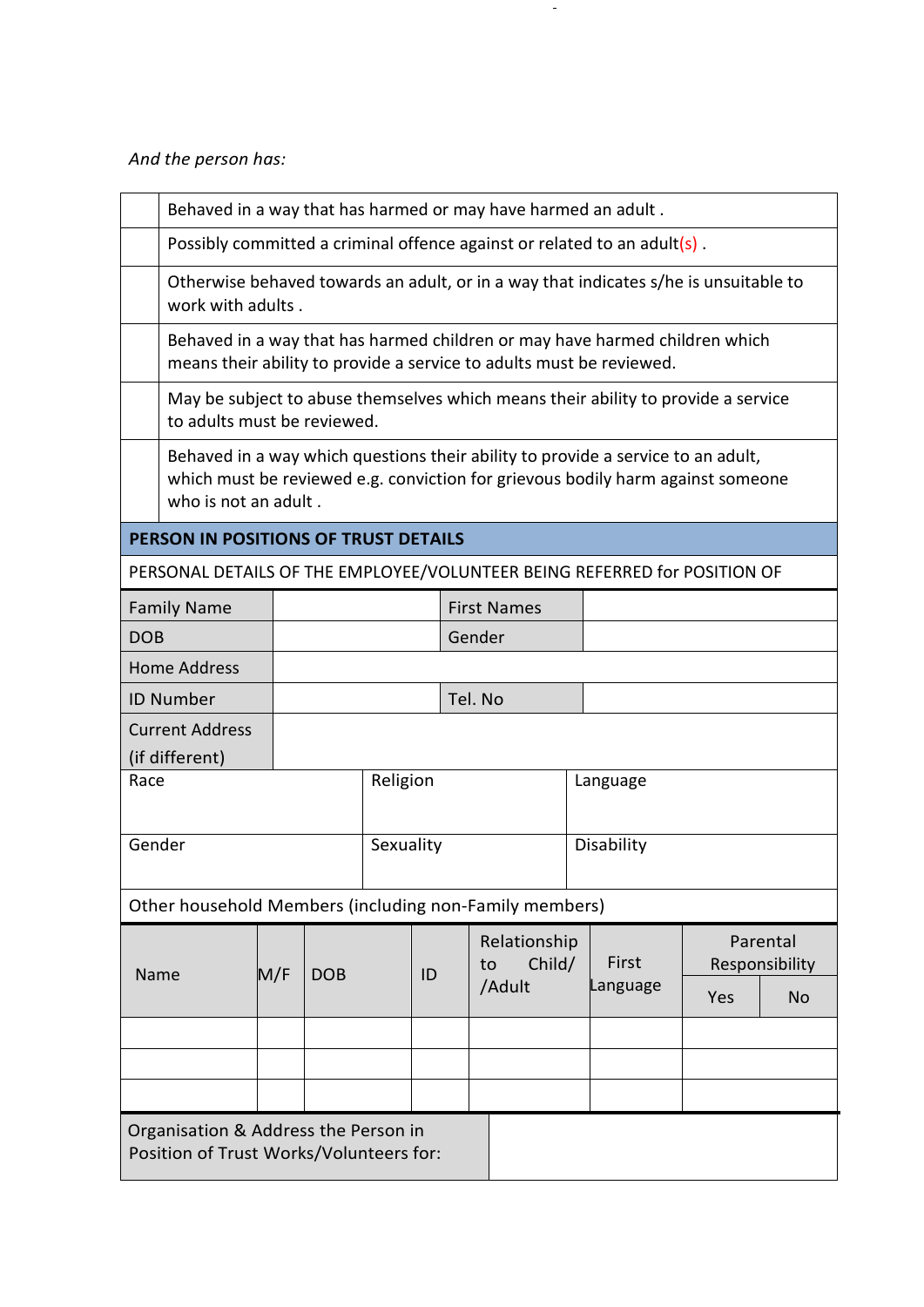| Is the organisation named above<br><b>CQC Registered?</b>                                               |                                         | Yes / No                                        |
|---------------------------------------------------------------------------------------------------------|-----------------------------------------|-------------------------------------------------|
| Job Title & Role:                                                                                       |                                         |                                                 |
| Does the Person in Position of Trust<br>have a Professional Registration?<br>(e.g. NMC, HCPC, GMC etc.) |                                         | Yes / No<br>State: NMC / HCPC / GMC / (specify) |
| Manager Contact Details at<br><b>Employing Organisation:</b>                                            |                                         | Name: Address:<br>Email:<br>Telephone:          |
| Current employment status:                                                                              |                                         |                                                 |
| Has this person been referred to the PiPoT<br>Lead before?                                              |                                         | Yes / No                                        |
| When? What were the concerns and the<br>outcome?                                                        |                                         |                                                 |
| e.g. managed as an advice issue or went to a<br>PiPoT meeting                                           |                                         |                                                 |
| Does the Person in Position of Trust know<br>you are making this referral?                              |                                         | Yes / No                                        |
| If not why not? (please note there may be                                                               |                                         |                                                 |
| situations where the adult may be placed at<br>greater risk if the PiPoT is informed<br>immediately)    |                                         |                                                 |
| <b>INCIDENT/CONCERNS DETAILS</b>                                                                        |                                         |                                                 |
| <b>Brief description</b><br>of concerns:                                                                |                                         |                                                 |
| Was the victim a child<br>or adult?                                                                     | Child / Adult / Other (please state)    |                                                 |
| Are there adult or<br>children's safeguarding<br>procedures currently in<br>process?                    | Adult Safeguarding Procedures: Yes / No | Children's Safeguarding Procedures: Yes / No    |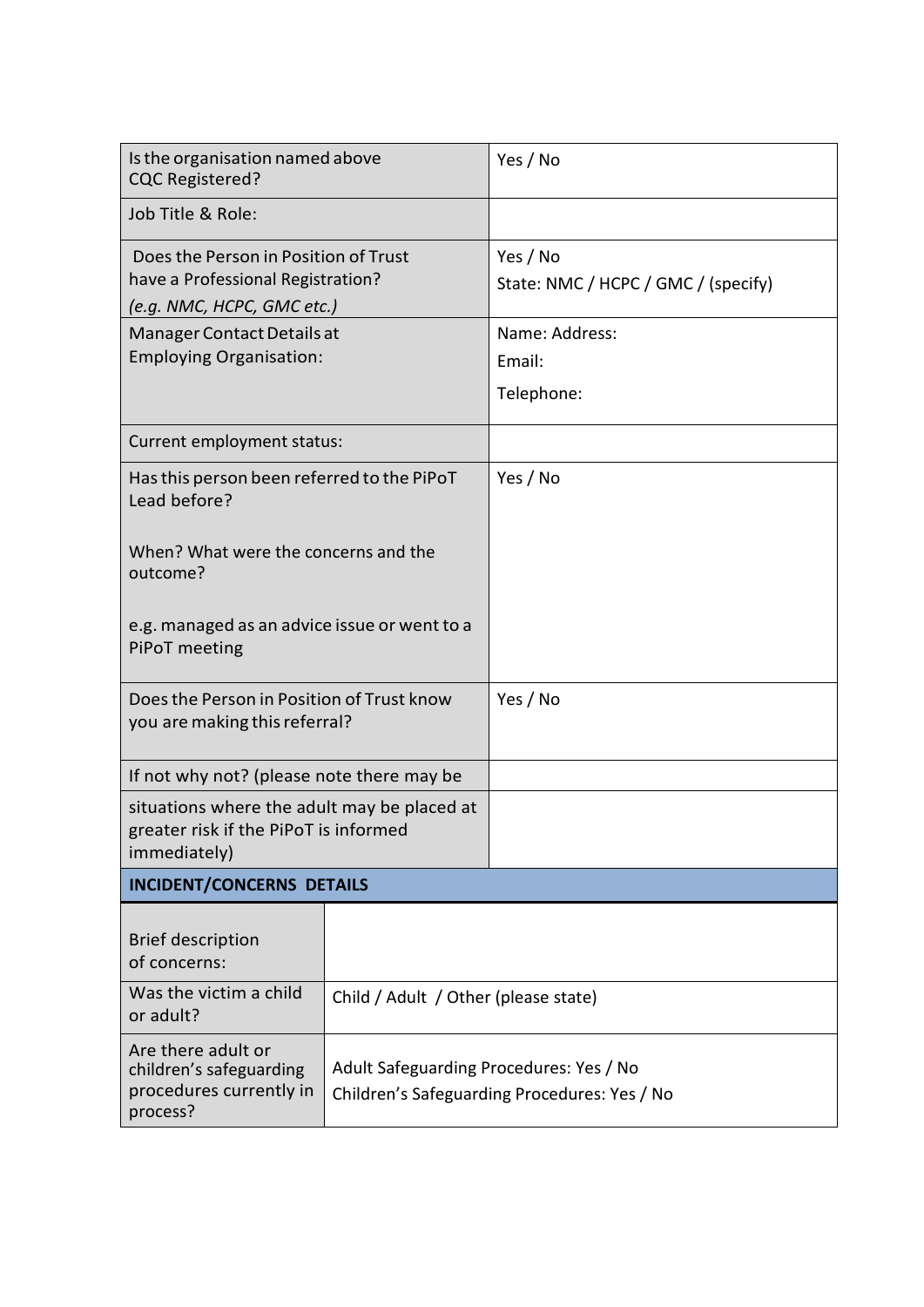| <b>Police Crime</b><br>Reference Number<br>(if applicable) |                                                  | Person in Position of Trust: |                                                                             |                                  |  |  |  |  |
|------------------------------------------------------------|--------------------------------------------------|------------------------------|-----------------------------------------------------------------------------|----------------------------------|--|--|--|--|
|                                                            |                                                  | Child (if applicable):       |                                                                             |                                  |  |  |  |  |
|                                                            | <b>ALLEGED VICTIM'S DETAILS</b>                  |                              |                                                                             |                                  |  |  |  |  |
| <b>No. of Alleged Victims</b>                              |                                                  |                              |                                                                             |                                  |  |  |  |  |
|                                                            | 1 <sup>st</sup> Adult / Child / other individual |                              |                                                                             | ID Number if applicable:         |  |  |  |  |
| <b>Full Name:</b>                                          |                                                  |                              |                                                                             | DOB:                             |  |  |  |  |
| Gender:                                                    | Male / Female                                    |                              |                                                                             |                                  |  |  |  |  |
|                                                            | Current/Past LA Involvement:                     |                              |                                                                             | Child in need / child protection |  |  |  |  |
| (if a child) Parent's names and<br>DOB: (if different)     |                                                  |                              | Adult / Child's Relationship to the<br>Alleged Person in Position of Trust: |                                  |  |  |  |  |
| 2nd Adult / Child / other individual                       | ID Number if applicable:                         |                              |                                                                             |                                  |  |  |  |  |
| <b>Full Name:</b>                                          |                                                  |                              | DOB:                                                                        |                                  |  |  |  |  |
| Gender:                                                    | Male / Female                                    |                              |                                                                             |                                  |  |  |  |  |
|                                                            | Current/Past LA Involvement:                     |                              | Child in need / child protection                                            |                                  |  |  |  |  |
|                                                            | (if a child) Parent's names and                  |                              | Adult / Child's Relationship to the                                         |                                  |  |  |  |  |
| DOB: (if different)                                        |                                                  |                              | Alleged Person in Position of Trust:                                        |                                  |  |  |  |  |
|                                                            | 3rd Adult / Child / other individual             |                              | ID Number if applicable:                                                    |                                  |  |  |  |  |
| <b>Full Name:</b>                                          |                                                  |                              | DOB:                                                                        |                                  |  |  |  |  |
| Gender:<br>Male / Female                                   |                                                  |                              |                                                                             |                                  |  |  |  |  |
| Current/Past LA Involvement:                               |                                                  |                              | Child in need / child protection                                            |                                  |  |  |  |  |
| (if a child) Parent's names and<br>DOB: (if different)     |                                                  |                              | Adult / Child's Relationship to the<br>Alleged Person in Position of Trust: |                                  |  |  |  |  |

Please provide names of key individuals connected to the alleged Person in a Position of Trust as the PiPoT Lead / Managing Officer will need to consider who to invite to the PiPoT meeting: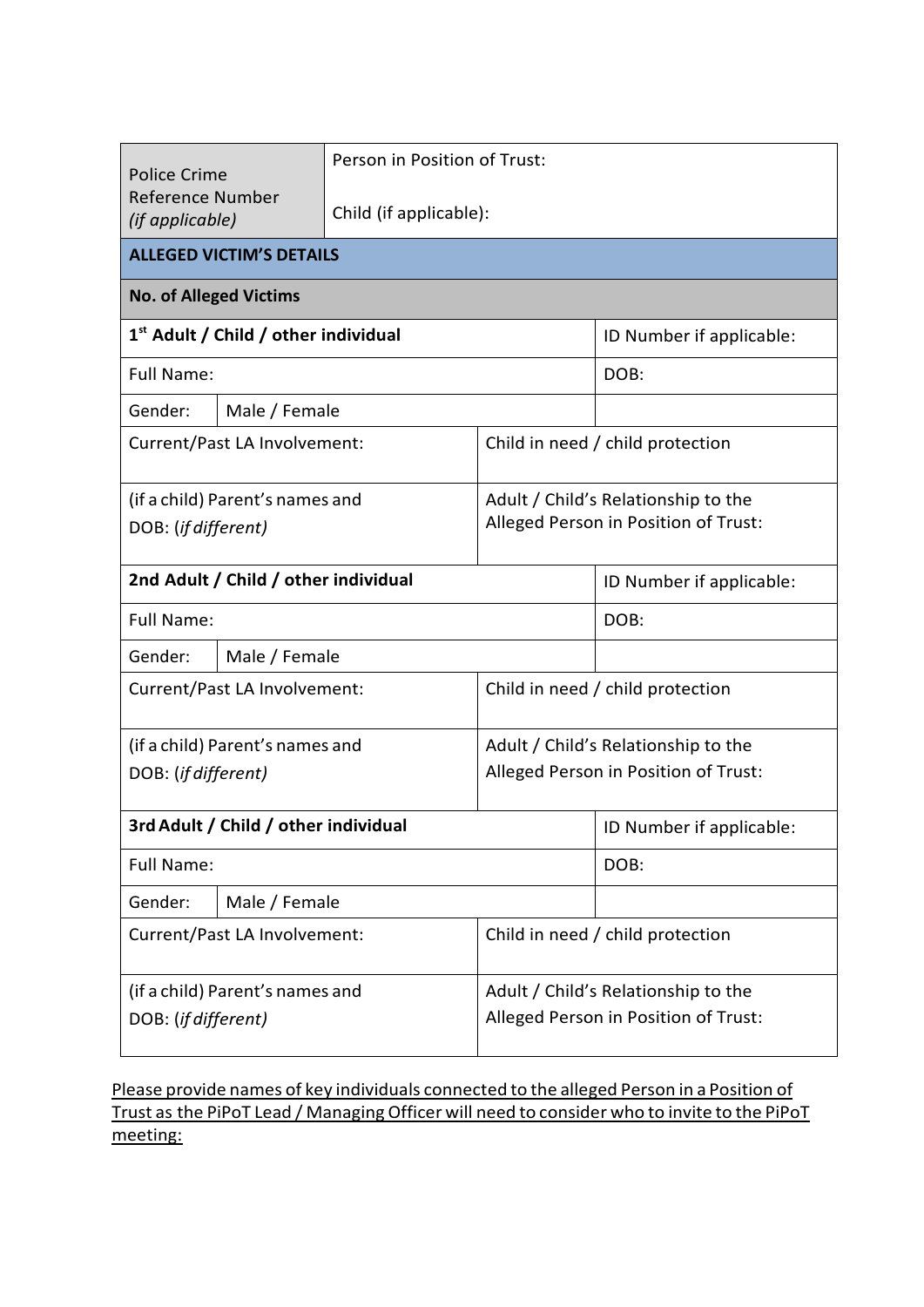| Job role/title                                           | Name and Job<br>role | Organisation | Telephone<br>Number | <b>Email Address</b> |
|----------------------------------------------------------|----------------------|--------------|---------------------|----------------------|
| Supervisor/Line<br>manager                               |                      |              |                     |                      |
| HR/Personnel                                             |                      |              |                     |                      |
| Provider<br>Manager                                      |                      |              |                     |                      |
| Police contact                                           |                      |              |                     |                      |
| Contract and<br>Commissioning<br>contact for<br>provider |                      |              |                     |                      |
| CQC for provider                                         |                      |              |                     |                      |
| Health<br>Professional                                   |                      |              |                     |                      |
| Others                                                   |                      |              |                     |                      |
|                                                          |                      |              |                     |                      |

Please provide names of key individuals connected to the alleged Victim(s) as the PiPoT Lead / Managing Officer will need to consider who to invite to the PiPoT meeting:

| Job role/title          | Name and job<br>role | Organisation | Telephone<br><b>Number</b> | <b>Email Address</b> |
|-------------------------|----------------------|--------------|----------------------------|----------------------|
| Social Worker           |                      |              |                            |                      |
| Health<br>Professional  |                      |              |                            |                      |
| Advocate                |                      |              |                            |                      |
| Provider                |                      |              |                            |                      |
| <b>Voluntary Agency</b> |                      |              |                            |                      |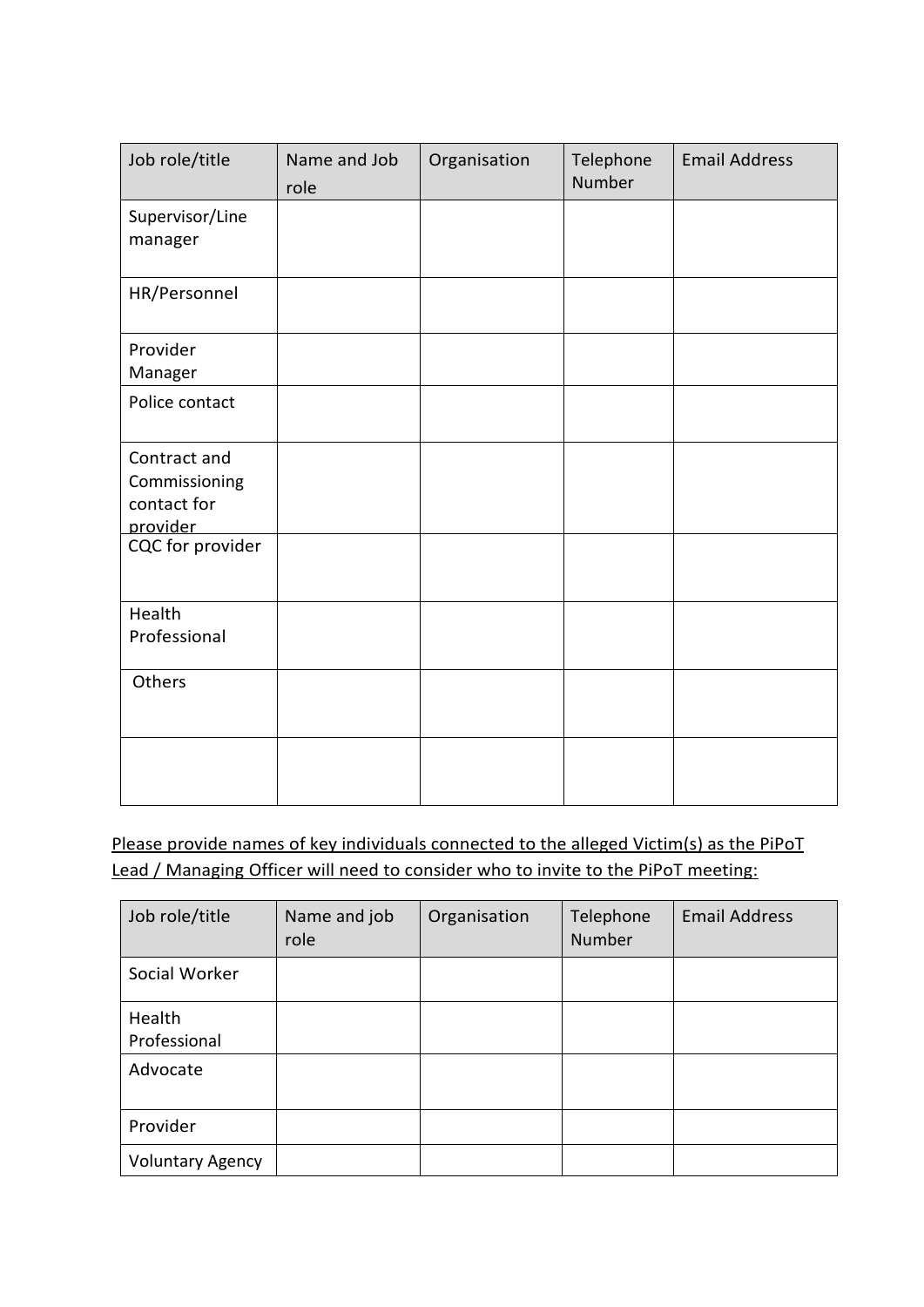| Contract and<br>Commissioning<br>contact for<br>provider |  |  |
|----------------------------------------------------------|--|--|
| Others                                                   |  |  |
|                                                          |  |  |
|                                                          |  |  |
|                                                          |  |  |

For Completion by PiPoT Lead / Managing Officer – PiPoT Case Recording (record name after each entry or group of entries).

| PiPoT Lead / Managing Officer - ADVICE                                 |        | PiPoT Lead / Managing Officer ACTIONS                                    |  |
|------------------------------------------------------------------------|--------|--------------------------------------------------------------------------|--|
|                                                                        |        |                                                                          |  |
|                                                                        |        |                                                                          |  |
| Date referral received                                                 |        |                                                                          |  |
| <b>PIPOT Lead DECISION:</b>                                            |        |                                                                          |  |
| Not Adult PiPoT. Referred to another<br>process / procedure (specify): | $\Box$ | Initiate PiPoT procedures                                                |  |
| Request further information from<br>referrer (Referrer to action)      | П      | Request further information from other<br>sources (PiPoT Lead to action) |  |
| Refer to other PiPoT Lead for<br>management                            | О      | Refer to LADO if appropriate                                             |  |
| PIPOT Lead DECISION DATE:                                              |        |                                                                          |  |

For Completion by PiPoT Lead - PiPoT Case Recording (record name after each entry or group of entries)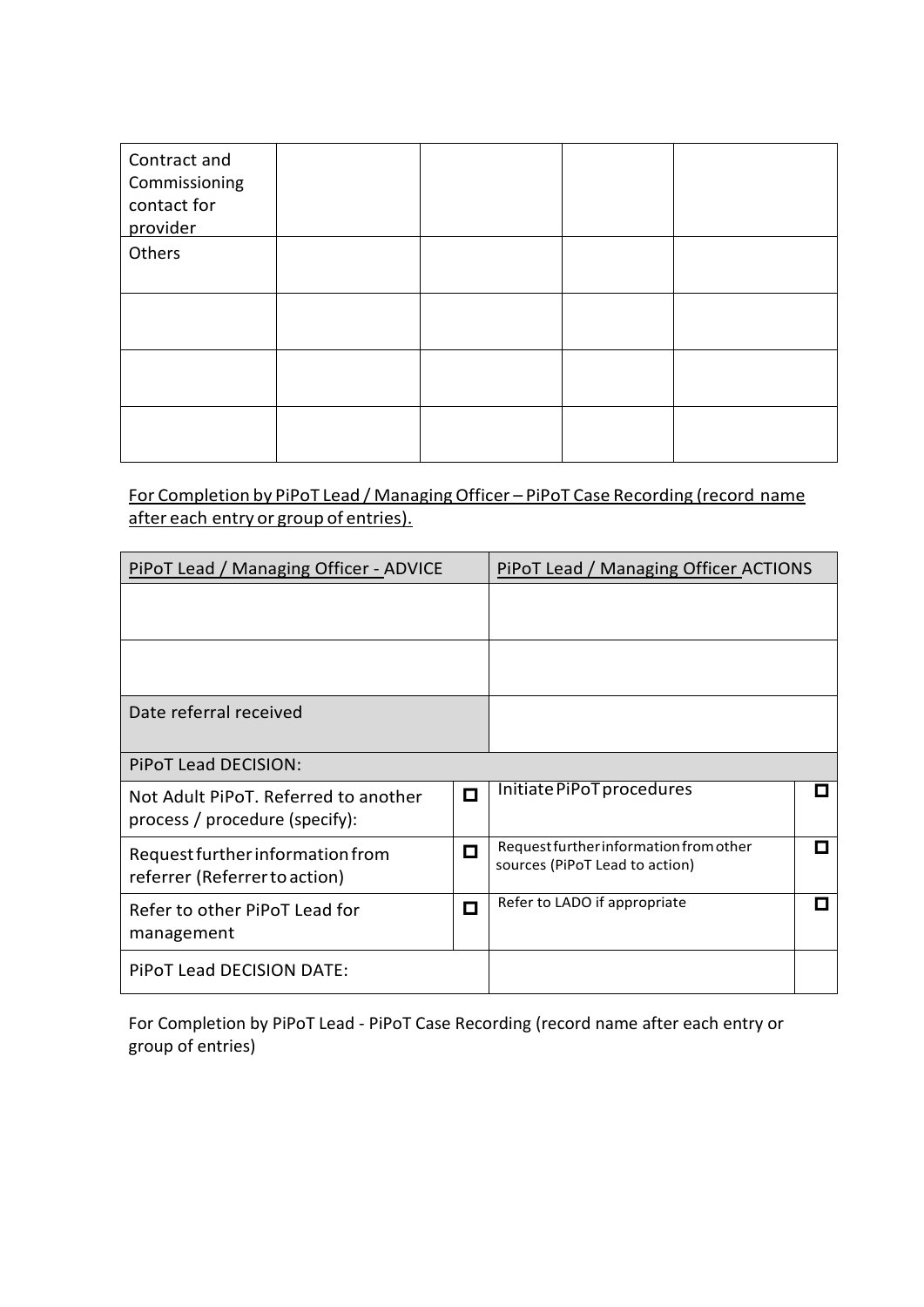| Date/Time   Recording | Outcome/Actions | <b>Contact Details</b> |
|-----------------------|-----------------|------------------------|
|                       |                 |                        |
|                       |                 |                        |
|                       |                 |                        |
|                       |                 |                        |
|                       |                 |                        |
|                       |                 |                        |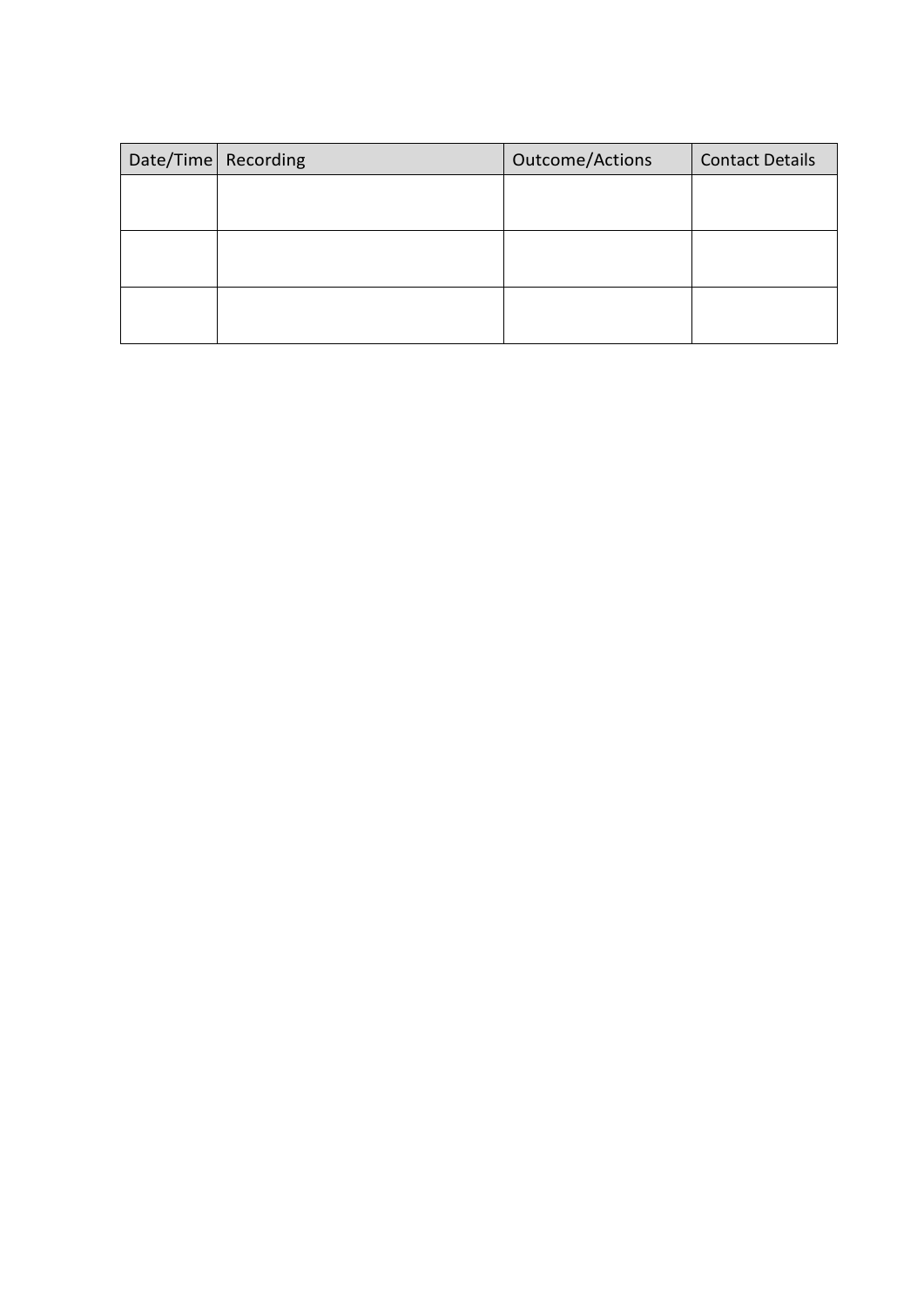## **Position of Trust Planning Meeting Agenda Template**

| <b>Chair</b>      |                                                                                                                                                                                                                                                                                                                                                                                                                                                                                                                                                                                                                                         |                                                                                                                                                                                                     | <b>Date</b>         |  |  |
|-------------------|-----------------------------------------------------------------------------------------------------------------------------------------------------------------------------------------------------------------------------------------------------------------------------------------------------------------------------------------------------------------------------------------------------------------------------------------------------------------------------------------------------------------------------------------------------------------------------------------------------------------------------------------|-----------------------------------------------------------------------------------------------------------------------------------------------------------------------------------------------------|---------------------|--|--|
| <b>Start Time</b> |                                                                                                                                                                                                                                                                                                                                                                                                                                                                                                                                                                                                                                         |                                                                                                                                                                                                     | <b>Finish Time</b>  |  |  |
| <b>Venue</b>      |                                                                                                                                                                                                                                                                                                                                                                                                                                                                                                                                                                                                                                         |                                                                                                                                                                                                     | <b>Minute Taker</b> |  |  |
| Person in         |                                                                                                                                                                                                                                                                                                                                                                                                                                                                                                                                                                                                                                         |                                                                                                                                                                                                     | <b>Employer and</b> |  |  |
|                   | <b>Position of Trust</b>                                                                                                                                                                                                                                                                                                                                                                                                                                                                                                                                                                                                                |                                                                                                                                                                                                     | <b>Role</b>         |  |  |
|                   | <b>Confidentiality Statement</b>                                                                                                                                                                                                                                                                                                                                                                                                                                                                                                                                                                                                        |                                                                                                                                                                                                     |                     |  |  |
|                   | Those present are reminded that this meeting is strictly confidential. Discussions should not be<br>shared outside of the meeting. All agencies should develop procedures to ensure that the<br>minutes are retained in a confidential and appropriately restricted manner. The minutes will<br>aim to reflect that all individuals who are discussed at the meetings should be treated fairly,<br>with respect and without discrimination. All decisions undertaken at the meetings will be<br>informed by a commitment to equal opportunities and effective practice issues in relation to<br>race, gender, sexuality and disability. |                                                                                                                                                                                                     |                     |  |  |
|                   | children or adults.                                                                                                                                                                                                                                                                                                                                                                                                                                                                                                                                                                                                                     | Minutes of this meeting could be shared as part of criminal, civil or disciplinary proceedings, or as<br>part of investigations concerning whether an individual should be barred from working with |                     |  |  |
| the meeting.      |                                                                                                                                                                                                                                                                                                                                                                                                                                                                                                                                                                                                                                         | If further disclosure is considered to be appropriate, permission must be sought from the Chair of<br>The minutes should not be photocopied or shared without the agreement of the Chair.           |                     |  |  |
|                   | <b>Purpose of the Meeting</b>                                                                                                                                                                                                                                                                                                                                                                                                                                                                                                                                                                                                           |                                                                                                                                                                                                     |                     |  |  |
|                   |                                                                                                                                                                                                                                                                                                                                                                                                                                                                                                                                                                                                                                         | This meeting is held under the WSAB Position of Trust Guidance Protocol (2017) to:                                                                                                                  |                     |  |  |
|                   | Share information                                                                                                                                                                                                                                                                                                                                                                                                                                                                                                                                                                                                                       |                                                                                                                                                                                                     |                     |  |  |
|                   | Risk assess                                                                                                                                                                                                                                                                                                                                                                                                                                                                                                                                                                                                                             | Agree actions to be taken, by whom and by when                                                                                                                                                      |                     |  |  |
| Agenda            |                                                                                                                                                                                                                                                                                                                                                                                                                                                                                                                                                                                                                                         |                                                                                                                                                                                                     |                     |  |  |
| $\mathbf{1}$      |                                                                                                                                                                                                                                                                                                                                                                                                                                                                                                                                                                                                                                         | Introductions and confidentiality statement                                                                                                                                                         |                     |  |  |
| $\overline{2}$    | the allegation relates)                                                                                                                                                                                                                                                                                                                                                                                                                                                                                                                                                                                                                 | Detail of the allegations (to include current and previous allegations, details to whom                                                                                                             |                     |  |  |
| 3                 |                                                                                                                                                                                                                                                                                                                                                                                                                                                                                                                                                                                                                                         | How this is relevant to their employment with adults                                                                                                                                                |                     |  |  |
| 4                 |                                                                                                                                                                                                                                                                                                                                                                                                                                                                                                                                                                                                                                         | Relevant information from attendees                                                                                                                                                                 |                     |  |  |
| 5                 | Risk assessment<br>To consider the safety of adult/s concerned<br>To consider the safety of other adults or children                                                                                                                                                                                                                                                                                                                                                                                                                                                                                                                    |                                                                                                                                                                                                     |                     |  |  |
| 6                 |                                                                                                                                                                                                                                                                                                                                                                                                                                                                                                                                                                                                                                         | Agree support to person in position of trust                                                                                                                                                        |                     |  |  |
| 7                 |                                                                                                                                                                                                                                                                                                                                                                                                                                                                                                                                                                                                                                         | Agree feedback mechanism to the referrer (who, what, when)                                                                                                                                          |                     |  |  |
| 8                 |                                                                                                                                                                                                                                                                                                                                                                                                                                                                                                                                                                                                                                         | Planning the management of the allegation                                                                                                                                                           |                     |  |  |
| 9                 |                                                                                                                                                                                                                                                                                                                                                                                                                                                                                                                                                                                                                                         |                                                                                                                                                                                                     |                     |  |  |
| 10                |                                                                                                                                                                                                                                                                                                                                                                                                                                                                                                                                                                                                                                         | Consider strategy for media enquiries (if relevant)                                                                                                                                                 |                     |  |  |
|                   | Next steps including details of further meetings                                                                                                                                                                                                                                                                                                                                                                                                                                                                                                                                                                                        |                                                                                                                                                                                                     |                     |  |  |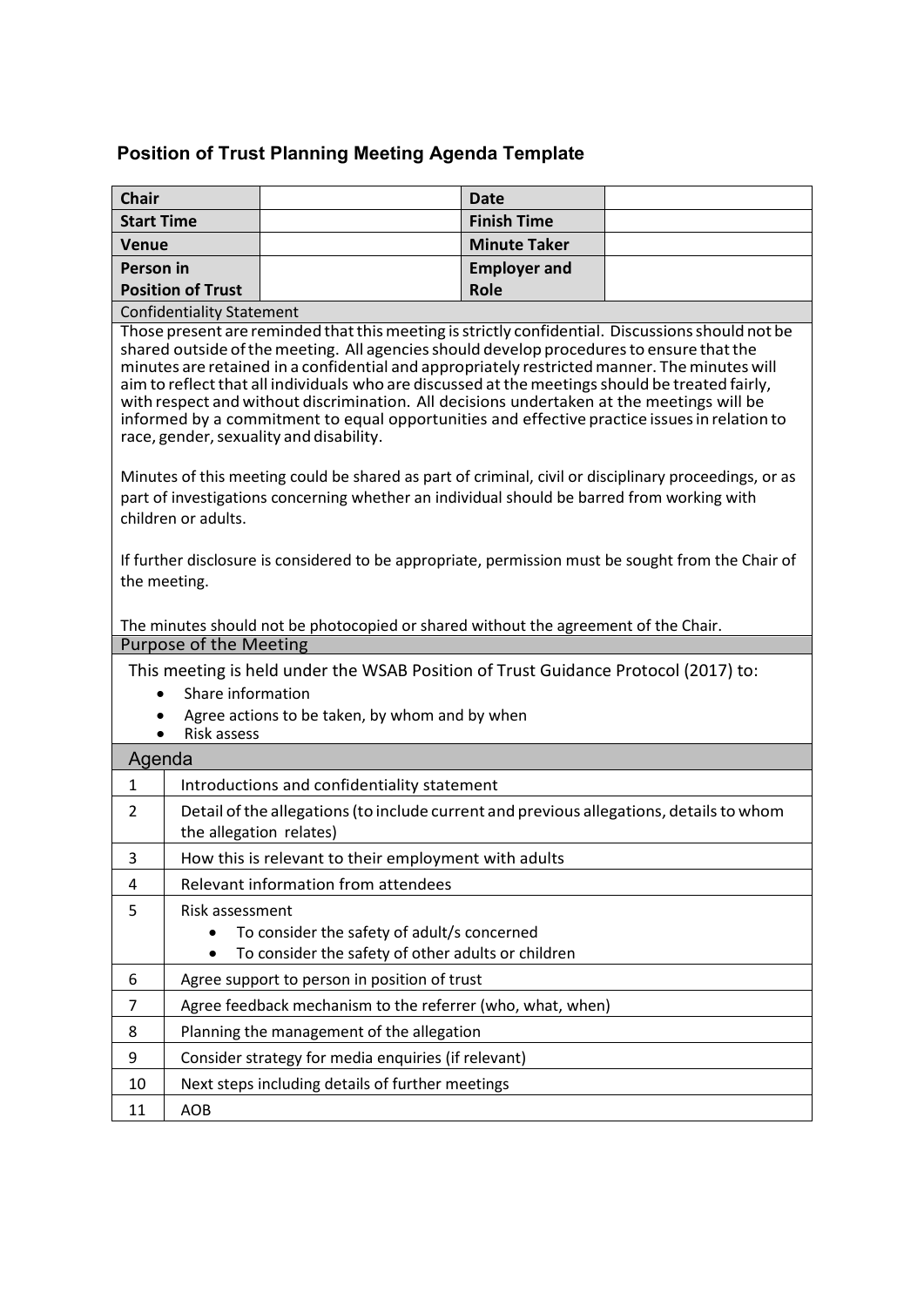## **Position of Trust Case Closure Agenda Template**

| <b>Chair</b>                                                                                                                                                                                                                                                                                                                                                                                                                                                                                                                                                                                                                            |                                                                                                                                                                          |                                                                                                                                                                                                     | <b>Date</b>         |  |  |
|-----------------------------------------------------------------------------------------------------------------------------------------------------------------------------------------------------------------------------------------------------------------------------------------------------------------------------------------------------------------------------------------------------------------------------------------------------------------------------------------------------------------------------------------------------------------------------------------------------------------------------------------|--------------------------------------------------------------------------------------------------------------------------------------------------------------------------|-----------------------------------------------------------------------------------------------------------------------------------------------------------------------------------------------------|---------------------|--|--|
|                                                                                                                                                                                                                                                                                                                                                                                                                                                                                                                                                                                                                                         | <b>Start Time</b>                                                                                                                                                        |                                                                                                                                                                                                     | <b>Finish Time</b>  |  |  |
| <b>Venue</b>                                                                                                                                                                                                                                                                                                                                                                                                                                                                                                                                                                                                                            |                                                                                                                                                                          |                                                                                                                                                                                                     | <b>Minute Taker</b> |  |  |
| <b>Person</b> in                                                                                                                                                                                                                                                                                                                                                                                                                                                                                                                                                                                                                        |                                                                                                                                                                          |                                                                                                                                                                                                     | <b>Employer and</b> |  |  |
|                                                                                                                                                                                                                                                                                                                                                                                                                                                                                                                                                                                                                                         | <b>Position of Trust</b>                                                                                                                                                 |                                                                                                                                                                                                     | <b>Role</b>         |  |  |
|                                                                                                                                                                                                                                                                                                                                                                                                                                                                                                                                                                                                                                         | <b>Confidentiality Statement</b>                                                                                                                                         |                                                                                                                                                                                                     |                     |  |  |
| Those present are reminded that this meeting is strictly confidential. Discussions should not be<br>shared outside of the meeting. All agencies should develop procedures to ensure that the<br>minutes are retained in a confidential and appropriately restricted manner. The minutes will<br>aim to reflect that all individuals who are discussed at the meetings should be treated fairly,<br>with respect and without discrimination. All decisions undertaken at the meetings will be<br>informed by a commitment to equal opportunities and effective practice issues in relation to<br>race, gender, sexuality and disability. |                                                                                                                                                                          |                                                                                                                                                                                                     |                     |  |  |
|                                                                                                                                                                                                                                                                                                                                                                                                                                                                                                                                                                                                                                         | children or adults.                                                                                                                                                      | Minutes of this meeting could be shared as part of criminal, civil or disciplinary proceedings, or as<br>part of investigations concerning whether an individual should be barred from working with |                     |  |  |
|                                                                                                                                                                                                                                                                                                                                                                                                                                                                                                                                                                                                                                         | the meeting.                                                                                                                                                             | If further disclosure is considered to be appropriate, permission must be sought from the Chair of                                                                                                  |                     |  |  |
|                                                                                                                                                                                                                                                                                                                                                                                                                                                                                                                                                                                                                                         |                                                                                                                                                                          | The minutes should not be photocopied or shared without the agreement of the Chair.                                                                                                                 |                     |  |  |
|                                                                                                                                                                                                                                                                                                                                                                                                                                                                                                                                                                                                                                         | <b>Purpose of the Meeting</b>                                                                                                                                            |                                                                                                                                                                                                     |                     |  |  |
| $\bullet$                                                                                                                                                                                                                                                                                                                                                                                                                                                                                                                                                                                                                               |                                                                                                                                                                          | This meeting is held under the PiPoT Protocol to:<br>Gain feedback from agreed actions from the PiPoT planning meeting or discussions Reach a                                                       |                     |  |  |
|                                                                                                                                                                                                                                                                                                                                                                                                                                                                                                                                                                                                                                         |                                                                                                                                                                          | formal determination of the case                                                                                                                                                                    |                     |  |  |
|                                                                                                                                                                                                                                                                                                                                                                                                                                                                                                                                                                                                                                         | Further risk assess                                                                                                                                                      |                                                                                                                                                                                                     |                     |  |  |
| Agenda                                                                                                                                                                                                                                                                                                                                                                                                                                                                                                                                                                                                                                  |                                                                                                                                                                          |                                                                                                                                                                                                     |                     |  |  |
| $\mathbf{1}$                                                                                                                                                                                                                                                                                                                                                                                                                                                                                                                                                                                                                            |                                                                                                                                                                          | Introductions and confidentiality statement                                                                                                                                                         |                     |  |  |
| 2                                                                                                                                                                                                                                                                                                                                                                                                                                                                                                                                                                                                                                       |                                                                                                                                                                          | Summary of original allegations                                                                                                                                                                     |                     |  |  |
| 3                                                                                                                                                                                                                                                                                                                                                                                                                                                                                                                                                                                                                                       |                                                                                                                                                                          | Feedback of agreed actions from planning meeting or discussion                                                                                                                                      |                     |  |  |
| 4                                                                                                                                                                                                                                                                                                                                                                                                                                                                                                                                                                                                                                       | Risk assessment                                                                                                                                                          |                                                                                                                                                                                                     |                     |  |  |
|                                                                                                                                                                                                                                                                                                                                                                                                                                                                                                                                                                                                                                         | To consider the safety of adult/s concerned<br>To consider the safety of other adults or children                                                                        |                                                                                                                                                                                                     |                     |  |  |
| 5                                                                                                                                                                                                                                                                                                                                                                                                                                                                                                                                                                                                                                       |                                                                                                                                                                          | Agree formal determination of the case                                                                                                                                                              |                     |  |  |
| 6                                                                                                                                                                                                                                                                                                                                                                                                                                                                                                                                                                                                                                       |                                                                                                                                                                          |                                                                                                                                                                                                     |                     |  |  |
|                                                                                                                                                                                                                                                                                                                                                                                                                                                                                                                                                                                                                                         | Agree actions (includes disciplinary action. Referral to regulator and professional<br>bodies (e.g. HCPC, NMC), Disclosure & Barring Service, criminal prosecution etc.) |                                                                                                                                                                                                     |                     |  |  |
| 7                                                                                                                                                                                                                                                                                                                                                                                                                                                                                                                                                                                                                                       |                                                                                                                                                                          | Consider strategy for media enquiries (if relevant)                                                                                                                                                 |                     |  |  |
| 8                                                                                                                                                                                                                                                                                                                                                                                                                                                                                                                                                                                                                                       |                                                                                                                                                                          | Agree feedback to person in position of trust                                                                                                                                                       |                     |  |  |
| 9                                                                                                                                                                                                                                                                                                                                                                                                                                                                                                                                                                                                                                       | others                                                                                                                                                                   | Agree feedback mechanism to the referrer (who, what, when) and relevant                                                                                                                             |                     |  |  |
| 10                                                                                                                                                                                                                                                                                                                                                                                                                                                                                                                                                                                                                                      | <b>AOB</b>                                                                                                                                                               |                                                                                                                                                                                                     |                     |  |  |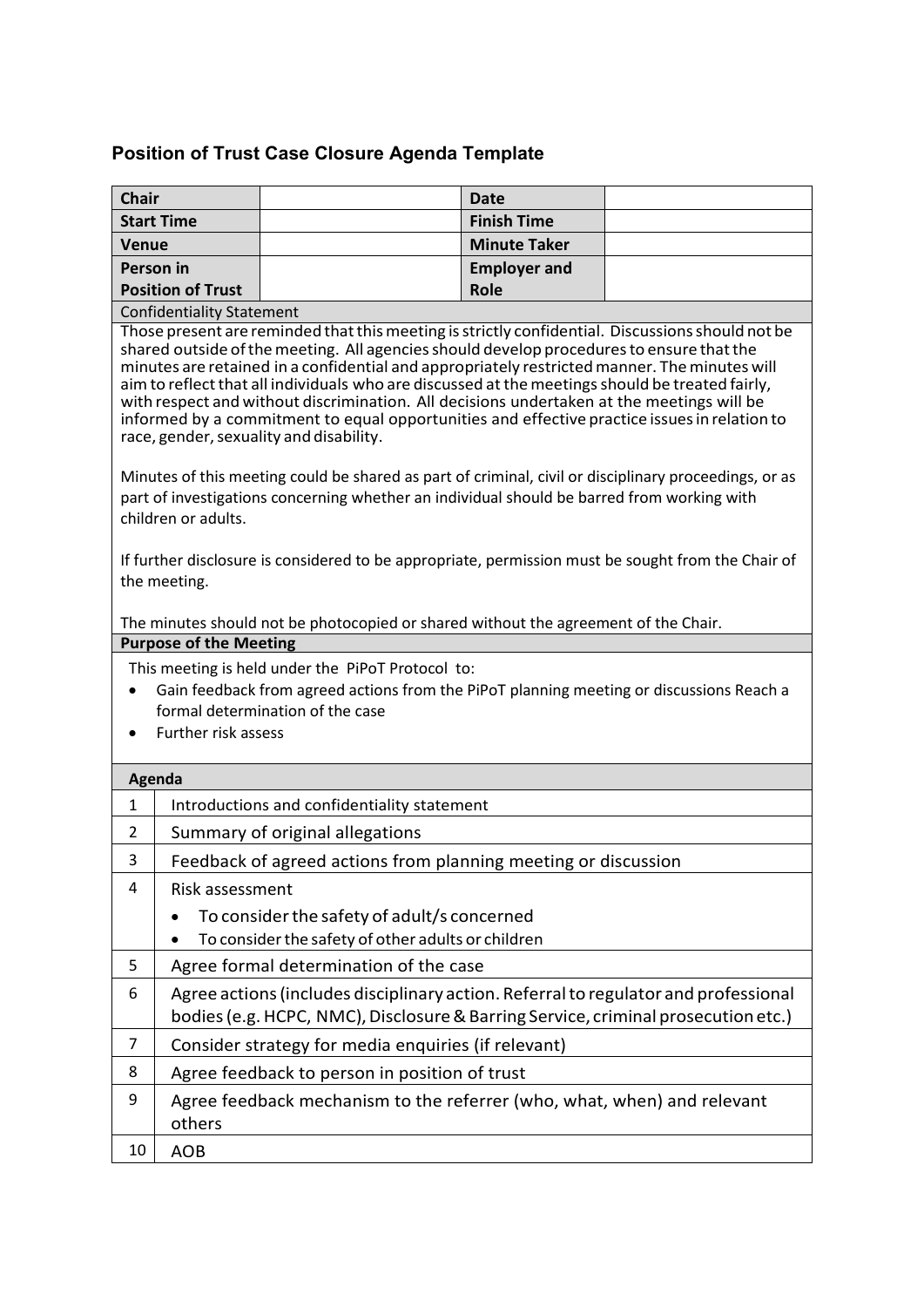#### **Position of Trust Planning Meeting Minutes Template**

| <b>Finish Time</b><br><b>Start Time</b><br><b>Minute Taker</b><br>Venue<br>Person in<br><b>Employer and Role</b><br><b>Position of Trust</b><br>Present<br>Apologies<br>Non Attendees<br>Confidentiality<br><b>Statement Read Out</b> | <b>Chair</b> | <b>Date</b> |  |
|---------------------------------------------------------------------------------------------------------------------------------------------------------------------------------------------------------------------------------------|--------------|-------------|--|
|                                                                                                                                                                                                                                       |              |             |  |
|                                                                                                                                                                                                                                       |              |             |  |
|                                                                                                                                                                                                                                       |              |             |  |
|                                                                                                                                                                                                                                       |              |             |  |
|                                                                                                                                                                                                                                       |              |             |  |
|                                                                                                                                                                                                                                       |              |             |  |
|                                                                                                                                                                                                                                       |              |             |  |
|                                                                                                                                                                                                                                       |              |             |  |
|                                                                                                                                                                                                                                       |              |             |  |
| Detail of the                                                                                                                                                                                                                         |              |             |  |
| Allegations                                                                                                                                                                                                                           |              |             |  |
| How this is relevant to                                                                                                                                                                                                               |              |             |  |
| their Employment                                                                                                                                                                                                                      |              |             |  |
| Agree Feedback                                                                                                                                                                                                                        |              |             |  |
| mechanism to the                                                                                                                                                                                                                      |              |             |  |
| referrer (who, what,                                                                                                                                                                                                                  |              |             |  |
| when)                                                                                                                                                                                                                                 |              |             |  |
| <b>Risk Assessment</b>                                                                                                                                                                                                                |              |             |  |
| Agree Support to the                                                                                                                                                                                                                  |              |             |  |
| person in position of                                                                                                                                                                                                                 |              |             |  |
| <b>Trust</b>                                                                                                                                                                                                                          |              |             |  |
| Agree Feedback                                                                                                                                                                                                                        |              |             |  |
| mechanism to the                                                                                                                                                                                                                      |              |             |  |
| referrer (who, what,                                                                                                                                                                                                                  |              |             |  |
| when)                                                                                                                                                                                                                                 |              |             |  |
| Planning the                                                                                                                                                                                                                          |              |             |  |
| management of                                                                                                                                                                                                                         |              |             |  |
| allegation.<br>Actions                                                                                                                                                                                                                |              |             |  |
| By<br>By When<br>Whom                                                                                                                                                                                                                 |              |             |  |
| $\mathbf{1}$                                                                                                                                                                                                                          |              |             |  |
| $\overline{2}$                                                                                                                                                                                                                        |              |             |  |
| 3                                                                                                                                                                                                                                     |              |             |  |
| $\overline{\mathbf{r}}$                                                                                                                                                                                                               |              |             |  |
| <b>Strategy for Media</b>                                                                                                                                                                                                             |              |             |  |
| Enquiries                                                                                                                                                                                                                             |              |             |  |
| Next Steps / further                                                                                                                                                                                                                  |              |             |  |
| <b>Meetings</b>                                                                                                                                                                                                                       |              |             |  |
| <b>AOB</b>                                                                                                                                                                                                                            |              |             |  |

This record is issued in the belief that it accurately reflects the meeting. Please contact the chair within SEVEN days of receipt to record any inaccuracies or omissions. This record is confidential and is not to be reproduced or copied to others without the Chair's approval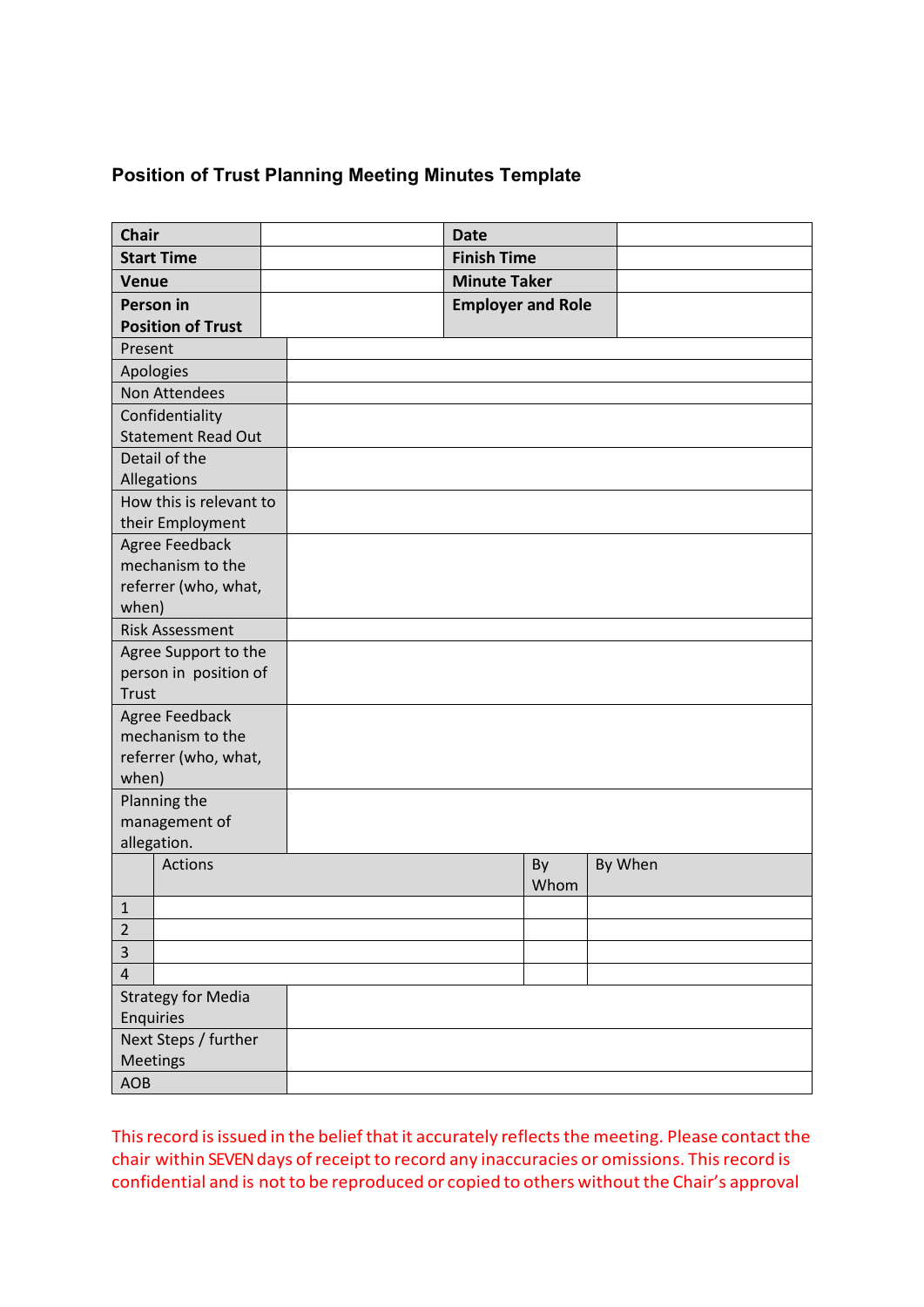#### **Position of Trust Case Closure Minutes Template**

| <b>Chair</b>            |                           |                                  | <b>Date</b>         |                |                |
|-------------------------|---------------------------|----------------------------------|---------------------|----------------|----------------|
| <b>Start Time</b>       |                           |                                  | <b>Finish Time</b>  |                |                |
| <b>Venue</b>            |                           |                                  | <b>Minute Taker</b> |                |                |
|                         | <b>Person in Position</b> |                                  | <b>Employer and</b> |                |                |
| of Trust                |                           |                                  | Role                |                |                |
| <b>Present</b>          |                           |                                  |                     |                |                |
| <b>Apologies</b>        |                           |                                  |                     |                |                |
|                         | <b>Non Attendees</b>      |                                  |                     |                |                |
|                         | <b>Summary of the</b>     |                                  |                     |                |                |
| <b>Allegations</b>      |                           |                                  |                     |                |                |
| <b>Feedback of</b>      |                           |                                  |                     |                |                |
|                         | agreed actions            |                                  |                     |                |                |
| from planning           |                           |                                  |                     |                |                |
| meeting or              |                           |                                  |                     |                |                |
| discussion.             |                           |                                  |                     |                |                |
|                         | <b>Risk Assessment</b>    |                                  |                     |                |                |
| <b>Formal</b>           |                           |                                  |                     |                |                |
|                         | <b>Determination of</b>   |                                  |                     |                |                |
| the cases               |                           |                                  |                     |                |                |
|                         |                           | Agreed actions from this meeting |                     | <b>By Whom</b> | <b>By When</b> |
| $\mathbf{1}$            |                           |                                  |                     |                |                |
| $\overline{2}$          |                           |                                  |                     |                |                |
| 3                       |                           |                                  |                     |                |                |
| $\overline{\mathbf{4}}$ |                           |                                  |                     |                |                |
| 5                       |                           |                                  |                     |                |                |
|                         | <b>Strategy for media</b> |                                  |                     |                |                |
| enquiries.              |                           |                                  |                     |                |                |
|                         | <b>Agree feedback to</b>  |                                  |                     |                |                |
|                         | person in position        |                                  |                     |                |                |
| of Trust.               |                           |                                  |                     |                |                |
| <b>AOB</b>              |                           |                                  |                     |                |                |

This record is issued in the belief that it accurately reflects the meeting. Please contact the chair within SEVEN days of receipt to record any inaccuracies or omissions. This record is confidential and is not to be reproduced or copied to others without the chair's approval.